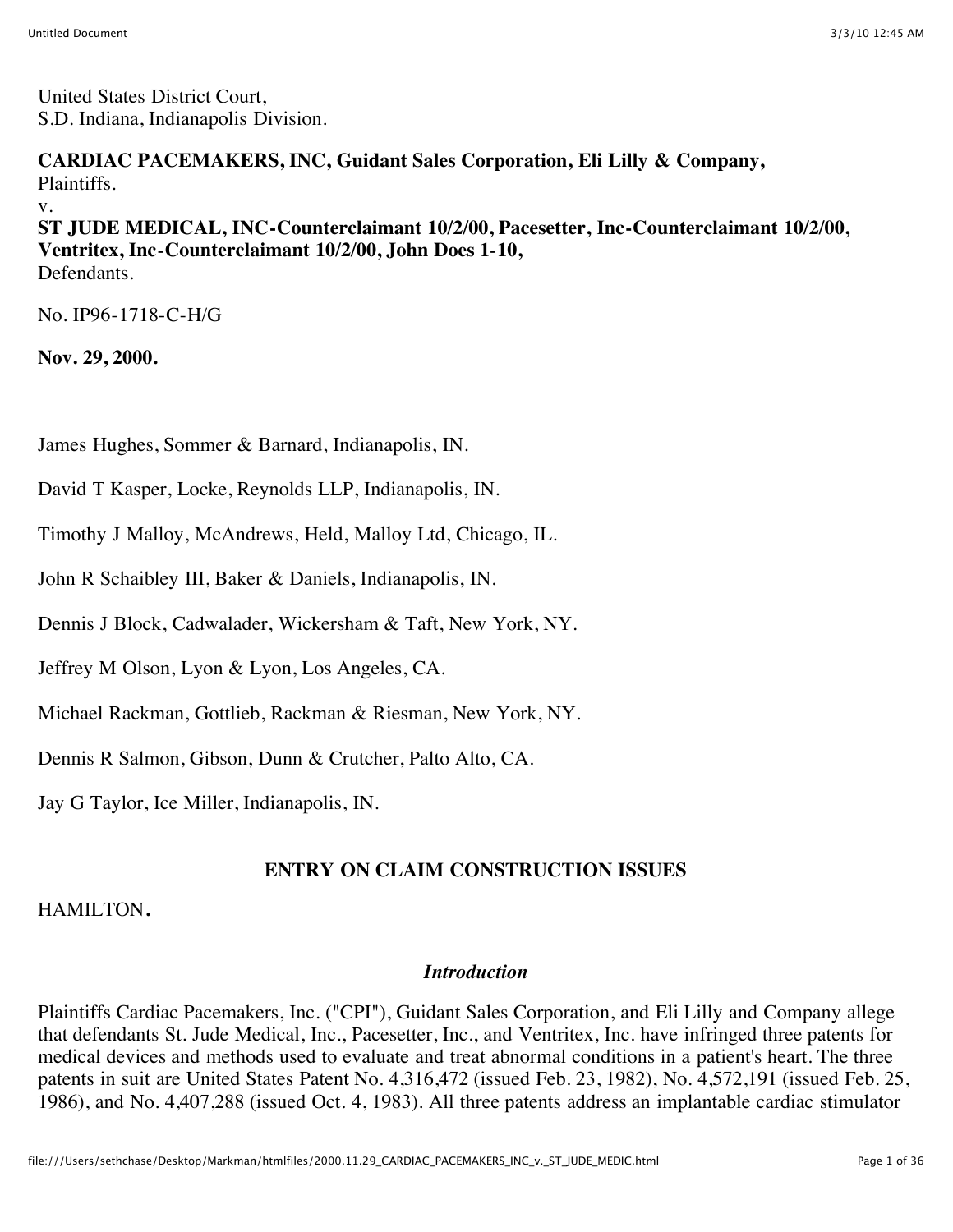that delivers electrical shocks to return a heart to its normal rhythm if it is beating too quickly, too slowly, or erratically. The implantable cardiac stimulation devices are referred to variously as "pacemakers," "cardioverters," or "defibrillators" depending on the exact functions performed by the particular device.

To prevail in this action, plaintiffs must prove that the defendants have infringed their patents. Patent infringement occurs when a device or method that is literally covered by the claims (or is equivalent to the claimed subject matter) is made, used, or sold without authorization of the patent holder during the term of the patent. See 35 U.S.C. s. 271; Multiform Desiccants, Inc. v. Medzam, Ltd., 133 F.3d 1473, 1476 (Fed.Cir.1998).

The claims in a patent are "concise statements of the subject matter for which the statutory right to exclude is secured by the grant of the patent." 133 F.3d at 1476. Thus, the specific claims that appear in the patent establish the scope of the protection offered by the patent laws. Where the language used in the claims is ambiguous, it may become necessary for a court to interpret the meaning of the claims. It is the court's role, and the purpose of this Entry, to interpret the disputed language used in the claims of the '472, '191, and ' 288 patents.

#### *Background*

Plaintiff CPI owns the three patents in suit and has brought this infringement action against the three defendants. Guidant Sales Corporation and Eli Lilly and Company also claim an interest in the patents. The court refers to the plaintiffs collectively as "CPI" and to the defendants collectively as "St. Jude." FN1

FN1. Plaintiffs have also named "John Does" 1 through 10 as defendants, but that action has no legal significance or effect.

To begin at the beginning with the claimed inventions, the human heart is a muscular pump consisting of four chambers: the left atrium and the right atrium, and the left and right ventricles. The pumping action of the heart results when the heart muscle tissue contracts, which is caused by electrical stimulation. Arrhythmias are heart diseases which result from disturbances in the natural electrical conduction mechanism of the heart. Three broad classes of arrhythmias are relevant here: (1) bradycardia, where the heart tends to beat too slowly all or part of the time; (2) tachycardia, where the heart beats too quickly all or part of the time, and (3) fibrillation, where the heart beats in an erratic, disorganized, or quivering fashion. See generally Kadish Decl. at para. para. 3-11 (defense expert providing background on heart structure and heart disease).

An arrhythmia can affect either the atria or the ventricles. It is important not only to distinguish among the three types of arrhythmia, but also to identify the location of the arrhythmia. Ventricular fibrillation, for example, poses an immediate threat to a patient's life. Atrial fibrillation may need medical attention, but it is not such a great and immediate threat. A therapy intended for treating ventricular fibrillation must account for the fact that a patient experiencing ventricular fibrillation loses consciousness in a matter of seconds. See *id.*

The patents in suit cover various devices and methods for detecting and treating various arrhythmias using an implantable cardiac stimulator. A given device may treat only a single type of arrhythmia, or it may be capable of treating multiple types of arrhythmia. To be effective, the device must be capable of delivering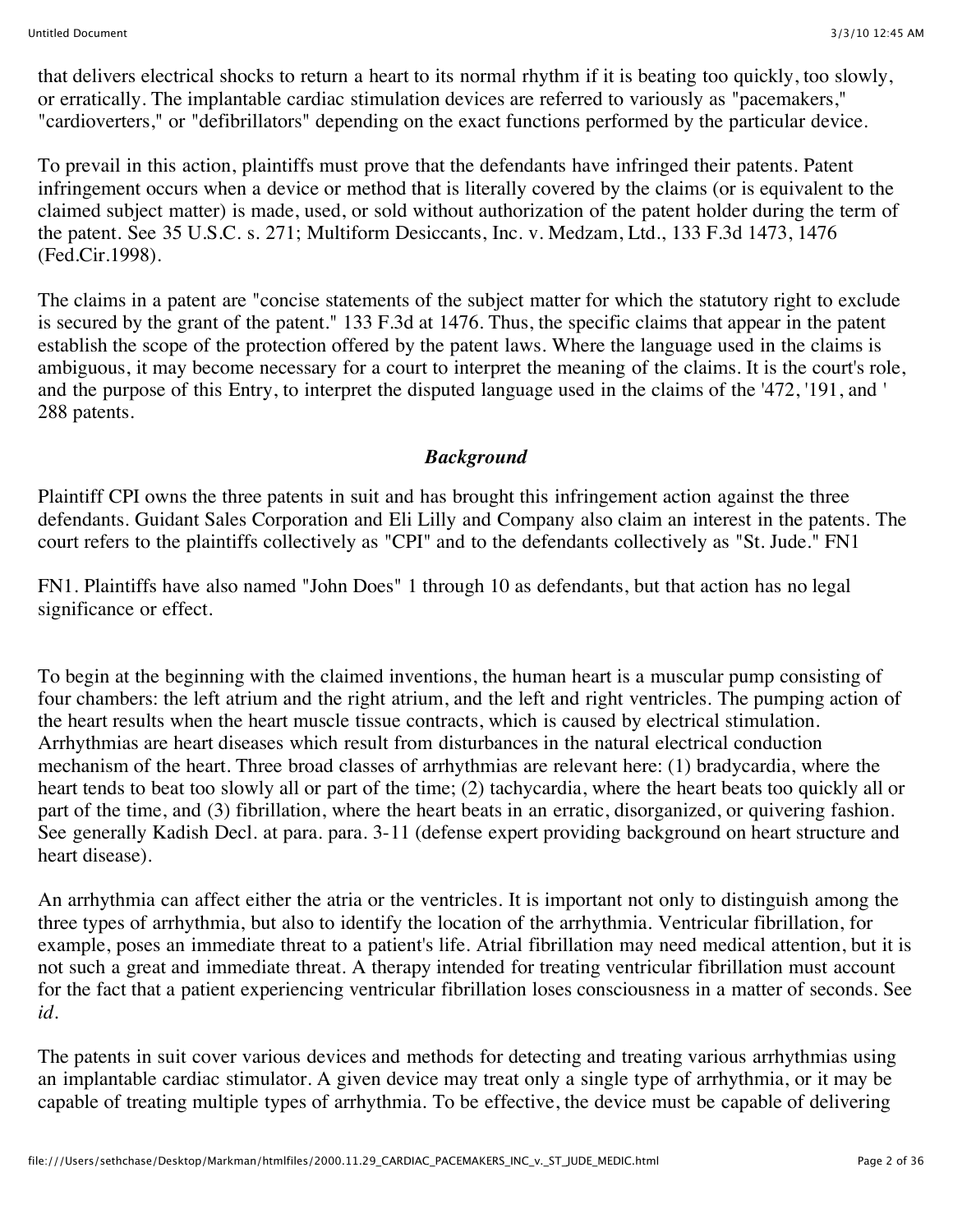the proper electrical therapy to the right location in the heart at the right time. Further discussion of both the structures of the devices and the processes for treating cardiac arrhythmias follows in the discussion of the particular claim construction issues.

#### *Patent Claim Construction*

#### **I.** *Claim Construction Standards*

The parties have called upon the court to interpret arguable (or at least argued) ambiguities in some of the patent claims at issue. The court must construe the terms in the patent as a matter of law. Markman v. Westview Instruments, Inc., 52 F.3d 967, 979 (Fed.Cir.1995) ( *en banc* ), *aff'd,* 517 U.S. 370 (1996). In *Markman* the Supreme Court explained that the "construction of written instruments is one of those things that judges often do and are likely to do better than jurors unburdened by training in exegesis." 517 U.S. at 388. The interpretation process does not involve questions of infringement.

Construing the claims of a patent is closely akin to construing other written documents like contracts or statutes. Some special considerations apply, however, based on the public's interest in the patent system and the need for other inventors to know as precisely as possible the scope of a patentee's claimed invention. Thus, in *Markman* the Federal Circuit emphasized the need to focus on publicly available documents in construing patent claims. 52 F.3d at 978-79, 987. In interpreting an asserted claim, "the court should look first to the intrinsic evidence of record, *i.e.,* the patent itself, including the claims, the specification and, if in evidence, the prosecution history." Vitronics Corp. v. Conceptronic, Inc., 90 F.3d 1576, 1582 (Fed.Cir.1996).

In considering the intrinsic evidence, the court must first look to the words of the claims themselves. These words are "generally given their ordinary and customary meaning." *Id.* The words "in a patent claim are construed as they would be understood by a reader skilled in the relevant art unless it appears that the inventor used the words differently." Cole v. Kimberly-Clark Corp., 102 F.3d 524, 531 (Fed.Cir.1996). The patentee may use words in any manner he or she wishes in defining the invention as long as any special definitions are clear in the patent specification. Vitronics, 90 F.3d at 1582.

In addition to the language of the claims themselves, the Federal Circuit has stressed the importance of using the patent specification in defining the terms in claims: "the specification is always highly relevant to the claim construction analysis. Usually it is dispositive; it is the single best guide to the meaning of a disputed term." *Id.* The court may also consider the prosecution history of the patent, in which the applicant may have made specific statements about the scope of claims in dispute. *Id.* Both the specification and the prosecution history are forms of intrinsic evidence.

"Extrinsic evidence is that evidence which is external to the patent and file history, such as expert testimony, inventor testimony, dictionaries, and technical treatises and articles." *Id.* at 1584. Courts should not rely on extrinsic evidence in claim construction to contradict the meaning of claims discernible from thoughtful examination of the claims. However, courts are not prohibited from examining extrinsic evidence even in cases where the patent is itself clear. Pitney Bowes, Inc. v. Hewlett-Packard Co., 182 F.3d 1298, 1308 (Fed.Cir.1999). As the Federal Circuit has explained:

[I]t is entirely appropriate, perhaps even preferable, for a court to consult trustworthy extrinsic evidence to ensure that the claim construction it is tending to from the patent file is not inconsistent with clearly expressed, plainly apposite, and widely held understandings in the pertinent technical field.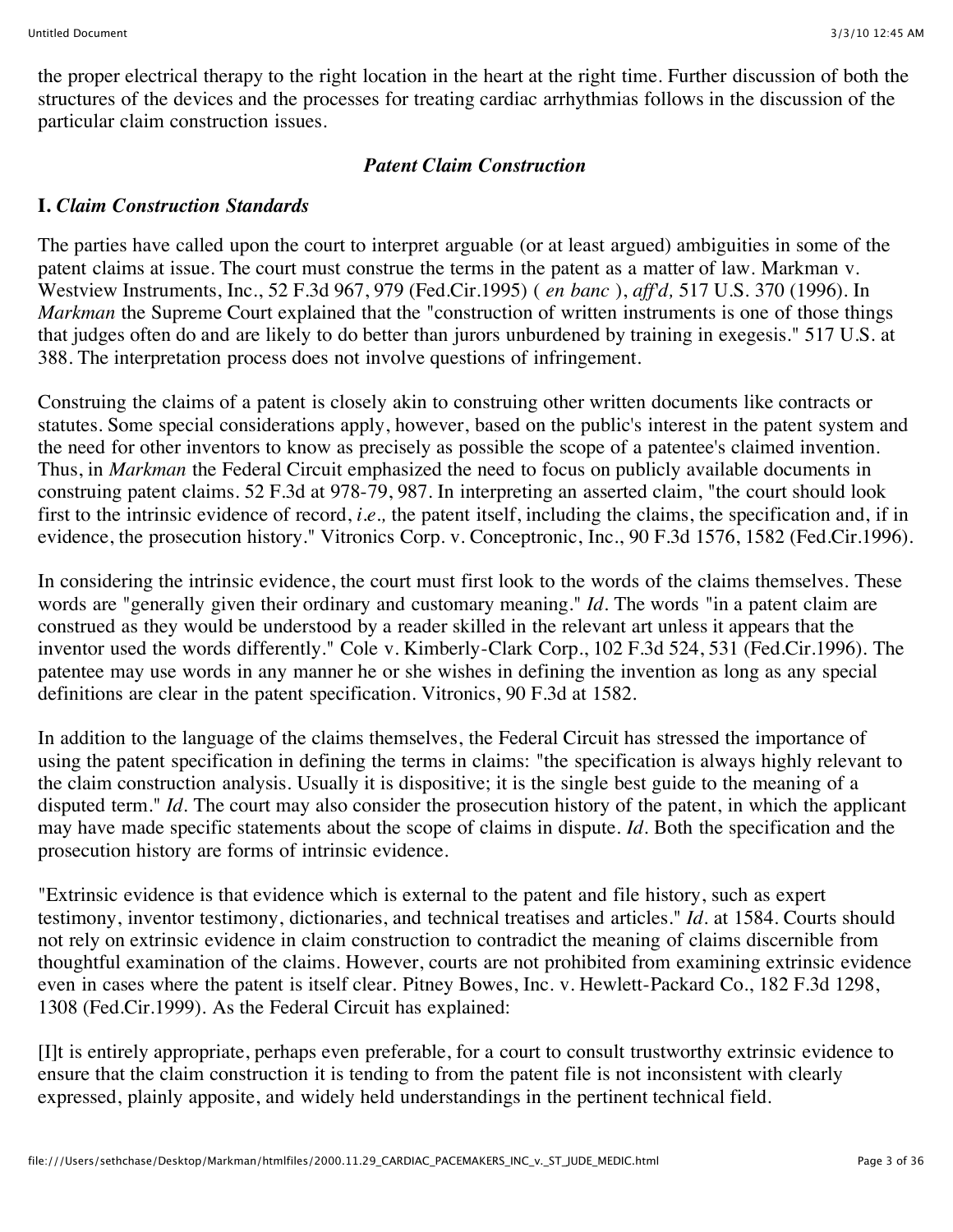*Id.* at 1309.

The parties here have asked the court to construe twenty-five phrases used in the disputed patent claims. Several of the phrases overlap with one another, so resolving the meaning of the language in one claim will often resolve the same issues as presented in another claim. Having considered the claim language, the specification of each patent, the documents from prosecution histories, other exhibits, and the parties' briefs and oral arguments from the *Markman* hearing, the court provides the following claim construction, which the court intends to provide to the jury in its instructions.FN2

FN2. This entry does not resolve the parties' dispute over the meaning of the "third monitoring means" element of Claim 1 of the '191 patent. By separate order today, the court is setting a hearing for further argument on that element.

## **II.** *Claim Construction of the* '472 Patent

In general, the '472 patent describes an implantable cardioverting device for the treatment of high rate arrhythmias such as atrial fibrillation, flutter, or tachycardia. During those times when the patient is suffering such an arrhythmia and cardioversion is in order, a command given by the patient or the patient's physician brings the invented device out of its standby condition to administer a pulse of energy directly to the heart. ' 472 Patent, col. 1, *ll.* 46-59.

The patent specification discloses two embodiments of the claimed invention. The first embodiment is designed for operation by a physician. From an external console, the physician programs the desired level of cardioverting energy. Then both the power to charge the device and a set of control signals are transmitted through the skin of the patient and into the implanted unit. The invention contemplates that the timing of the release of the charge can be synchronized with the QRS complex.FN3 The physician-operated embodiment includes a display unit that allows the physician to monitor the patient's electrocardiograph (ECG) signals. ' 472 Patent, col. 1, *l.* 60 to col. 2, *l.* 12; Figs. 1 & 2.

FN3. The QRS complex (also known as the R-Wave) is a particular point in the heart's ventricular cycle that can be observed by tracking the electrocardiograph (ECG) signal. See Pl. Br. at 5. Timing the delivery of a shock to the atrium to occur right after the QRS complex will prevent the shock from inducing (fatal) ventricular fibrillation. See Def. Br. at 38-39.

The second embodiment allows the patient to cardiovert his or her heart without the intervention of a physician. The patient is taught to recognize the symptoms of a cardiovertible arrhythmia and then accomplishes cardioversion when appropriate by placing a magnet over the skin close to the implanted device. The magnet closes a switch that initiates the electrical discharge cycle. By leaving the magnet in place over the skin, the patient can deliver the cardioverting shocks in sequentially increasing energy levels. Thus, if low energy level cardioversion does not correct the arrhythmia, the patient leaves the magnet in place to trigger cardioversion at higher energy levels. In this embodiment, the energy source-a battery-is incorporated directly into the implanted cardioverting device. Because there is an implanted battery, energy need not be transmitted through the skin at the time of cardioversion. Like the physician-operated embodiment, the patient-operated embodiment can be equipped with circuitry for synchronizing the cardioverting shocks with the QRS complex. '472 Patent, col. 2, *ll.* 13-58; Fig. 3.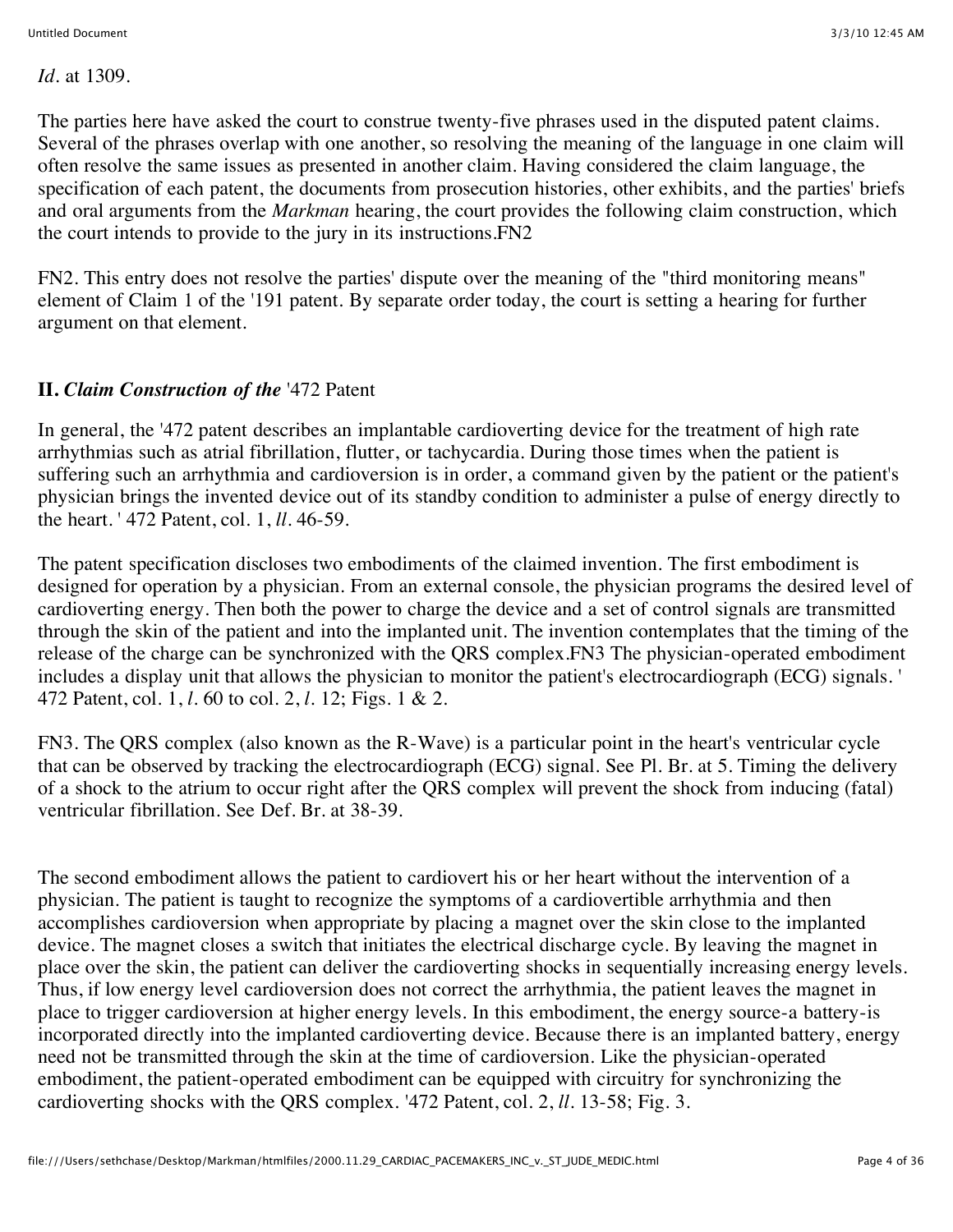The parties dispute the meaning of language used in both Claim 1 and Claim 18 of the '472 patent. Claim 1 is an apparatus claim, which states:

1. In a cardioverting device, comprising:

storage means for storing energy to convert an abnormal cardiac rhythm to normal sinus rhythm,

delivery electrode means for discharging the stored energy into the heart of a wearer of the device, and

switch means for controlling the discharge of the stored energy into the heart of the wearer;

said device further comprising:

charging means for delivering to said storage means said energy to convert said abnormal cardiac rhythm,

determining means for determining when the stored energy has reached a predetermined magnitude for converting said abnormal cardiac rhythm, and

initiating means for initiating the discharge of converting energy into the heart of the wearer after the stored energy has reached said predetermined magnitude;

the improvement wherein said device is an implantable externally programmable cardioverting device, and includes receiving means for receiving commands from external to the skin of the wearer of the device, said programming commands designating a predetermined magnitude of stored energy for converting said abnormal cardiac rhythm, said device also including selecting means responsive to said programming commands received by said receiving means for selecting said predetermined magnitude, from among a plurality of selectable magnitudes, of stored energy, for converting said abnormal cardiac rhythm.

'472 Patent, col. 8, *l.* 64 to col. 9, *l.* 26.

# **A.** '*472 Claim 1: "cardioverting device"*

The principal dispute over the term "cardioverting device" in Claim 1 of the ' 472 patent is whether the term is limited to atrial cardioverting devices, as St. Jude contends, or whether the term includes both ventricular and atrial devices, as CPI argues. The court agrees with CPI that the term "cardioverting device" as used in the claim without limitation includes both atrial and ventricular devices.

The claim construction process begins with the claim language itself. As a starting point, the court gives claim terms their ordinary and accustomed meaning as understood by one of ordinary skill in the field of invention. Hockerson-Halberstadt, Inc. v. Avia Group Int'l, Inc., 222 F.3d 951, 955 (Fed.Cir.2000). Neither Claim 1 of the '472 patent nor any of the other '472 claims uses the word "atrium" or "atrial." Looking exclusively at the claim itself, there is no basis for adding the limiting adjective "atrial" to the construction of the more general term "cardioverting device." FN4

FN4. The parties have submitted extrinsic evidence on this issue, with experts in the field arguing that the term "cardioverting device" in the '472 patent claims either is or is not limited to atrial devices. See Pitney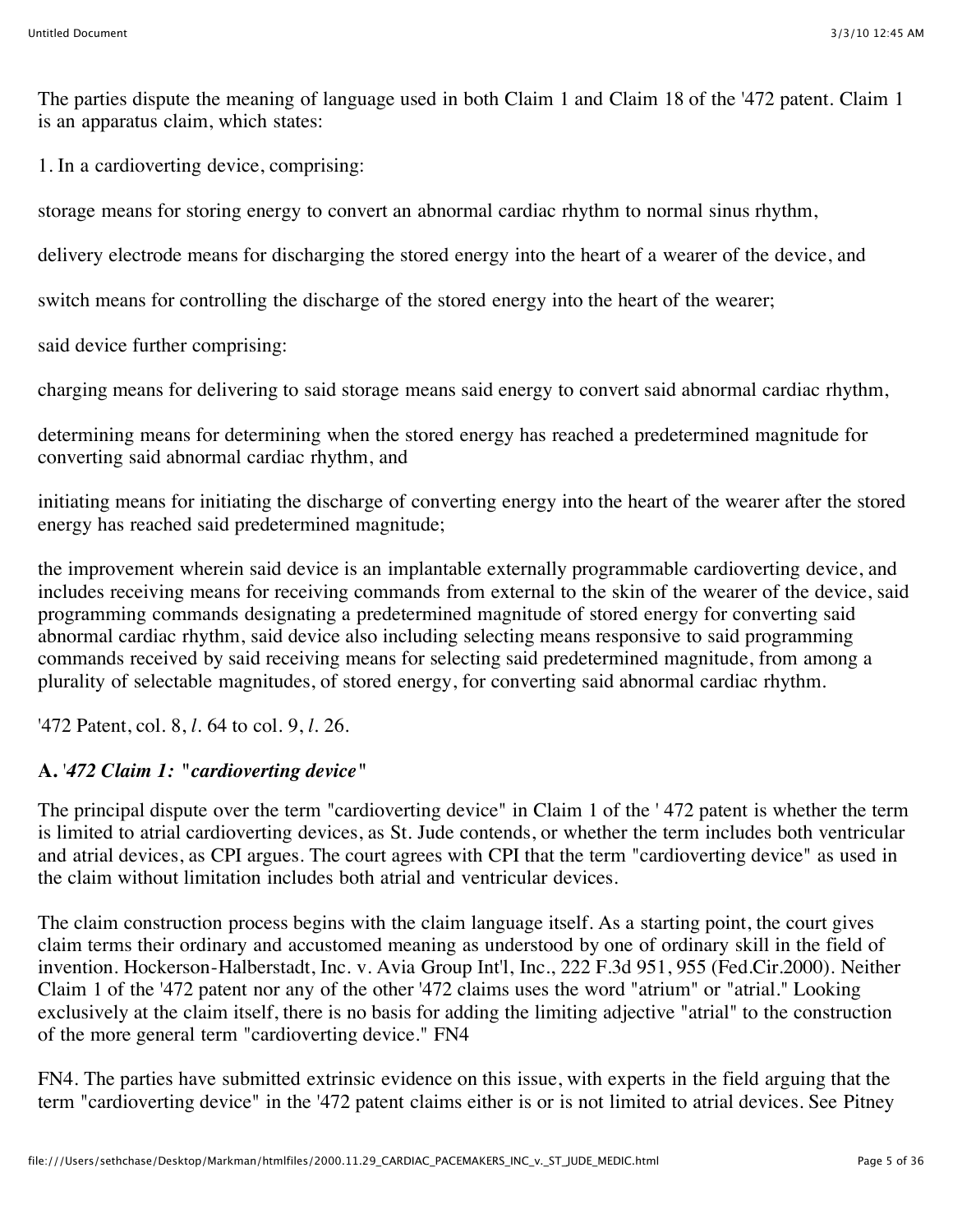Bowes, Inc. v. Hewlett-Packard Co., 182 F.3d at 1309 (stating that it is appropriate to consult extrinsic evidence to ensure that the court's construction of technical terms is not inconsistent with the widely held understandings in the pertinent technical field). However, even the defense experts do not claim that one skilled in the art would ordinarily understand the term "cardioverting device," *unless otherwise qualified,* as limited to only atrial devices. The defense experts instead argue from other intrinsic evidence that the term should be given the limited reading when it is read in context in the '472 patent. See Kadish Decl. para. 12 (opining that "in the context of the '472 patent," the term "cardioverting device" describes atrial cardioverters, but not suggesting in any way that the term is generally understood to be so limited); Kroll Rebuttal Decl. para. 6 (opining that the claim should be understood to cover only atrial devices because "the entire specification of the '472 patent is directed solely to atrial devices").

The claim term's ordinary and accustomed meaning in the art, however, serves initially only as a default meaning. The Federal Circuit has explained:

[T]he patentee may act as a lexicographer and ascribe a different, or modified, meaning to the term. *See* Multiform Desiccants, Inc. v. Medzam, Ltd., 133 F.3d 1473, 1477, 45 USPQ2d 1429, 1432 (Fed.Cir.1998) (observing that an inventor, acting as a lexicographer, may bestow "a special meaning to a term in order to convey a character or property or nuance relevant to the particular invention"); Intellicall, Inc. v. Phonometrics, Inc., 952 F.2d 1384, 1388, 21 USPQ2d 1383, 1386 [ (Fed.Cir.1992) ]. The court, therefore, must examine a patent's specification and prosecution history to determine whether the patentee has given the term an unconventional meaning. *See* Vitronics, 90 F.3d at 1582, 39 USPQ2d at 1577 (holding that "it *is always* necessary to review the specification to determine whether the inventor has used any terms in a manner inconsistent with their ordinary meaning [because the specification] acts as a dictionary when it expressly defines terms ... or when it defines terms by implication" (emphasis added)); Southwall Techs., Inc. v. Cardinal IG Co., 54 F.3d 1570, 1576, 34 USPQ2d 1673, 1676 (Fed.Cir.1995) (determining that "[a]rguments and amendments made during the prosecution of a patent application ... as well as the specification and other claims *must* be examined to determine the meaning of terms in a claim" (emphasis added)). If the patentee has not done so, the term's ordinary and accustomed meaning controls. *See* York Prods., Inc. v. Central Tractor Farm Family Ctr., 99 F.3d 1568, 1572, 40 USPQ2d 1619, 1622 (Fed.Cir.1996) ("Without an express intent to impart a novel meaning to claim terms, an inventor's claim terms take on their ordinary meaning.").

Id. Under these rules of claim construction, the court must examine the specification and the prosecution history to determine whether the patentee explicitly or implicitly defined "cardioverting device" to refer only to atrial devices.

The specification does not explicitly limit the phrase "cardioverting device" to atrial devices. St. Jude argues that the '472 patent specification nevertheless at least implicitly defines the term "cardioverting device" to include only atrial devices. There are several examples of potentially limiting language in the written description of the '472 patent. For example, the Abstract describes "An externally controlled implantable electronic device for delivering a cardioverting pulse of energy to the atrium of an ailing heart." The specification also states that the invention "relates to an atrial device designed to be implanted under the skin of patients who frequently suffer from bouts of atrial fibrillation, flutter or tachycardia," '472 Patent, col. 1, *ll.* 46-49; that "it is one object of the present invention to provide a device which will enable to [sic] cardioversion of a heart undergoing atrial fibrillation, flutter or tachycardia, without hospitalization," '472 Patent, col. 2, *ll.* 59-62; that "Yet another object of the present invention is to provide a method for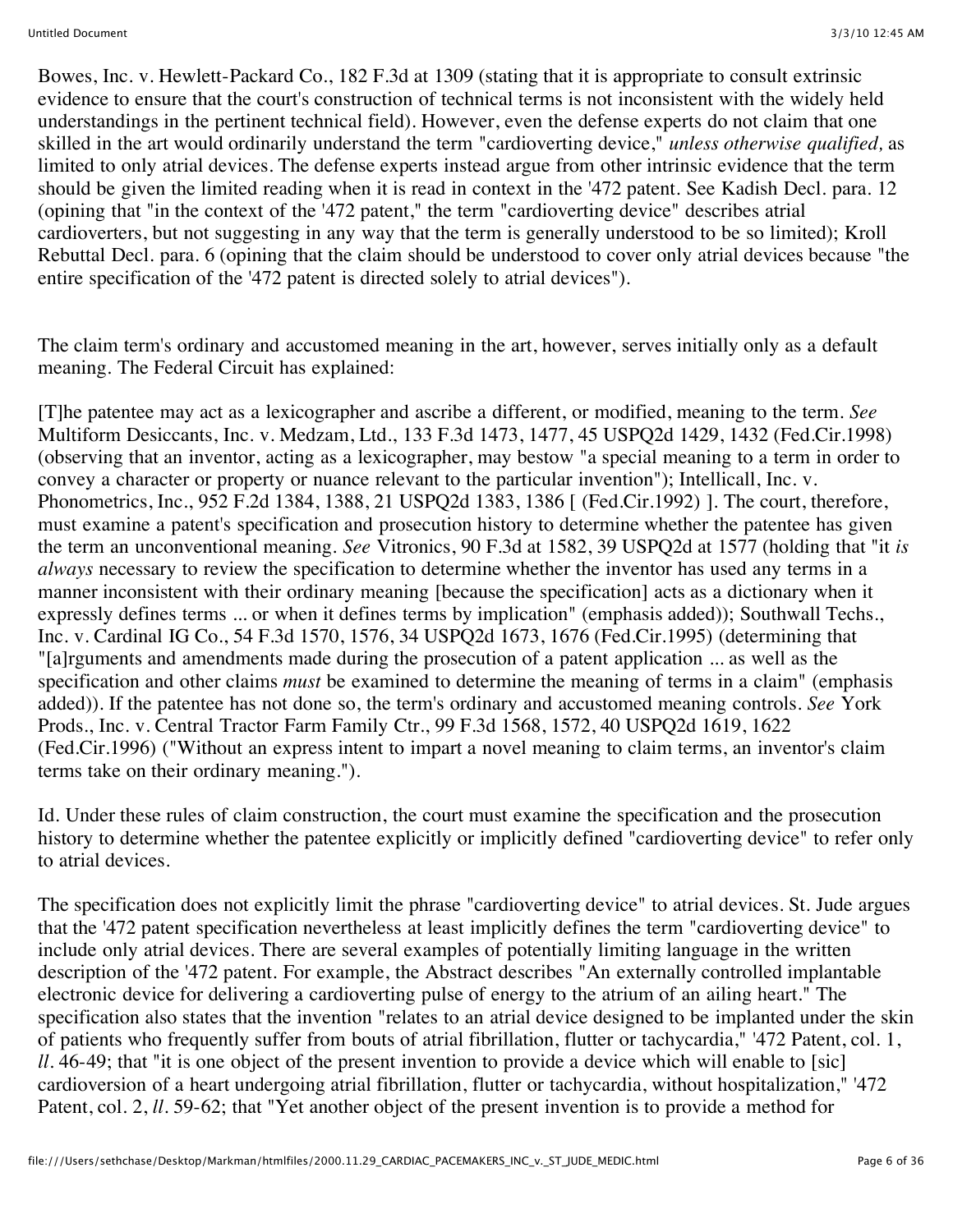cardioverting a heart suffering from an atrial malfunctioning, wherein cardioversion is initiated by a physician or by the wearer while in a state of consciousness," '472 Patent, col. 3, *ll.* 18-22; and "Now, with reference to FIG. 3, the totally implantable embodiment of the invention elective atrial device will be described." '472 Patent, col. 7, *ll.* 3-5.

Beyond the repeated use of the words "atrial" and "atrium" in the specification, there is no doubt that the two disclosed embodiments (shown in Figures 1 through 3 and discussed in detail in the specification) are designed to treat only atrial arrhythmias. The specification does not describe an embodiment of the invention that is designed to function as a ventricular defibrillator.

There is obviously some tension between the narrower '472 specification language and the broader '472 claim language. The Federal Circuit, however, has repeatedly cautioned against limiting the scope of a claim to a preferred embodiment or to specific examples disclosed in the specification. See, *e.g.,* Ekchian v. Home Depot, Inc., 104 F.3d 1299, 1302-03 (Fed.Cir.1997) (holding that the district court erred in interpreting the phrase "conductive liquid-like medium" as being limited to liquids having a conductivity similar to the examples listed in the specification). The fact that the written description focuses on characteristics and functions of the disclosed embodiments does not prevent the patentee from claiming an invention broader than the disclosed embodiments. See Electro Med. Sys., S.A. v. Cooper Life Sciences, Inc., 34 F.3d 1048, 1054 (Fed.Cir.1994) ("claims are not to be interpreted by adding limitations appearing only in the specification"); SRI Int'l v. Matsushita Elec. Corp. of Am., 775 F.2d 1107, 1121 (Fed.Cir.1985) ( *en banc* ) ("If everything in the specification were required to be read into the claims, or if structural claims were to be limited to devices operated precisely as a specification-described embodiment is operated, there would be no need for claims.").

In this case, the difference between the broad term "heart" and more specific references to only the atria or to only the ventricles is clear to anyone skilled in the art. The deliberate use of the broader terms "heart" and "cardioverting device" in the claims, when contrasted with the narrower language in the specification, indicates an intentional choice by the patentee to reach beyond the embodiments discussed in the specification. In this respect, the language of Claim 1 itself is broad, but it is not ambiguous. Cf. Sedima, S.P.R.L. v. Imrex Co., 473 U.S. 479, 499 (1985) (rejecting attempt to narrow deliberately broad language in civil RICO statute: "[T]he fact that RICO has been applied in situations not expressly anticipated by Congress does not demonstrate ambiguity. It demonstrates breadth."), quoting Haroco, Inc. v. American National Bank & Trust Co., 747 F.2d 384, 398 (7th Cir.1984), *aff'd,* 473 U.S. 606 (1985). Construing the term "cardioverting device" to reach both atrial and ventricular devices is consistent with the rest of the language in Claim 1 of the '472 patent. As explained by CPI: "The invention of [Claim 1 of] the '472 patent is the ability to externally program the amount of energy to be delivered by a cardioverting device. Whether the device treats the atrium or the ventricle has no bearing on the external programmability of energy levels that the inventors had invented." Pl. Reply Br. at 29.

The prosecution history of the '472 patent also indicates that both the patentee and the patent examiner were fully aware of the differences between atrial and ventricular devices and that the claim language was intentionally drafted to reach beyond atrial cardioverting devices. First, the claims of the '750 patent, a related "parent" application cited in the '472 patent, distinguished between atrial cardioverters (claims 1-25, 29) and cardioverting devices generally (claim 26). Ex. 110, '750 Patent, col. 8, *l.* 58 to col. 14, *l.* 22. The claims of the '472 patent contain no similar limit. Second, during the prosecution of the claims in the '472 patent application, the examiner applied ventricular prior art. Ex. 14, '472 Pros. Hist., at CPI 005590-92. These examples from the prosecution history show that the drafters were fully aware of the differences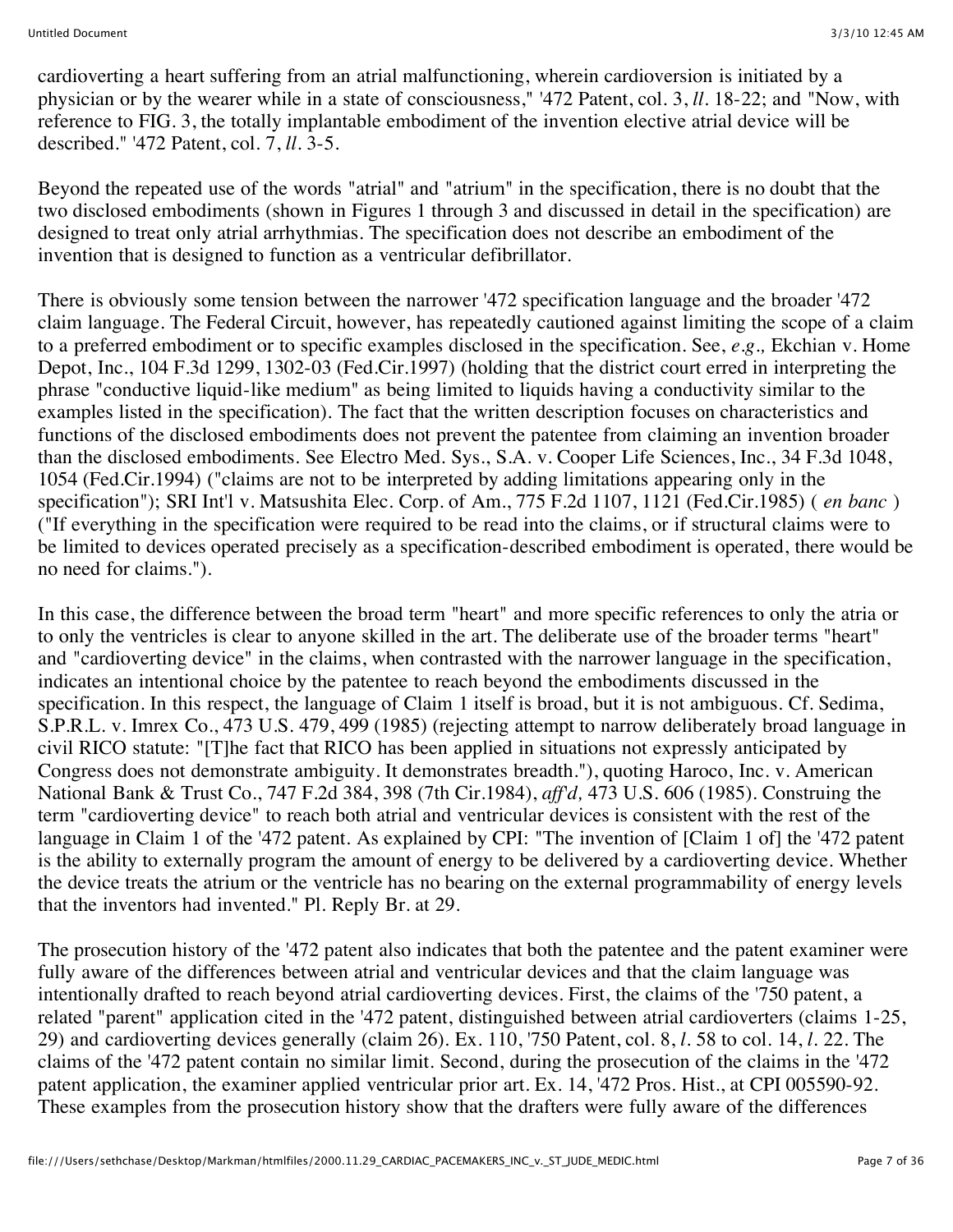between atrial cardioverters, ventricular cardioverters, and cardioverters generally, and that the examiner did not consider ventricular devices irrelevant to the '472 claims.

CPI contends that the court should also consider as relevant intrinsic evidence (1) an amendment that was made to the '472 patent title during claims prosecution which eliminated the word "atrial," and (2) the granting of a term extension for the '472 patent based on a ventricular device in 1992. During prosecution of the '472 patent, the drafters changed the patent title from "Command Atrial Cardioverter" to "Cardioverting Device with Stored Energy Selecting Means and Discharge Initiating Means, and Related Method." Pl. Br. at 31-32. This change was made after the patent examiner raised an objection that the original title and statements of invention were "not commensurate with the claimed subject matter." Ex. 14, '472 Pros. Hist., at CPI 005590.

The court is reluctant to give much weight to the title change because the Federal Circuit has noted the "near irrelevancy of the patent title to claim construction" and has stated that "an amendment of the patent title during prosecution should not be regarded as having the same or similar effect as an amendment of the claims themselves by the applicant." Pitney Bowes, Inc. v. Hewlett-Packard Co., 182 F.3d at 1312 (concluding that the district court attached too much weight in its claim construction to the patent title and to the amendment of that title). In any event, the title change certainly does not support defendants' effort to construe the claim language narrowly to exclude devices that treat ventricular conditions.

The application for an extension of the '472 patent term explicitly stated that the approved product treated ventricular tachycardia and ventricular fibrillation and that Claim 1 covered the product. Plaintiffs contend that the extension could not have been granted unless the Patent Office agreed that the '472 patent claims could reach ventricular cardioverters. Pl. Reply Br. at 36; Ex. 14, '472 Pros. Hist., Request for Extension of Patent Term. However, it is not clear where an application for a patent term extension fits in the interpretive hierarchy. Certainly the device descriptions in a patent extension application cannot be read to amend the claims or specification of the original patent document. The patent term extension is consistent with the clear language of Claim 1, but the claim language itself is by far the most important evidence that supports plaintiffs' interpretation of "cardioverting device." FN5

FN5. CPI also contends the court should consider evidence of licenses and royalty payments among manufacturers of cardioverting devices. CPI believes this evidence will show that defendants have construed the claims of CPI's patents as covering the defendants' devices. CPI has not offered any specific case support for using such evidence in construing ambiguous claim language, and the court has not considered such evidence for two principal reasons. First, under *Markman,* it is clear that evidence relevant to claim construction should be publicly available evidence. See 52 F.3d at 978-79, 987 (discussing the importance of the public record). Other inventors are entitled to know the scope of the claims and may try to design around those claims. See Vitronics, 90 F.3d at 1583. If evidence of licensing agreements and royalty payments (which are often confidential) were deemed relevant to claim construction, the scope of claims could not be known without access to private, often highly confidential information from multiple sources in an industry. Second, as the evidence in this case suggests, an industry may operate on the basis of a complex web of cross-licensing agreements negotiated on the basis of a complicated matrix of business considerations and legal risks. The fact that licenses have been negotiated and royalties paid offers little or nothing of probative value as to how claim language should be construed when a court is finally called upon to provide a definitive construction.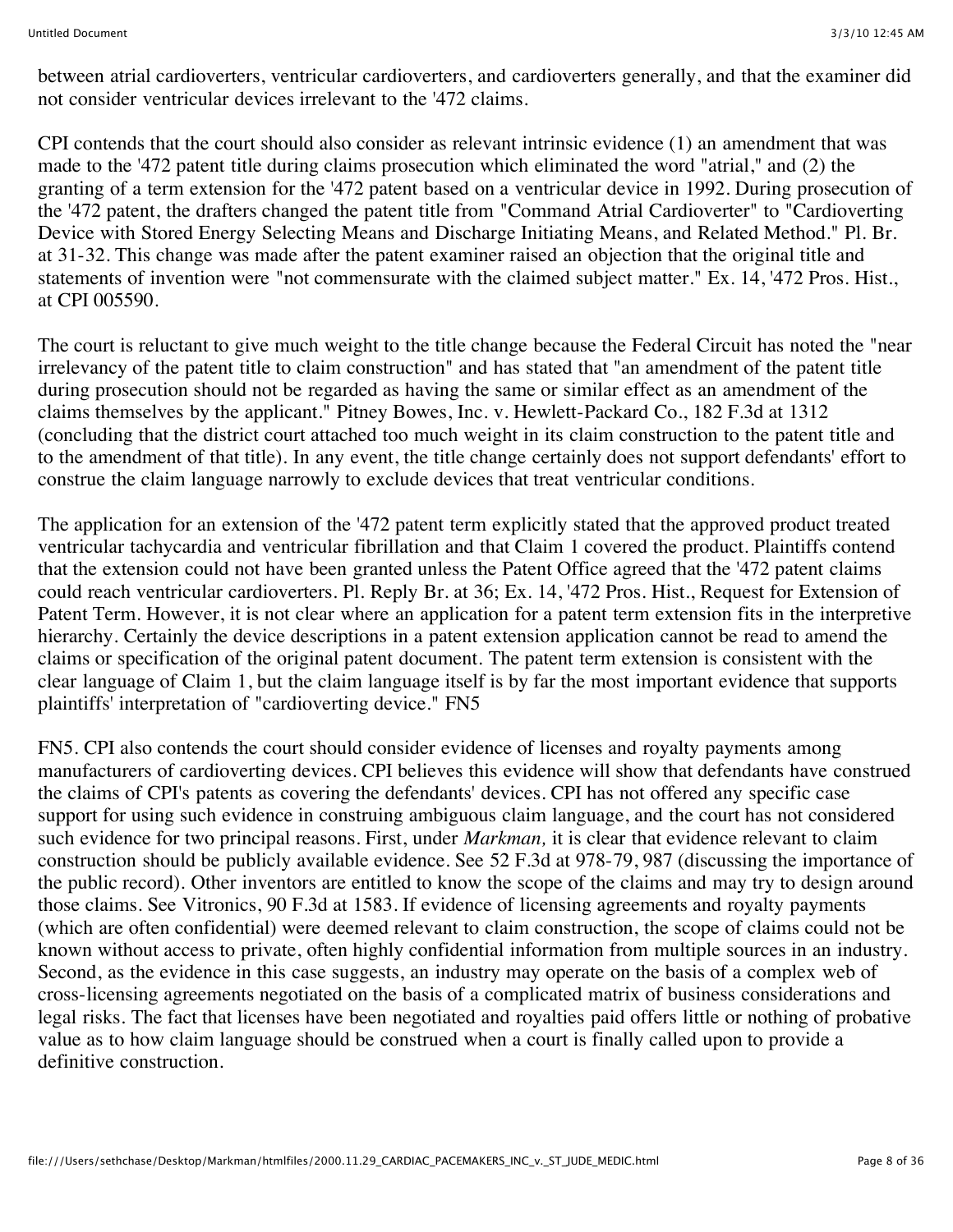Defendants have cited several statements made by the inventors and patentees during the prosecution of a parent application to the continuation application that actually resulted in the '472 patent. Defendants argue that these statements, like the language of the '472 specification, limit the scope of the '472 patent claims to atrial cardioverting devices. Def. Br. at 23-24. The cited statements include the following:

The broad invention disclosed in the parent and instant applications relates to an implanted electronic device which is manually operable from external to the skin of the wearer, for accomplishing atrial cardioversion. Never before has such a device been conceived, and it is therefore the firm belief and opinion of the applicants that their broad invention is patentable over the prior art.

Ex. 118 at 8 (remarks supporting an amendment to the claims and description in patent application Serial No. 641,381, dated December 17, 1975) (emphasis added).FN6 Similarly:

FN6. The continuation application that resulted in the '472 patent was filed on August 9, 1979.

Because these two types of fibrillation are so different, ventricular defibrillation and atrial defibrillation are not suited for indiscriminate comparison. It is on this basis that the application of the Schuder et al article is deemed improper.

In the February 23, 1977 Action, it is alleged that an obvious step would be to combine the teachings of a Schuder et al article, admittedly directed to ventricular defibrillation, with a Charms patent, which suggested atrial defibrillation. This combination is untenable for two basic reasons. First, even if the references were to be combined, the man having ordinary skill in the art would have evolved a *fully automatic* implantable atrial defibrillator; based upon his awareness of ventricular defibrillation technology, he would not have considered a non-automatic approach.

Ex. 119 at 2 (response to patent examiner, dated June 22, 1977) (emphasis in original). The above-identified application relates to a non-automatic atrial defibrillator. This device is in every way practical and realistic. The wearer is able to recognize when he is experiencing atrial fibrillation; and he, himself, can initiate a defibrillating procedure. Or, if he chooses, the individual can consult with his physician, discuss his suspected arrhythmia, and decide either to, or not to, initiate a defibrillating procedure. While ventricular defibrillation is a necessity to save a life, and while a reaction to ventricular fibrillation must be immediate, atrial defibrillation is an elective procedure.

Accordingly, the invention described in the above-identified application involves far more than merely borrowing from the art of ventricular defibrillation. The concept of a fully-implantable non-automatic atrial defibrillator can be thought of as an accommodation to a heart patient; with such a device, defibrillation can be accomplished at home, without the inconvenience of repeated visits to a physician.

Ex. 111, para. 11 (Declaration of Mieczyslaw Mirowski, dated June 8, 1977).

For the reasons set forth in my October 28, 1976 Declaration and those set forth in the foregoing paragraphs, I am of the firm belief that an implantable non-automatic ventricular defibrillator is unrealistic and totally impractical, because not useful by the suffering individual himself, and because the suffering individual is not likely to experience ventricular fibrillation in the presence of one skilled in medicine and aware that the individual wears an implanted defibrillator.

Ex. 112, para. 5 (Declaration of Morton M. Mower, dated June 8, 1977).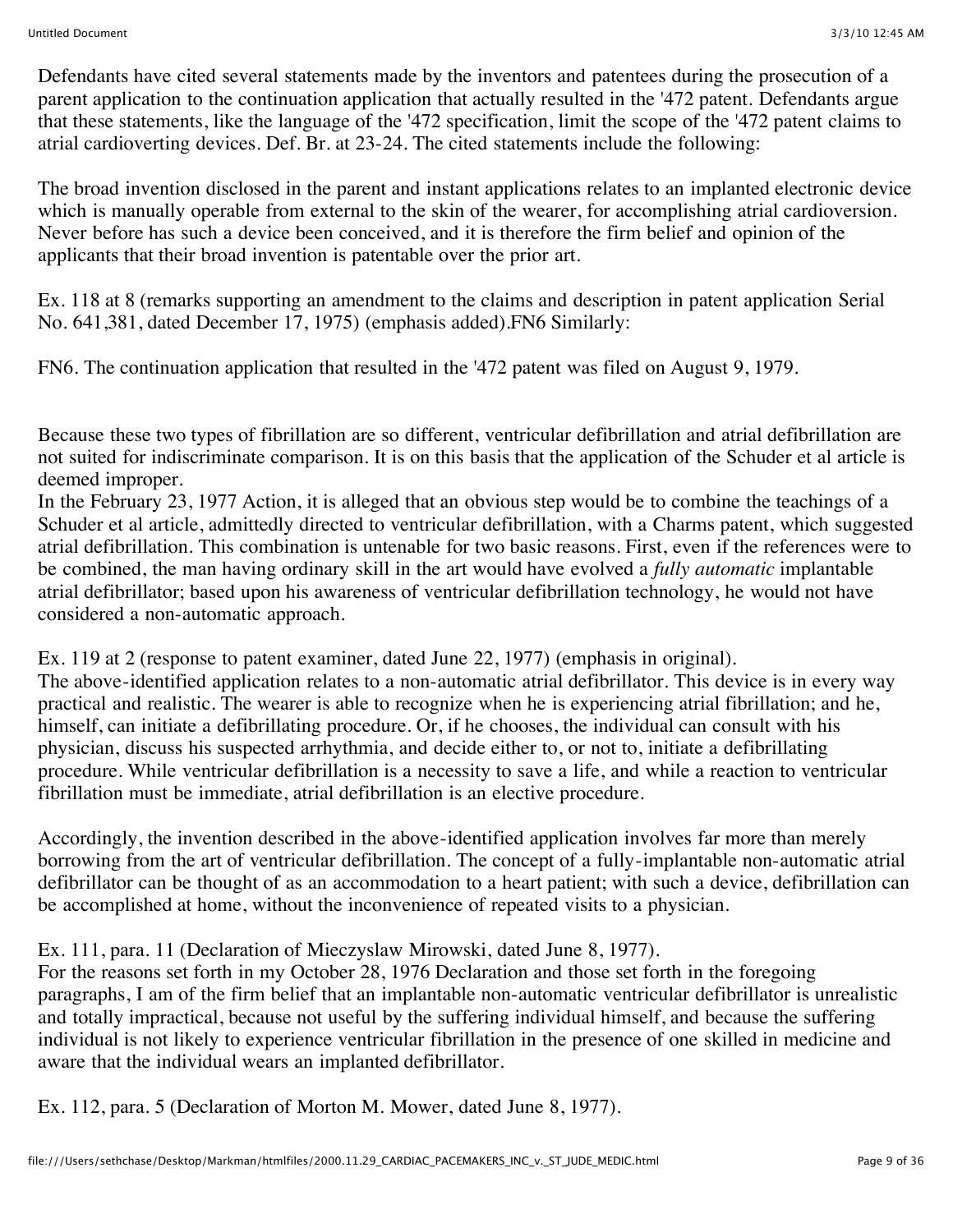While statements made during the prosecution of a parent application are part of the prosecution history and relevant to interpreting claims in a subsequent daughter application, see Wang Laboratories, Inc. v. America Online, Inc., 197 F.3d 1377, 1383-84 (Fed.Cir.1999), they form only part of the interpretive backdrop. In this case, the parent application, Serial No. 641,381, was abandoned. Significantly, at least some of the claims in the abandoned parent application referred explicitly to the "atrium" and to devices for converting "supra-ventricular" cardiac arrhythmias. Ex. 118 at 3-7.

Defendants are correct to point out through the inventors' statements that the devices disclosed in the abandoned parent application (as well as the devices in Figure 1 and Figure 3 of the '472 patent) are not suited for ventricular defibrillation. However, the removal of all references to the words "atrium," "atrial," and "supra-ventricular" in the claims of the '472 patent indicates a deliberate intent to broaden the claims over those in the abandoned parent application. The statements made in support of the abandoned parent application do not limit the unambiguous language in the claims of the '472 patent. FN7

FN7. In contrast to the claims in the abandoned parent application, the claims in the '472 patent also make no explicit reference to a "non-automatic" or "manually operated" device. In fact, the claims of the ' 472 patent were specifically amended during prosecution to replace the phrase "implantable non-automatic converting device" with the more general term "cardioverting device." Ex. 14, '472 Pros. Hist., at CPI 005600-07.

Nevertheless, defendants have cited Federal Circuit decisions that are difficult to reconcile with the cases suggesting that a claim may be broader than the specific embodiment disclosed in a specification. For example, in Gentry Gallery, Inc. v. Berkline Corp., 134 F.3d 1473, 1480 (Fed.Cir.1998), the court wrote that "claims may be no broader than the supporting disclosure, and therefore ... a narrow disclosure will limit claim breadth." In *Gentry Gallery,* however, the court was deciding an issue of validity and held invalid broad claims that reached beyond the disclosure. In Laitrum Corp. v. Morehouse Industries, Inc., 143 F.3d 1456, 1462-63 (Fed.Cir.1998), the court rejected a number of arguments by a patentee who sought a broad claim interpretation: "It is entirely proper to 'use the specification in order to determine what the inventor meant by terms and phrases in the claims .' \* \* \* While claims are not necessarily limited by the written description, it is relevant that nothing in the written description suggests that the driving surfaces can be anything but flat." In North American Vaccine, Inc. v. American Cyanamid Co., 7 F.3d 1571, 1576-77 (Fed.Cir.1993), the court noted that the written description requirement of 35 U.S.C. s. 112, para. 1 warranted a claim construction limited to the disclosures in the specification. See also Modine Manufacturing Co. v. United States Int'l Trade Comm'n, 75 F.3d 1545, 1551 (Fed.Cir.1996) ("when the preferred embodiment is described in the specification as the invention itself, the claims are not necessarily entitled to a scope broader than that embodiment").

In the present case, however, both the deliberate use of broad language in the claims and the prosecution history show a clear choice to write claims that would apply to the entire heart, including the ventricles. To the extent that the broad claim language raises issues of validity, those issues may be addressed later in the case. They would not support an artificially narrowed reading of the deliberately broad claim language applying to the entire heart. The court therefore intends to define "cardioverting device" for the jury as "a device capable of correcting high-rate arrhythmic heart conditions by applying non-pacing electrical shocks to the heart. Such heart conditions include atrial arrhythmias and/or ventricular arrhythmias." For essentially the same reasons, the terms (1) "cardioverting a heart" and "cardioverting the heart" in Claim 18 of the '472 patent, and (2) "cardioverting device" in Claim 1 of the '191 patent will be defined to include both atrial and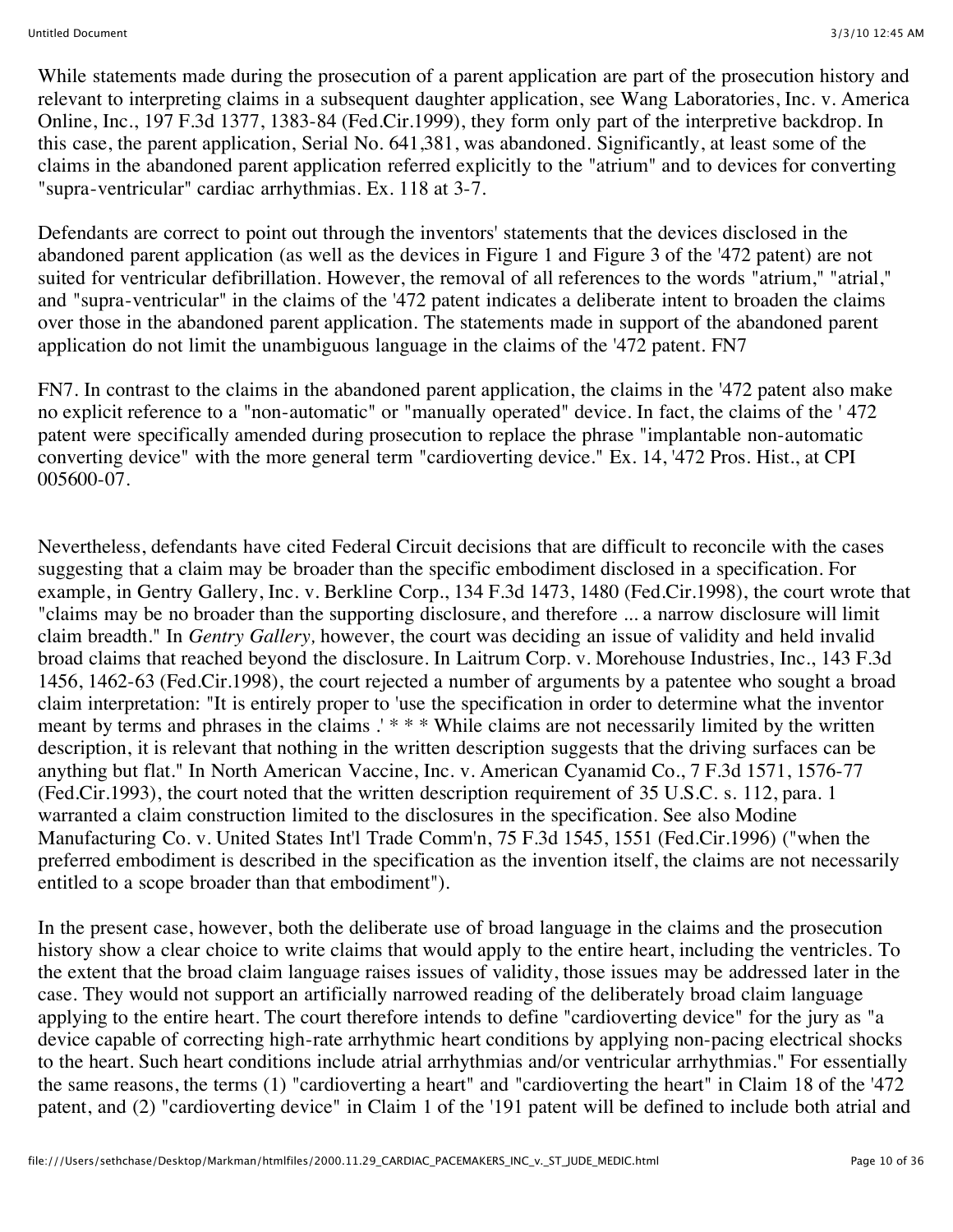ventricular cardioversion. See '472 Patent, col. 10, ll. 62-63; col. 12, *ll.* 6-8; '191 Patent, col. 8, *l.* 56.

## **B.** '*472 Claim 1: "storage means for storing"*

The second disputed phrase in Claim 1 of the '472 patent is "storage means for storing." In addition to the standard hierarchy of intrinsic and extrinsic interpretive resources, this phrase is the first of several elements in the ' 472 patent that potentially brings into play a special subset of interpretive rules under paragraph 6 of 35 U.S.C. s. 112 (" s. 112 para. 6"). Section 112 para. 6 provides:

An element in a claim for a combination may be expressed as a means or step for performing a specified function without the recital of structure, material, or acts in support thereof, and such claim shall be construed to cover the corresponding structure, material, or acts described in the specification and equivalents thereof.

Claims phrased under s. 112 para. 6 are often called "means-plus-function" or "step-plus-function" claims. In operation, s. 112 para. 6 allows a patentee to state claims in broad, general language by stating the "functions" of the invention, rather than by repeating the detailed structures or materials (in apparatus claims) or detailed acts (in method claims) that perform the claimed functions. A "means-plus-function" or "step-plus-function" statement in a claim may be an economical way of expressing the more complex structure or acts covered by the claim. The patentee may use s. 112 para. 6 function statements so long as the "missing" detail appears in the specification. See Kemco Sales, Inc. v. Control Papers Co., 208 F.3d 1352, 1360 (Fed.Cir.2000) (the duty to link structure to function is the "statutory quid pro quo" for the convenience of employing s. 112 para. 6). The relevant structural details or relevant acts from the specification are then essentially incorporated into the function claims. See Multiform Desiccants, 133 F.3d at 1479 (discussing the form and purpose of claims containing functional limitations written in the s. 112 para. 6 "means-for" form).

The "cost" of using a s. 112 para. 6 function statement, especially if done unintentionally, is that the scope of the claim is restricted to the particular structures or acts disclosed in the specification, as well as their equivalents. See Personalized Media Communications, LLC v. International Trade Comm'n, 161 F.3d 696, 703 (Fed.Cir.1998) (" s. 112, para. 6 operates to restrict claim limitations drafted in such functional language to those structures, materials, or acts disclosed in the specification (and their equivalents) that perform the claimed function.").FN8

FN8. Structure in an accused device will be a s. 112 para. 6 "equivalent" if (1) it performs the identical function as the function stated in the claim, and (2) it is otherwise insubstantially different with respect to structure as the disclosed structure. See Kemco Sales, 208 F.3d at 1364, citing Odetics, Inc. v. Storage Tech. Corp., 185 F.3d 1259, 1267 (Fed.Cir.1999); Pennwalt Corp. v. Durand-Wayland, Inc., 833 F.2d 931, 934 (Fed.Cir.1987) ( *en banc* ). Significantly, the test developed for the doctrine of equivalents is not wholly transferable to the s. 112 para. 6 statutory equivalence context due to the functional identity requirement. See Odetics, 185 F.3d at 1267.

The word "means" is a generic description of an apparatus element, and the implementation of such a concept is by structure or material. See O.I. Corp. v. Tekmar Co., 115 F.3d 1576, 1582-83 (Fed.Cir.1997). The term "steps" refers to the generic description of elements of a process, and the term "acts" refers to the implementation of such steps. Thus, for apparatus claims, means-plus-function interpretation rules apply if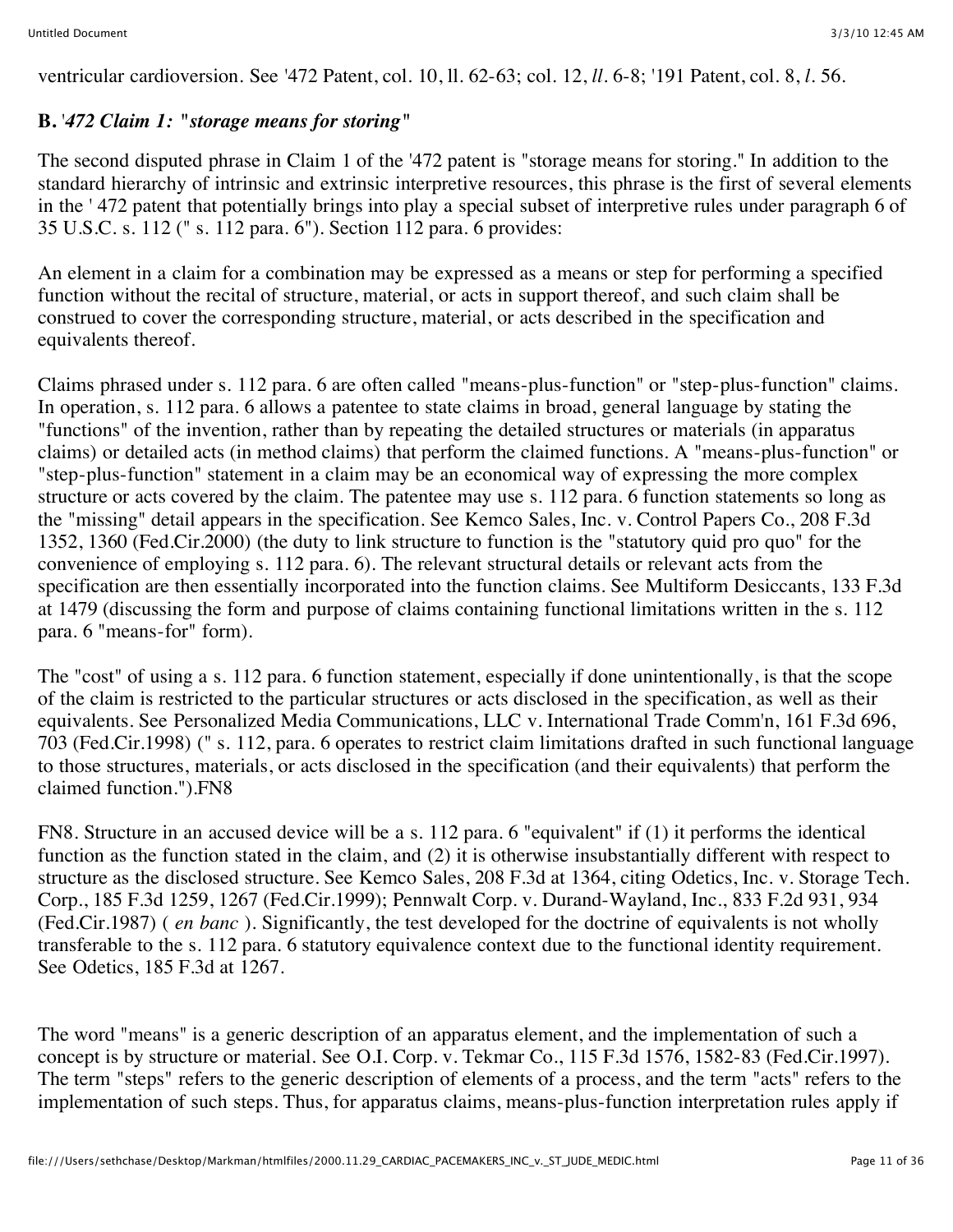the claim is expressed as a means for performing a specified function without also identifying in the claim itself the specific material or structure that accomplishes that function. For method claims, step-plusfunction rules apply if the claim element is expressed as a step for performing a specified function without stating in the claim itself the more specific acts that explain how to accomplish the function. See *id.*

If s. 112 para. 6 applies to a claim, a court construing the claim must then (1) "construe the function recited in that claim," and (2) "determine what structures [or acts] have been disclosed in the specification that correspond to the means [or steps] for performing that function." Kemco Sales, 208 F.3d at 1361. Sometimes, however, the threshold issue is whether s. 112 para. 6 applies at all. The Federal Circuit has established some general rules of thumb.

First, the specific language of the claim can create a presumption that s. 112 para. 6 either does or does not apply:

[U]se of the word "means" creates a presumption that s. 112, para. 6 applies, *see* York Prods., Inc. v. Central Tractor, 99 F.3d 1568, 1574 (Fed.Cir.1996) ("In determining whether to apply the statutory procedures of [s. 112, para. 6], the use of the word 'means' triggers a presumption that the inventor used this term advisedly to invoke the statutory mandates for means-plus-function clauses."), and ... the failure to use the word "means" creates a presumption that s. 112, para. 6 does not apply, *see* [ Mas-Hamilton Group v. LaGard, Inc., 156 F.3d 1206, 1213 (Fed.Cir.1998) ]. These presumptions can be rebutted if the evidence intrinsic to the patent and any relevant extrinsic evidence so warrant.

Personalized Media, 161 F.3d at 703-04 (footnotes omitted); see also Kemco Sales, 208 F.3d at 1361 (discussing the quoted language from *Personalized Media* with approval; "plastic envelop closing means" limitation invokes the presumption and is in means-plus-function format). Similarly, if a claim drafter uses "steps for" to express a method claim element, it is a signal that the drafter intended to invoke s. 112 para. 6. See Greenberg v. Ethicon Endo-Surgery, Inc., 91 F.3d 1580, 1583 (Fed.Cir.1996).

Second, if an apparatus claim element itself arguably identifies some structure, the test is whether one of skill in the art would understand the term at issue to connote sufficiently definite structure. See Personalized Media, 161 F.3d at 703-05 (finding that the term "digital detector" recited sufficient structure to avoid s. 112 para. 6; "Even though the term 'detector' does not specifically evoke a particular structure, it does convey to one knowledgeable in the art a variety of structures known as 'detectors .' "); Greenberg v. Ethicon Endo-Surgery, Inc., 91 F.3d at 1583 (stating that the inquiry is whether the term used as the name for structure "has a reasonably well understood meaning in the art"). Where a claim recites a function but the claim itself also sets forth sufficient structure or material to perform entirely the recited function, the claim is not a means-plus-function claim even if it uses the term "means." See Personalized Media, 161 F.3d at 704, citing Sage Products, Inc. v. Devon Industries, Inc., 126 F.3d 1420, 1427-28 (Fed.Cir.1997).

Third, in method claims, merely claiming a step without recital of a function is not analogous to a means plus a function. See O.I. Corp. v. Tekmar Co., 115 F.3d at 1583 (holding that the step of "passing the analyte slug through a passage ..." was not subject to s. 112 para. 6). Thus, claiming a "step" by itself, or even a series of steps, does not invoke s. 112 para. 6. See *id.* Under this rule, a patentee can define a method or process claim containing steps that begin with a gerund such as passing, heating, reacting, transferring, etc. without necessarily subjecting the claim to s. 112 para. 6 limitations. See *id.*

Applying these rules to Claim 1 of the '472 patent, the parties disagree as to whether s. 112 para. 6 controls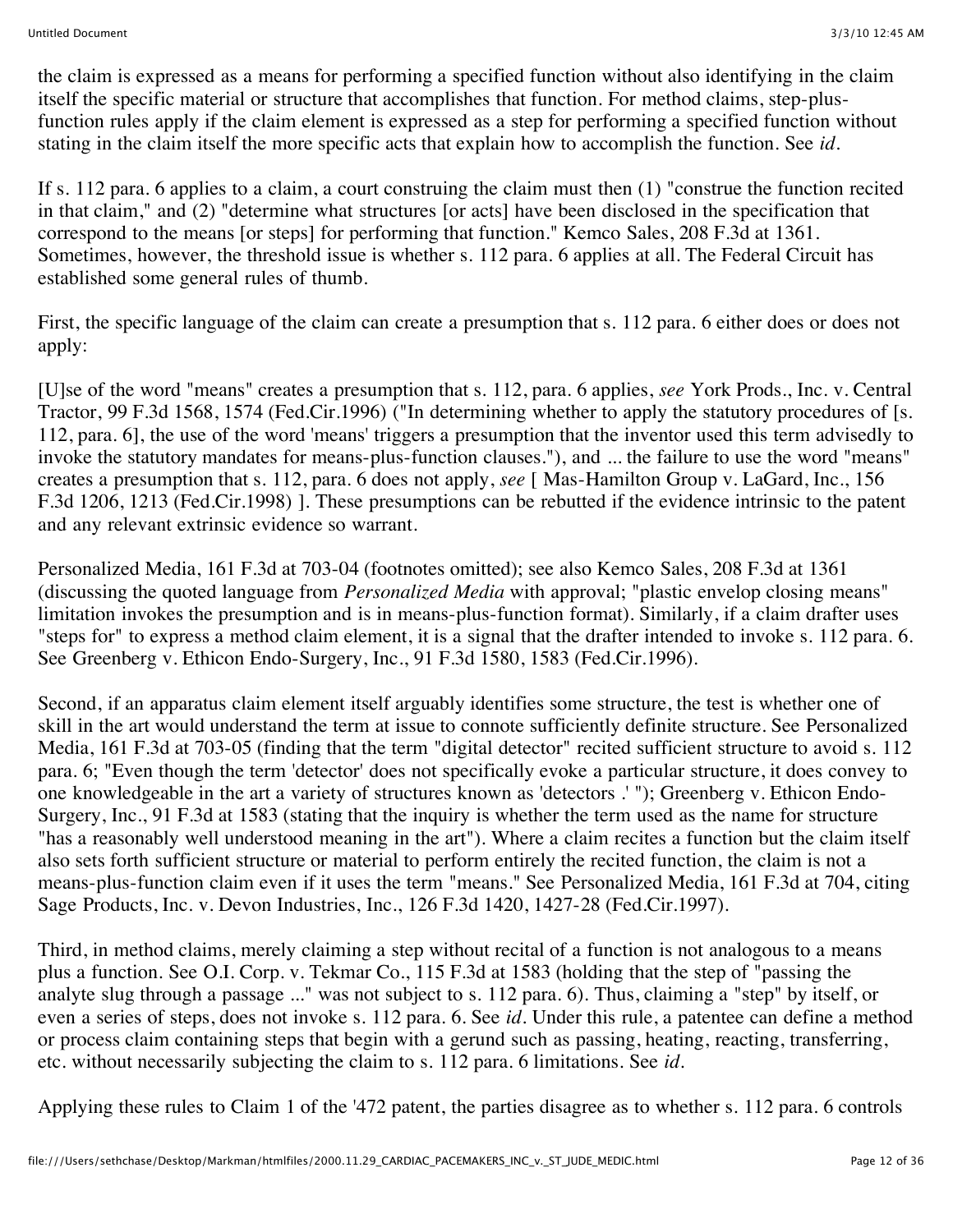the element "storage means for storing." St. Jude contends that "storage means for storing" is a means-plusfunction recital and that "storage means" therefore should be limited to "a capacitor"-the structure disclosed in the specification that performs the stated function. CPI initially asserts that s. 112 para. 6 does not apply and that there is no need for further interpretation of the phrase. Pl. Reply Br. at 37. Arguing in the alternative, and assuming that s. 112 para. 6 does apply, CPI offers the following construction: "The corresponding structure is a capacitor and equivalents thereof. A combination of capacitors is the equivalent of a single capacitor." Pl. Amd. Prop. Conc. of Law at 5.

The phrase "storage means for storing" is subject to s. 112 para. 6. As written in the claim, some unidentified "storage means" performs the function of "storing energy to convert an abnormal cardiac rhythm to normal sinus rhythm." '472 Patent, col. 8, *ll.* 65-66. The claim is stated in means-plus-function form. Because the claim uses the key phrase "means for," it is presumed that the claim falls under s. 112 para. 6. CPI has not shown any basis for departing from the presumption in this instance. One skilled in the art would not understand the broad term "storage means" to connote sufficiently definite structure.

Because s. 112 para. 6 applies, the court must identify the structure disclosed in the specification that performs the function of "storing energy to convert an abnormal cardiac rhythm to normal sinus rhythm." See Kemco Sales, 208 F.3d at 1361. The court agrees with St. Jude that the capacitors disclosed in the two embodiments of the device are the only structures that perform the function at issue. See '472 Patent, Figs. 1 & 3; col. 7, ll. 44-64.

CPI has asked the court to include in the claim construction the statement that a combination of capacitors is the equivalent of a single capacitor. It is not appropriate to define as a matter of law at the stage of claim construction the structures that may be "equivalents" of the disclosed means. "Whether an accused device or method infringes a claim either literally or under the doctrine of equivalents is a question of fact. Literal infringement of a s. 112, para. 6 limitation requires that the relevant structure in the accused device perform the identical function recited in the claim and be identical or equivalent to the corresponding structure in the specification." Caterpillar Inc. v. Deere & Co., 224 F.3d 1374, 1379 (Fed.Cir.2000) (internal quotation and citation omitted); accord, IMS Technology, Inc. v. Haas Automation, Inc., 206 F.3d 1422, 1430 (Fed.Cir.2000) ("Whether an accused device or method infringes a claim with a s. 112, para. 6 limitation, *i.e.,* whether it performs the identical function with the same structure, materials, or acts described in the specification or an equivalent thereof, is a question of fact."). The court therefore will not adopt the portion of CPI's proposed construction stating that a "combination of capacitors is the equivalent of a single capacitor." It is not possible to say at this point that a reasonable jury would be required to conclude that multiple capacitors are the equivalent of a single capacitor. The term "storage means" in Claim 1 of the '472 patent will be defined as "a capacitor and equivalents thereof."

## **C.** '*472 Claim 1: "delivery electrode means for discharging"*

The third disputed phrase in Claim 1 identifies "delivery electrode means for discharging the stored energy into the heart of a wearer of the device." ' 472 Patent, col. 8, *ll.* 67-68. CPI asserts that s. 112 para. 6 does not apply to "delivery electrode means for discharging," while St. Jude contends that the phrase is a meansplus-function statement and that the disclosed structure is "an electrode that is implanted in the atrium of the patient's heart." Def. Prop. Conc. of Law at 2.

The claim element is stated in means-plus-function form with "means for" language, so the presumption is that s. 112 para. 6 applies. CPI argues that there is a basis for departing from the presumption in this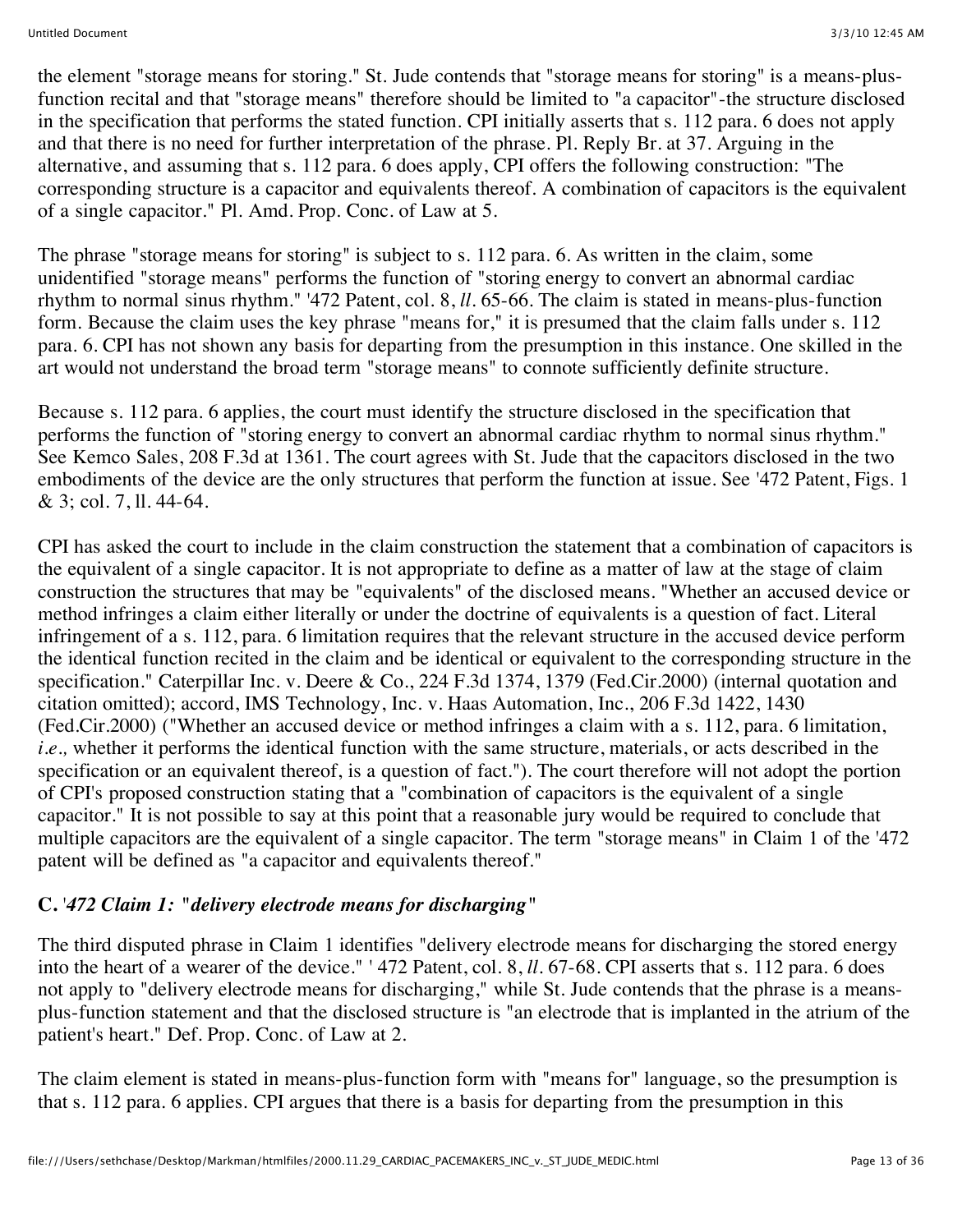instance because one skilled in the art would understand the term "delivery electrode" to connote sufficiently definite structure ( *i.e.,* an electrode) to perform the stated function. See, *e.g.,* Personalized Media, 161 F.3d at 703-05 (holding that the term "digital detector" recited sufficient structure to avoid s. 112 para. 6; claim did not use word "means"); *MediaCom Corp. v. Rates Technology, Inc.,* 2 F.Supp.2d 17, 27 (D.Mass.1998) (holding that "switch means operatively connected to said first jack means for disconnecting said first telephone from said network" was not a s. 112 para. 6 means-plus-function statement "because it describes the structure that supports the disconnecting function ( *i.e.* a switch or switches).").

The court disagrees that the "delivery electrode means" element recites sufficient structural detail to overcome the presumption that s. 112 para. 6 controls. In cases where the Federal Circuit has departed from the presumption established by the use of "means for," the court has emphasized that the claim language provided detail beyond some minimal statement of structure. See, *e.g.,* Envirco Corp. v. Clestra Cleanroom, Inc., 209 F.3d 1360, 1365 (Fed . Cir.2000) (finding that "second baffle means" rebuts the presumption that s. 112 para. 6 applies because the term "baffle" itself imparted structure and because the claim gave further location and formational details); Rodime PLC v. Seagate Technology, Inc., 174 F.3d 1294, 1303-04 (Fed.Cir.1999) ("The claim also recites the specific location and interconnection of each of these structural sub-elements.... This detailed recitation of structure for performing the moving function takes this claim element out of the scope of s. 112, para. 6."); Cole v. Kimberly-Clark Corp., 102 F.3d 524, 531 (Fed.Cir.1996) (finding that the claim language described definite structure as well as the location and extent of the structure). Further, in *Unidynamics Corp. v. Automatic Products Int'l, Ltd.,* the Federal Circuit adhered to the presumption established by use of the term "means" and found that the claim element "spring means tending to keep the door closed" invoked s. 112 para. 6. 157 F.3d 1311, 1319 (Fed.Cir.1998). The court distinguished *Cole v. Kimberly-Clark* on the basis that the claim in *Cole* had not only described definite structure but also described the location and extent of the structure. See *id.*

St. Jude's proposed construction, which requires the electrode to be implanted in the atrium of the patient's heart, is also faulty. The function to be performed-"discharging the stored energy into the heart of a wearer of the device"-is stated in terms broad enough to include both atrial and ventricular therapies. A limitation requiring the discharging end of the electrode to be implanted in the atrium would import structural detail of the disclosed devices beyond what is required to perform the recited function. See Chiuminatta Concrete Concepts, Inc. v. Cardinal Industries, Inc., 145 F.3d 1303, 1308 (Fed.Cir.1998) (claim construction properly omitted details of the embodiment that defined structure unrelated to the recited function).

The use of an atrial catheter electrode is necessary to the disclosed embodiments, but not necessary to the function recited in the claim. The claim element is concerned more broadly with a means by which to transfer energy from the device to any point in the heart where the electrical therapy is to be delivered. See '472 Patent, col. 7, *ll.* 39-43 ("AND gate 82 switches the discharge switch 84 to its conductive state, thereby discharging the storage and discharge capacitor 78 through the heart 76 by way of a catheter 72 implanted in or about the heart, as in the right atrium 74.").

The court intends to define "delivery electrode means" as "structure identical or equivalent to a catheter-type electrode extending from the implanted device to the heart, such that the point of discharge is located at the point where the electrical therapy is to be delivered."

# **D.** '*472 Claim 1: "charging means for delivering"*

The fourth disputed phrase in Claim 1 indicates that a "charging means" performs the function of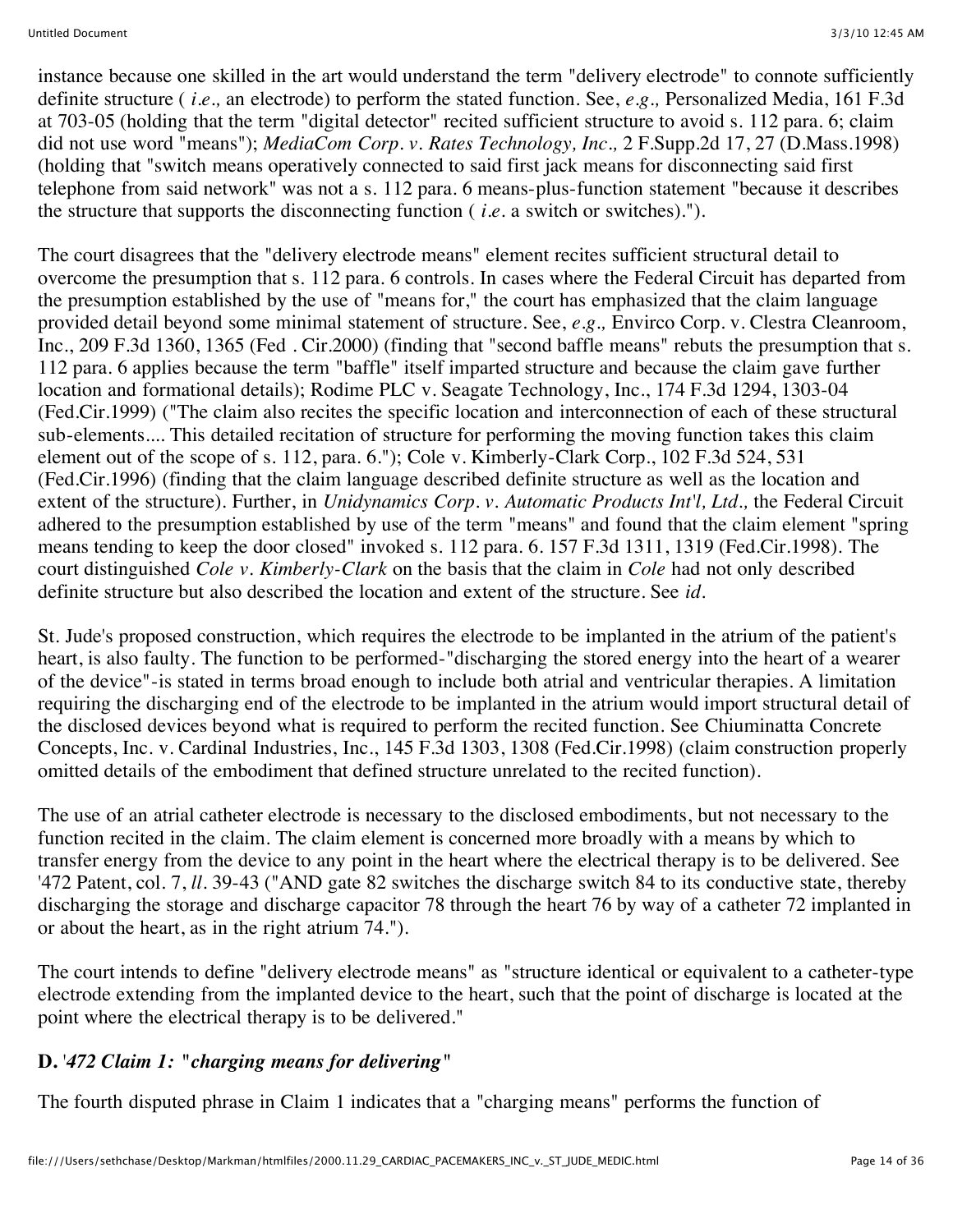"delivering to said storage means said energy to convert said abnormal cardiac rhythm." '472 Patent, col. 9, *ll.* 4-6. St. Jude contends that this element is controlled by s. 112 para. 6 and proposes the following construction: "The 'charging means'... requires energy to be transmitted from the physician's external console through the skin of the patient to the implanted device." CPI responds that the word "charging" in the claim language adds the structural limitation of a "charging circuit" and that s. 112 para. 6 therefore does not apply. In the alternative, CPI argues that, even if s. 112 para. 6 does apply, power inverter 52 in Figures 1 and 3 is the structure that performs the stated function, or that, at the very least, the court should adopt a claim construction that "identifies an external source and an implanted battery as interchangeable energy sources for the physician-operated embodiment specifically disclosed in the '472 patent." Pl. Reply Br. at 41.

The s. 112 para. 6 interpretive rules apply to the element "charging means for delivering." The adjective "charging" does not identify sufficient structure to defeat the presumption raised by the use of the "means for" language. The next step is to identify the disclosed structure that performs the function of delivering energy to the storage means.

Both parties seem to agree that the "charging means" generally is responsible for transferring energy from one location (an energy source) to the storage means ( *i.e.,* the capacitor). The patent specification supports this general construction. In the physician-operated embodiment shown in Figure 1, energy is transferred from an energy source that is external to the skin to the capacitor via a series of steps. The patent specification, discussing Figure 1, states that "power inverter 52 and the associated circuitry ... serves the purpose of charging the storage capacitor at a predetermined energy level." '472 Patent, col. 5, *ll.* 56-60. In the patient-operated embodiment in Figure 3, however, energy is transferred from an internal battery to the capacitor via switch 118 and power inverter 52.

The real dispute over the "charging means" language centers on whether the language of Claim 1, viewed in its entirety, limits the supporting structure for the "charging means" solely to the charging structure identified in the physician-operated embodiment. St. Jude contends that the claim language applies only to the "charging means" used in the physician-operated embodiment because (1) the claim later states that *programming commands* designate the energy magnitude that is to be used to treat the arrhythmia, and (2) only the physician-operated embodiment uses external *programming commands* to designate the energy level. The specification does not state that an internal battery is interchangeable with the disclosed external energy source in Figure 1, so St. Jude asserts that "the patent teaches that the type of energy source is not optional." Def. Br. at 34 n. 17.FN9

FN9. St. Jude's argument supposes that the patient-operated embodiment (Fig.3) has no direct application to Claim 1 because the cardioverting device described in the claim is expressly stated to be an "an implantable externally programmable cardioverting device." St. Jude is correct that Figure 3 does not disclose an "externally *programmable* " device and that, therefore, Figure 3 does not disclose a device as described in Claim 1. The energy levels for cardioversion in the patient-operated embodiment cannot be changed once the device is implanted. The same is true for Claim 18, which indicates that "a receiver for receiving *control information* " is an essential component of the implanted "package ." The patientoperated embodiment has no such receiver.

CPI's response is that one of ordinary skill in the field of implanted cardioverters "would recognize that the implanted battery is interchangeable with the external console as sources of energy for the physicianoperated embodiment covered by claim 1." Pl. Reply Br. at 41. Thus, according to CPI, the charging circuit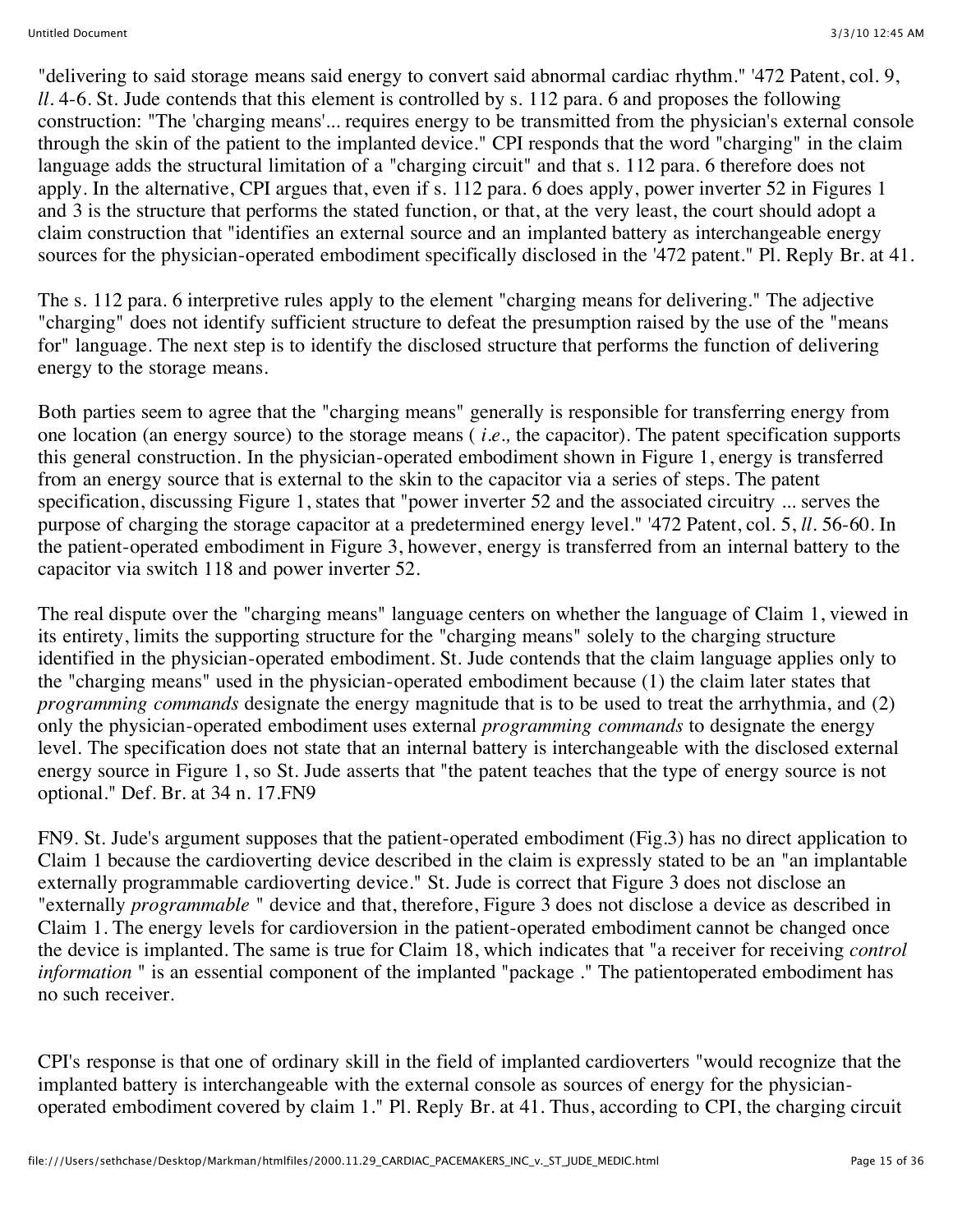in Figure 1 and the charging circuit in Figure 3 are interchangeable, disclosed structures which correspond to the "charging means" recited in Claim 1.

CPI's argument about the "charging means" is more persuasive. Nothing in the specification indicates that the *particular* source of energy used to cardiovert the heart is essential to the operation of an externally programmable cardioverting device. In addition, the principle of claim differentiation supports this view. Under the doctrine of claim differentiation, the general rule is that "limitations stated in dependent claims are not to be read into the independent claim from which they depend." Karlin Technology, Inc. v. Surgical Dynamics, Inc., 177 F.3d 968, 972 (Fed.Cir.1999); see also Tandon Corp. v. United States Int'l Trade Comm'n, 831 F.2d 1017, 1023 (Fed.Cir.1987) ( "To the extent that the absence of such difference in meaning and scope would make a claim superfluous, the doctrine of claim differentiation states the presumption that the difference between claims is significant."). Dependent Claim 6 of the '472 patent reads: "In the device of claim 1, wherein said receiver means receives power signals generated from external to the skin of the wearer; said device including utilizing means for utilizing said power signals as electrical power necessary for the operation of the device." '472 Patent, col. 9, *ll.* 44-48. The added limit in Claim 6 of using power from outside the patient's skin further indicates that Claim 1 should be construed more broadly to include devices that do *not* have "means for utilizing said power signals as electrical power necessary for the operation of the device."

The court intends to construe "charging means" as follows: "a power inverter and the associated charging circuitry necessary to perform the function of transferring energy from a power source to the storage means. The charging means must be identical or equivalent to the power inverter and associated circuitry disclosed and described in either (a) the physician-operated embodiment described in the '472 patent (Figure 1), or (b) the patient-operated embodiment described in the '472 patent (Figure 3)."

#### **E.** '*472 Claim 1: "initiating means for initiating the discharge of converting energy"*

Claim 1 of the '472 patent states that the cardioverting device must include "initiating means for initiating the discharge of converting energy into the heart of the wearer after the stored energy has reached said predetermined magnitude." '472 Patent, col. 9, *ll.* 10-13. The parties agree that the "initiating means" claim element is subject to s. 112 para. 6, but they disagree on the structure to be associated with the stated function.

CPI contends that the specification teaches two different methods for initiating the discharge of energy into the heart. First, the physician-operated embodiment discloses a button located on the physician-controlled console. '472 Patent, Fig. 2, element 40. The physician presses the button to initiate the discharge of the capacitor once the capacitor has been charged to the desired level. '472 Patent, col. 4, *ll.* 43-45; col. 5, *ll.* 1- 4. Second, the patient-operated embodiment discloses a mechanism by which the implanted device itself initiates the discharge of the stored energy when the capacitor is fully charged and the heart is in the proper stage of the ventricular cycle. '472 Patent, Fig. 3, element 82. CPI claims that the initiating means in the physician-operated device involves a manual procedure, while the initiating means in the patient-operated device is structure that performs the function automatically.

St. Jude's proposed construction of "initiating means" limits the associated structure to a "manually operated triggering device, such as a button." According to St. Jude, the specification clearly ties the push button in Figure 2 to the stated function of initiating the discharge of energy. See '472 Patent, col. 4, *ll .* 43-45. As far as the patient-operated embodiment, St. Jude contends: "At most, the patient-initiated embodiment disclosed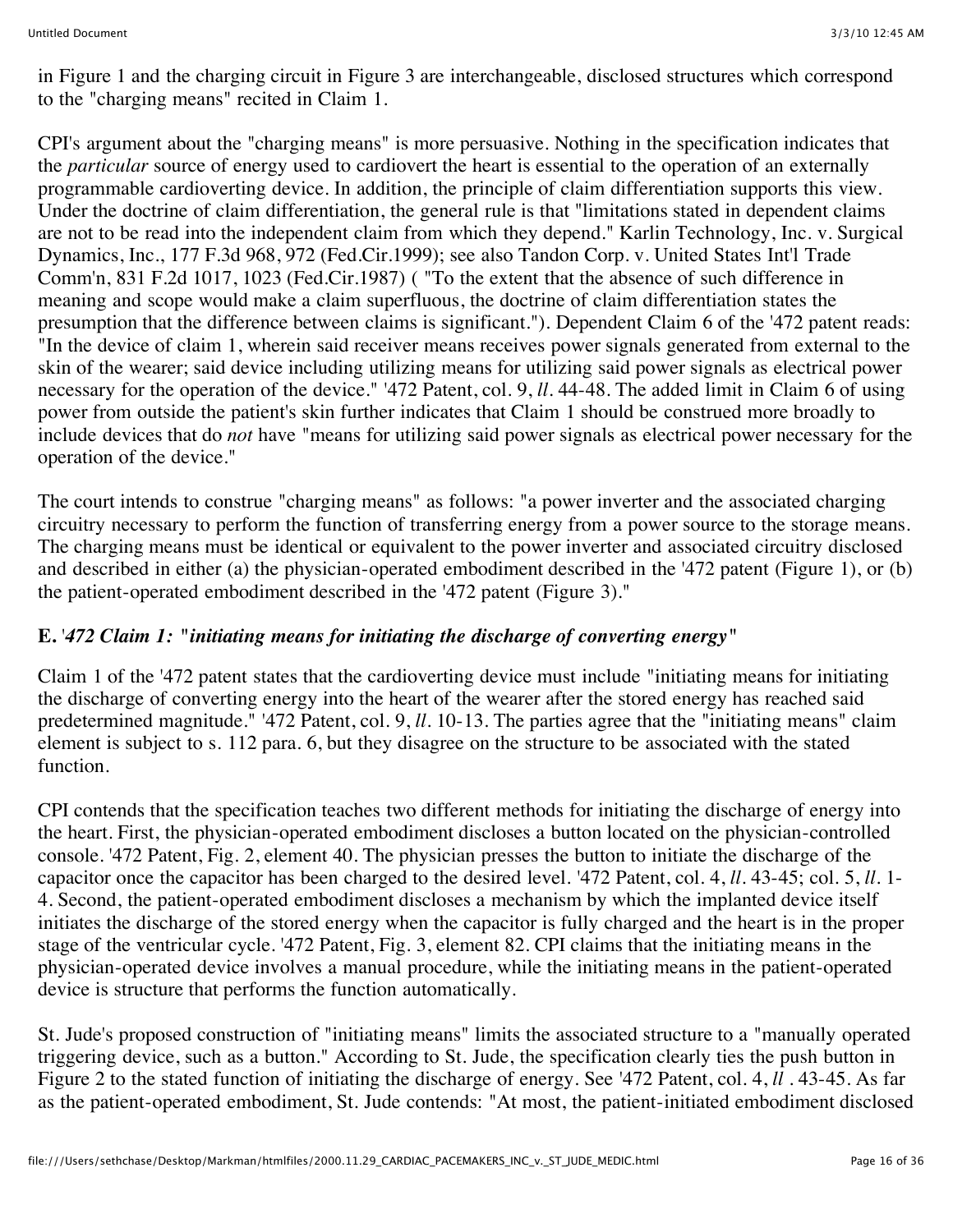in the patent teaches a system for continued operation with limited patient participation after an initial trigger." Def. Surreply Br. at 12. Thus, according to St. Jude, nowhere does the '472 patent teach "automatic" initiation.

The language of the recited function is the key to the construction of this element. The initiating structure must initiate "the discharge of converting energy into the heart of the wearer *after the stored energy has reached said predetermined magnitude.*" '472 Patent, col. 9, *ll.* 10-13 (emphasis added). Thus, the focus is on what happens *after* the capacitor has been charged to a predetermined level. In the patient-operated device, the patient's magnet is already in place at the point the capacitor reaches its full charge. In fact, the magnet initiates the charging process. The structure that later initiates the discharge, however, is not the magnet. The specification explains the structure involved in the initiating process as follows:

[W]hen discharge capacitor 78 reaches the proper level of charging, a "ready" signal is issued and is passed to AND gate 82 via line 80. At the same time, the ventricular catheter 126 or another appropriate sensing lead senses the heart function, and a set of QRS synchronization pulses is produced by circuit 132 and fed to AND gate 82 via line 56.

Upon the simultaneous occurrence of a "ready" signal and a QRS pulse, AND gate 82 switches discharge switch 84 to its conductive state and the discharge capacitor 78 discharges through the heart 76 of the patient via atrial catheter 72.

'472 Patent, col. 7, *l.* 61 to col. 8, *l.* 5. This description indicates that "AND gate 82" performs the function of initiating the discharge process upon receiving signals from discharge capacitor 78 and the QRS circuit. The presence of the magnet over the device is a necessary condition that must be fulfilled before the "initiating" function is performed in the patient-operated embodiment, but the magnet is not structure that accomplishes the stated function. Therefore, the court rejects St. Jude's proposed construction, which would limit the definition of "initiating means" to manually-operated triggering devices.

The court intends to define "initiating means" as follows: The accused device contains "initiating means" as stated in Claim 1 of the '472 patent if it contains structures identical or equivalent to (1) AND gate 82 as shown in Figure 3 and described in the specification, or (2) the manually operated discharge button 40 as shown in Figure 2 and described in the specification. FN10

FN10. By adopting a construction of the term "initiating means" that does not include a limitation to manually-operated devices, the court does not intend to suggest that Claim 1 necessarily reaches a completely automatic device in the sense that the device automatically *detects and treats* an arrhythmia without, for example, a patient placing a magnet near the device or a physician using an external console to control the delivery of shocks to the heart.

## **F.** '*472 Claim 1: "stored energy for converting said abnormal cardiac rhythm"*

The final paragraph of Claim 1 of the '472 patent states that the cardioverting device must be capable of receiving programming commands from external to the skin of the wearer. The programming commands received by the device designate "a predetermined magnitude of stored energy for converting said abnormal cardiac rhythm...." '472 Patent, col. 9, *ll.* 16-20. St. Jude contends that the source for the "stored energy" mentioned in the claim must be external to the patient because only the physician-operated embodiment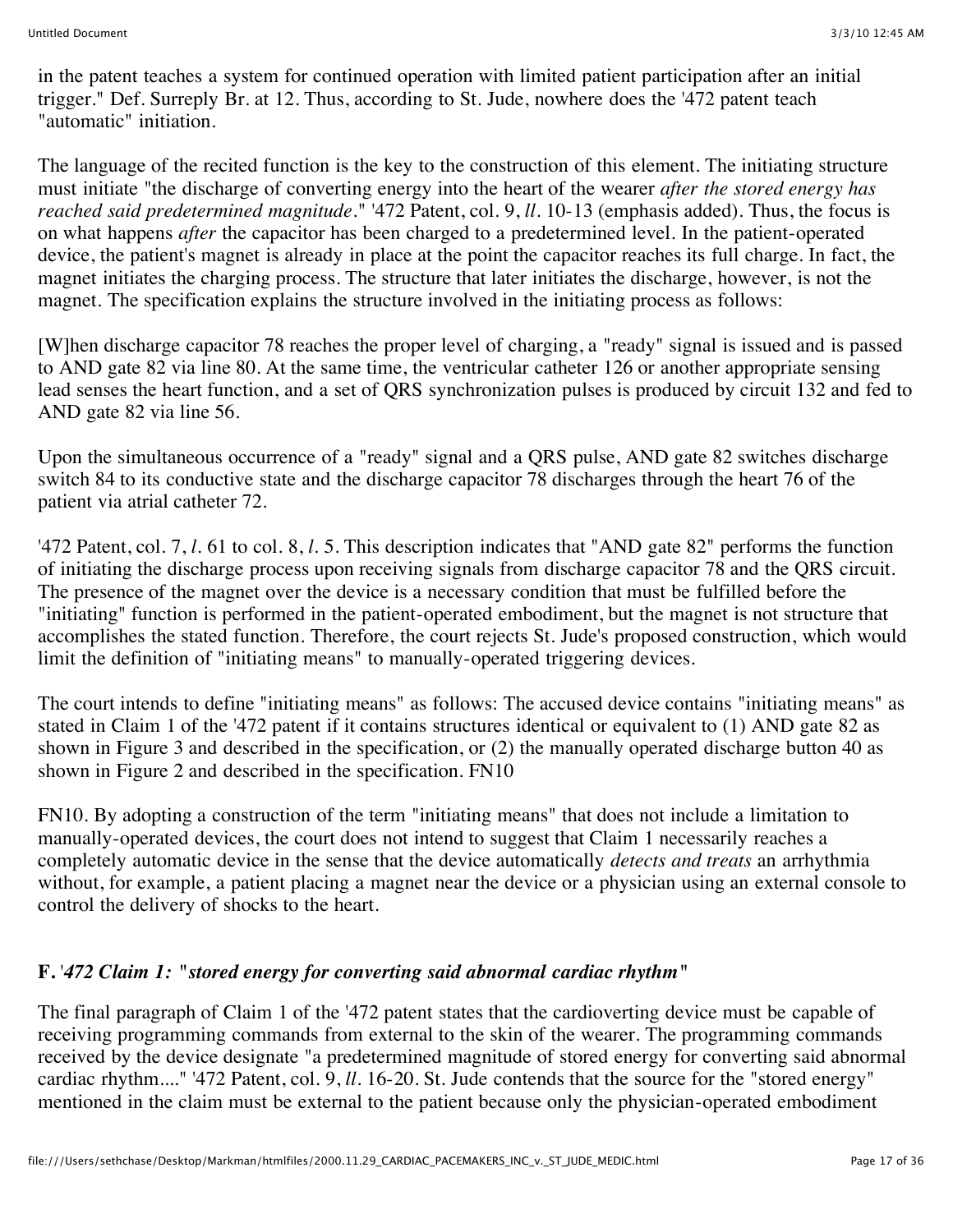allows programming of the amplitude of the shock.

As stated above in interpreting the term "charging means," the court agrees with CPI that the '472 patent discloses that an external power source and an internal battery are interchangeable sources of power for cardioversion. The court does not anticipate defining "stored energy" or "programming commands" for the jury beyond what is already stated in the claim.

## **G.** '*472 Claim 18: Disputed Terms Similar to Terms in Claim 1*

Claim 18 defines a method for electrically cardioverting a patient's heart, although it has apparatus elements. The claim reads:

18. A method for electrically cardioverting a heart, the method comprising the steps of:

implanting an electronic package beneath the skin of a wearer, said electronic package including a storage element for storing electrical energy to convert an abnormal cardiac rhythm to normal sinus rhythm, delivery electrodes for discharging said stored energy into the heart of the wearer, a receiver for receiving control information from external to the skin of the wearer, said control information designating a selected magnitude of energy to be discharged through said delivery electrodes into the heart of the wearer, and charge control means responsive to said control information for storing said selected magnitude of stored energy in said storage element;

sensing an abnormal cardiac rhythm, wherein cardioversion is required;

delivering said control information through the skin of the wearer to cause the storage element to store said selected magnitude of energy; and

electrically cardioverting the heart by discharging said selected magnitude of stored energy through said delivery electrodes into the heart of the wearer.

'472 Patent, col. 10, *l.* 62 to col. 12, *l.* 8.

Several of the disputed terms in the method claim are identical to or very similar to the disputed terms in apparatus Claim 1. However, even where the language used in the method and apparatus claims is identical, the method claims must be considered independently. It is possible that the same language will have a different meaning, especially where, as is true here, some claim elements are subject to s. 112 para. 6:

We understand that the steps in the method claim are essentially in the same language as the limitations in the apparatus claim, albeit without the "means for" qualification. However, even if we were to hold that the word "passage" in the apparatus claims meets the section 112, para. 6, tests, we would not agree with Tekmar that the "parallelism" of the claims means that the method claims should be subject to the requirements of section 112, para. 6. Each claim must be independently reviewed in order to determine if it is subject to the requirements of section 112, para. 6. Interpretation of claims would be confusing indeed if claims that are not means-or step-plus-function claims were to be interpreted as if they were, only because they use language similar to that used in other claims that are subject to this provision.

O.I. Corp. v. Tekmar Co., 115 F.3d at 1583-84. The court will dispose of Claim 18 issues by reference to the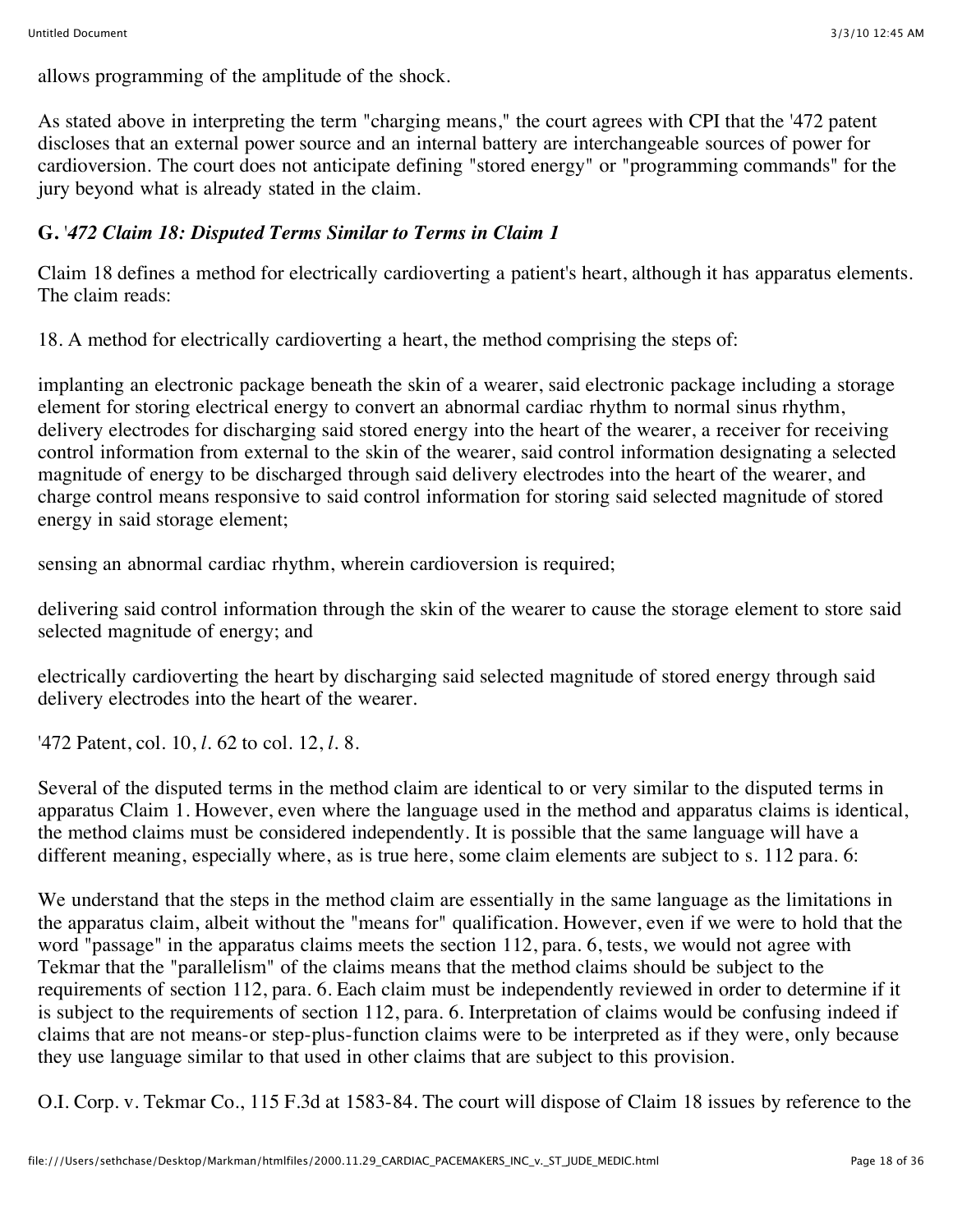disposition of Claim 1 issues only where it is appropriate to do so.

## **1.** '*472 Claim 18: "A method for electrically cardioverting a heart"*

St. Jude contends that the method for "electrically cardioverting a heart" defined in Claim 18 is limited to atrial cardioversion. CPI proposes a construction that would include ventricular cardioversion. The parties agree that the issues presented in interpreting the term "cardioverting" in Claim 1 and Claim 18 are substantially identical, and they cite identical evidence in support of their arguments.

As explained above with reference to Claim 1, the language of the claims is not ambiguous. The patentees used the word "cardioverting" to include both atrial and ventricular devices and processes despite the fact that the two disclosed embodiments are atrial devices. The term "electrically cardioverting a heart" for purposes of Claim 18 of the '472 patent means "applying non-pacing electrical shocks to the heart to correct high-rate arrhythmic heart conditions. Such heart conditions include atrial arrhythmias and/or ventricular arrhythmias."

## **2.** '*472 Claim 18: "a storage element for storing electrical energy"*

The first step defined in Claim 18 of the '472 patent is the step of "implanting an electronic package beneath the skin of a wearer." The claim then identifies various components of the electronic package, several of which are nearly identical to the components identified in the apparatus Claim 1 and will be interpreted similarly.

The "implanting" step of Claim 18 states that the electronic package must include "a storage element for storing electrical energy to convert an abnormal cardiac rhythm to normal sinus rhythm." '472 Patent, col. 10, *ll.* 65-67. The significant difference between this statement and the similar statement in Claim 1 is the substitution of the word "element" for the word "means." Because the claim language does not use the word "means" there is no presumption that s. 112 para. 6 applies. However, the element is stated in purely functional terms, so s. 112 para. 6 still controls. See Mas-Hamilton Group v. LaGard, Inc., 156 F.3d 1206, 1213-15 (Fed.Cir.1998) (interpreting "lever moving element" and "movable link member" under s. 112 para. 6); accord, *Al-* Site Corp. v. VSI Int'l, Inc., 174 F.3d 1308, 1318 (Fed.Cir.1999) ("[W]hen it is apparent that the element invokes purely functional terms, without the additional recital of specific structure or material for performing that function, the claim element may be a means-plus-function element despite the lack of express means-plus-function language.").

The proper construction of "storage element" in Claim 18 is identical to the construction provided for "storage means" in Claim 1 above. The term "storage element" in Claim 18 will be defined as "a capacitor and equivalents thereof."

## **3.** '*472 Claim 18: "delivery electrodes for discharging said stored energy into the heart of the wearer"*

The element "delivery electrodes for discharging said stored energy into the heart of the wearer" in Claim 18 recites another structural element that must be included in the implanted "electronic package." As was the case for the term "delivery electrode means" in Claim 1, St. Jude contends that the "delivery electrodes" element in Claim 18 is a means-plus-function element and that the specification limits the scope of the claim to electrodes implanted in the atrium.

Although the phrase in Claim 18 omits the word "means," the element is otherwise not different from the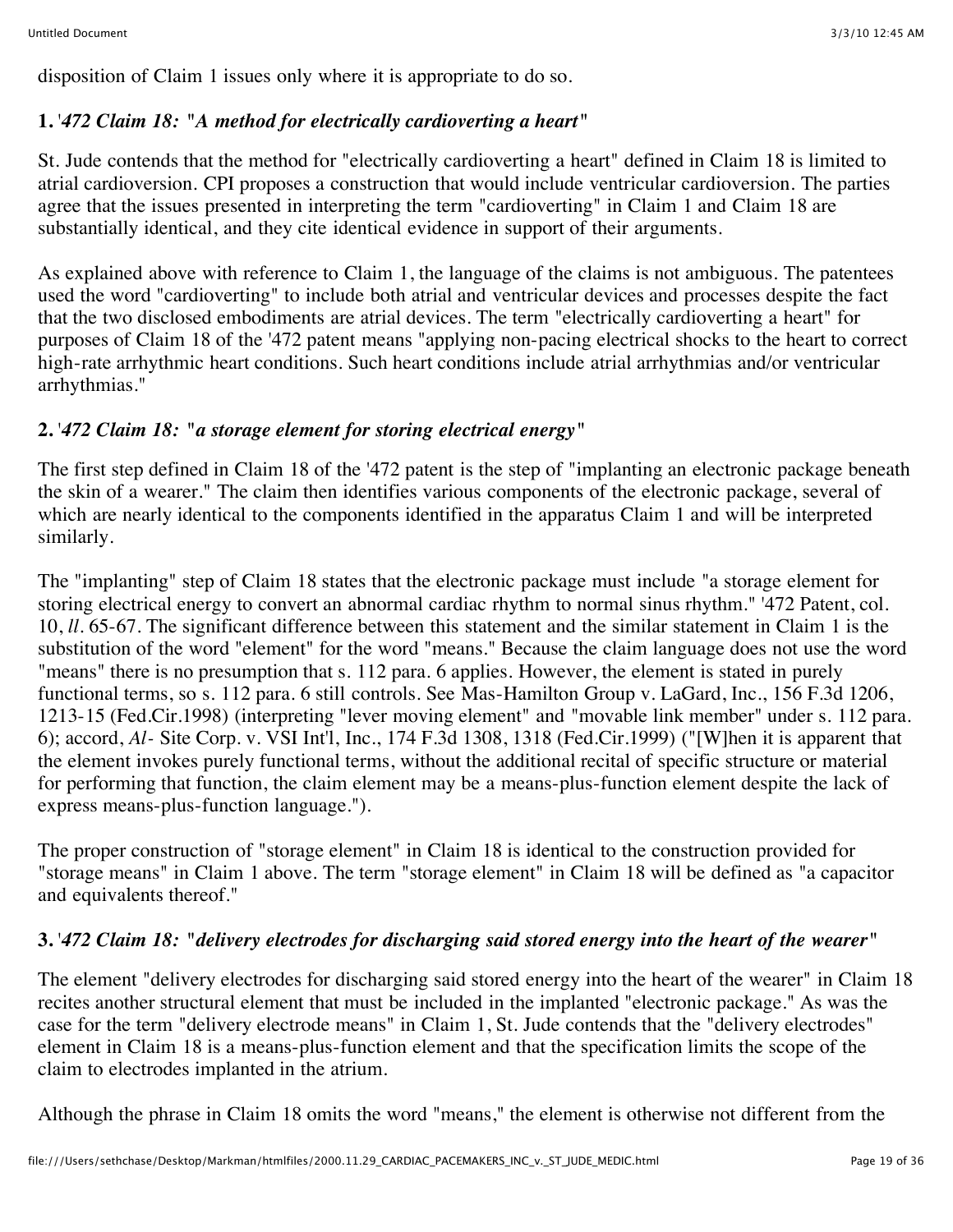"delivery electrode means" element in Claim 1. The phrase in Claim 18 also identifies a function, and it provides no more illumination than the parallel element of Claim 1. The court sees no valid basis for finding that "delivery electrode means" discloses less structure than the phrase "delivery electrodes." The court finds that the element is subject to s. 112 para. 6 and intends to define "delivery electrodes" as "structure identical or equivalent to a catheter-type electrode extending from the implanted device to the heart, such that the point of discharge is located at the point where the electrical therapy is to be delivered."

#### **H.** '*472 Claim 18: "receiver for receiving control information from external to the skin of the wearer, said control information designating a selected magnitude of energy to be discharged through said delivery electrodes into the heart of the wearer"*

The parties appear to agree that s. 112 para. 6 applies to the phrase "receiver for receiving." The unresolved issue is whether, as St. Jude contends, the energy source must be external to the skin of the patient, or whether the energy source may also be an internal battery.

The claim language and the specification both clearly indicate that the " *control information* designating a selected magnitude of energy" comes from an external source ( *e.g.,* the physician's console), but the *energy source* for cardioversion may be either external or internal. The "receiver" claim language does not imply any limit on where the energy source must be located. As discussed above in relation to Claim 1, the disclosed embodiments teach two interchangeable sources for the energy that will be discharged into the patient's heart. The physician-operated embodiment discloses an external source. The patient-operated embodiment discloses an internal battery. One skilled in the art would readily understand that an internal battery could be used in a device that receives external "control information designating a selected magnitude of energy."

The court intends to adopt CPI's proposed construction of this disputed claim element. Therefore, "a receiver for receiving control information" is the circuitry inside the implanted cardioverter that receives the information sent to the device for programming the energy level.

## **I.** '*472 Claim 18: "charge control means responsive to said control information for storing said selected magnitude of energy in said storage element."*

The final disputed claim element in the "electronic package" defined in Claim 18 identifies "charge control means responsive to said control information for storing said selected magnitude of energy in said storage element." '472 Patent, col. 11, *ll.* 6-8. St. Jude contends that s. 112 para. 6 controls, and it proposes that: "The 'charge control means' requires energy to be transmitted from the physician external console through the skin of the patient to the implanted device." Def. Br. at 37. CPI contends that s. 112 para. 6 does not apply and that "charge control means" should be interpreted identically to "charging means" in Claim 1 of the '472 patent.

The court finds that s. 112 para. 6 applies to the "charge control means" claim element. The element uses the key word "means," and the claim element recites a function without identifying sufficiently definite structure for performing that function. The stated function is to control the charging of the storage element ( *i.e.,* the capacitor) in a manner that is responsive to the control information. The claim earlier defines the "control information" as information received by the device from an external source that designates a selected magnitude of energy for cardioversion. '472 Patent, col. 11, *ll.* 2-5.

Thus, the stated function is to charge the capacitor to the energy level indicated by the programming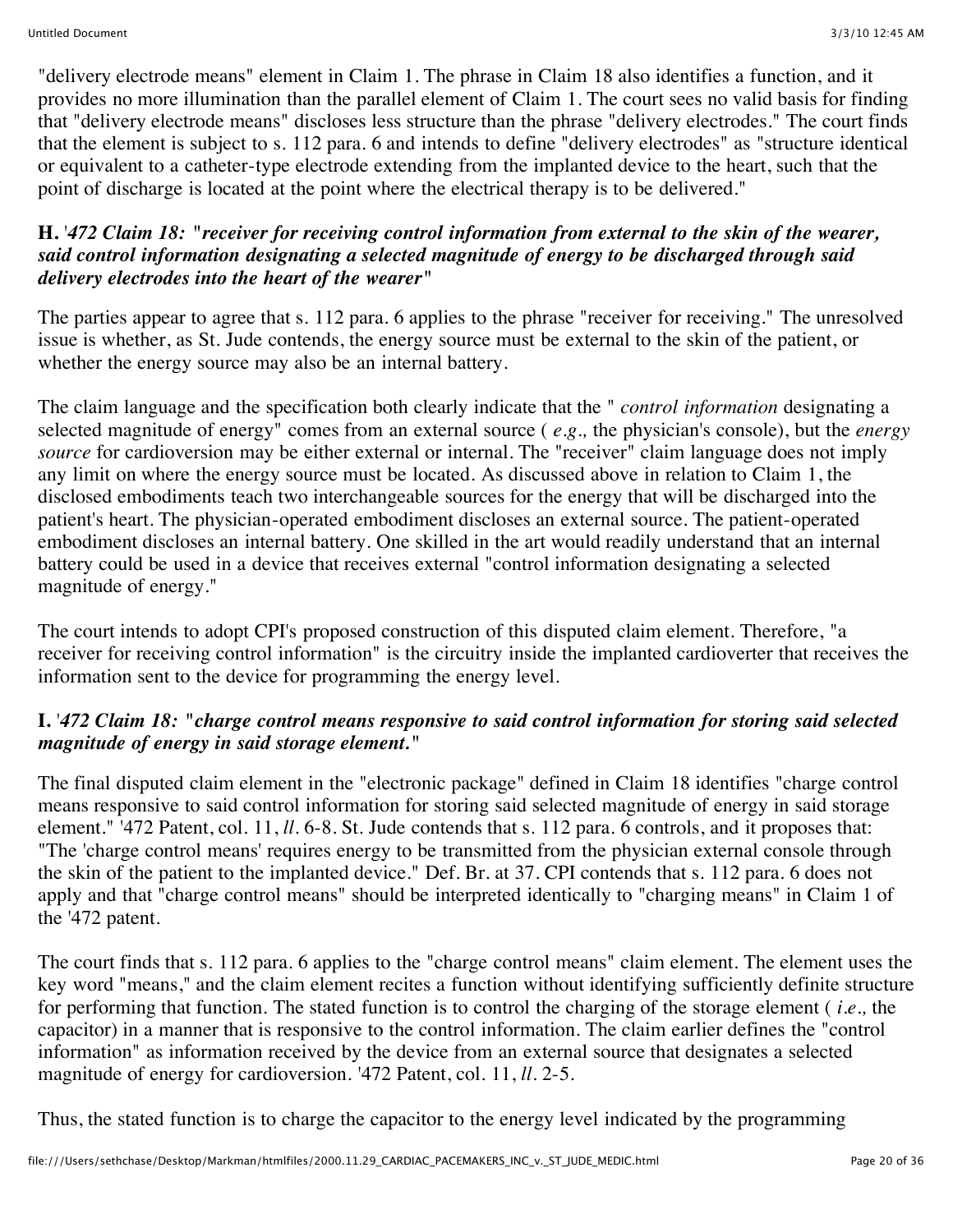commands received by the device. Essentially, the function to be accomplished by the "charge control means" in Claim 18 is a combination of the functions recited in two Claim 1 elements: (1) the "charging means" element, and (2) the "determining means" element. However, the function recited in the "charge control means" element of Claim 18 is even more specific than the "determining means" element in Claim 1 because it explicitly references the "control information" received from external to the skin of the wearer that designates a selected magnitude of energy.

The structure associated with the function stated in the claim must be capable of performing entirely the recited function. Only the physician-operated embodiment is responsive to "control information" that selects the magnitude of energy to be used for cardioversion. The cardioverting energy levels in the patientoperated device are hard-wired and cannot be altered non-invasively after the device is implanted. In other words, the patient cannot designate a particular magnitude of energy prior to attempting cardioversion. The patient can only progress through a series of predetermined energy levels during repeated attempts at cardioversion. It is neither obvious to one skilled in the art nor explained in the patent document how the "charge control means" of the patient-operated device could be "responsive" to the external control information described in Claim 18. For this reason, the structure associated with "charge control means" is limited exclusively to the structure identified and described in reference to the physician-operated embodiment and its equivalents.

The structure associated with the function of the "charge control means" in the physician-operated embodiment includes the power inverter (element 52), the comparator (element 100), and the associated circuitry. '472 Patent, Fig. 1. When switched on, the power inverter delivers energy to the capacitor. The comparator balances the charge building in the capacitor with the energy control command. When the voltage across the capacitor equals the voltage indicated by the energy control command, the comparator produces a "ready" signal which is sent to the power inverter and turns the power inverter off. At this point, the charging operation is complete. '472 Patent, col. 6, *ll.* 26-57. The power inverter delivers energy to the capacitor, but the comparator ensures that the power inverter stops charging the capacitor when the voltage reaches the selected magnitude. In this way, the disclosed structure of the device is "responsive" to the external control information.

Contrary to St. Jude's proposed construction, however, the ultimate source of the energy used to charge the capacitor is in no way critical to accomplishing the function of controlling the charging process to ensure that the capacitor is charged to the voltage designated in the energy control command. Again, the external energy source used in the physician-operated embodiment and the internal battery used in the patientoperated embodiment are interchangeable sources of the energy for cardioversion disclosed in the patent document.

The court intends to define "charge control means" as used in Claim 18 of the '472 patent as follows: The "charge control means" are the power inverter, comparator, and associated circuitry as disclosed in Figure 1 and the written description of the '472 patent. The accused device infringes this element of Claim 18 if it uses identical or equivalent structures to ensure that the capacitor is charged to the magnitude of energy designated in the programming commands received by the implanted device.

## **J.** '*472 Claim 18: "sensing an abnormal cardiac rhythm, wherein* cardioversion *is required."*

In contrast to the first several disputed elements in Claim 18, the recited step of "sensing an abnormal cardiac rhythm, wherein cardioversion is required" is actually a step in the method claim rather than a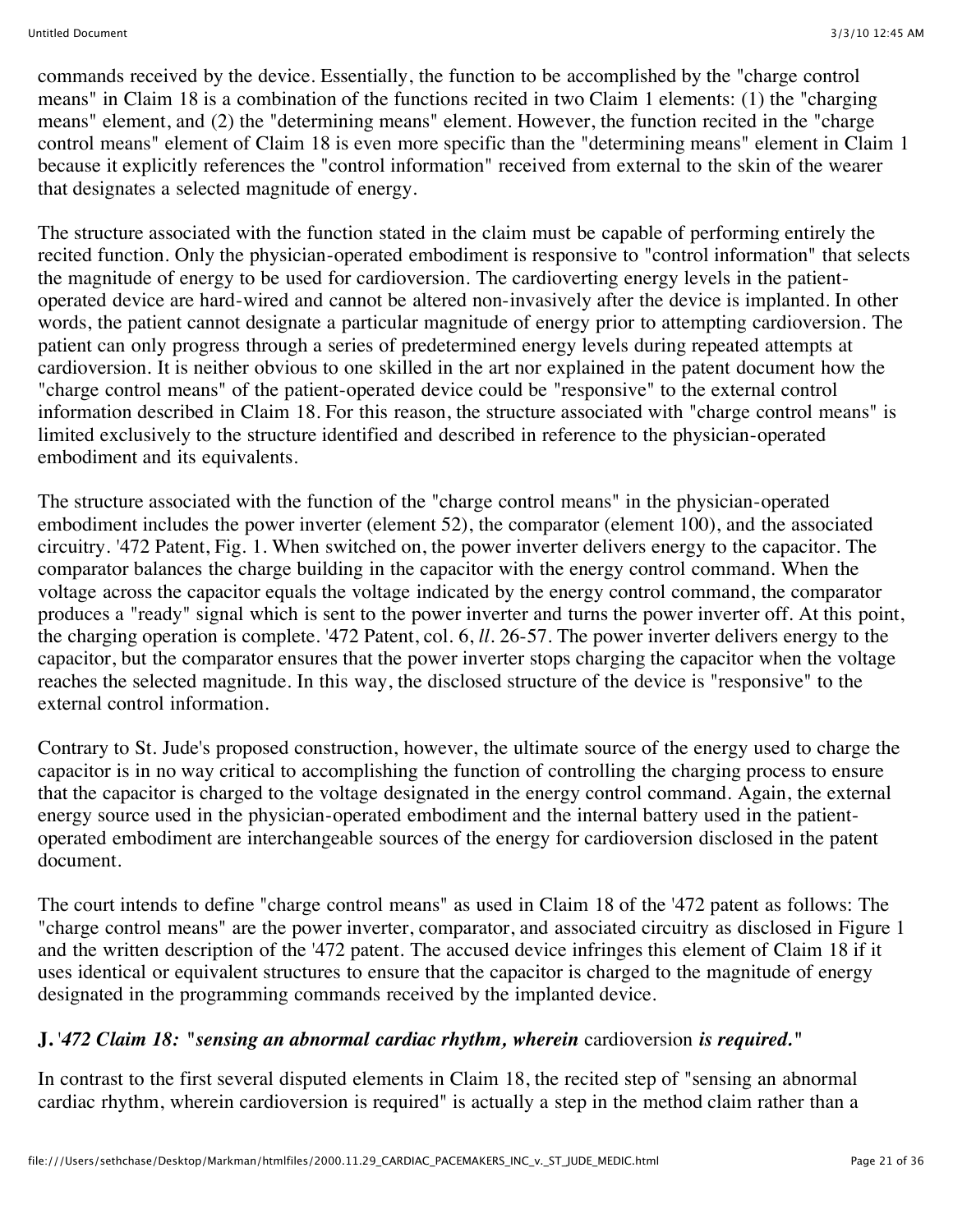recitation of components. The parties dispute whether "sensing an abnormal cardiac rhythm" is a step-plusfunction element subject to s. 112 para. 6. St. Jude argues that s. 112 para. 6 controls and that the sensing step is performed by human intervention in both disclosed embodiments of the invention. Def. Br. at 38. CPI contends that the element recites an act, not subject to s. 112 para. 6 and that the element should not be confined to "sensing" that involves human judgment. Pl. Reply Br. at 47-48.

The s. 112 para. 6 limitations apply to an element in a method claim "only when steps *plus function* without acts are present." O .I. Corp. v. Tekmar Co., 115 F.3d at 1583 (emphasis in original). Thus, the initial task is to determine whether the contested element recites an act or a function. Judge Rader has provided extensive comments on the often difficult-to-draw distinction between acts and functions:

[C]laim elements without express step-plus-function language may nevertheless fall within s. 112, para. 6 if they merely claim the underlying function without recitation of acts for performing that function. Unfortunately, method claim elements often recite phrases susceptible to interpretation as either a function or as an act for performing a function. Both acts and functions are often stated using verbs ending in "ing." For instance, if the method claim element at issue in this case had merely recited the "step of" "spreading an adhesive tack coating," it would not have been clear solely from this hypothetical claim language whether "spreading" was a function or an act. In such circumstances, claim interpretation requires careful analysis of the limitation in the context of the overall claim and the specification.

In general terms, the "underlying function" of a method claim element corresponds to *what* that element ultimately accomplishes in relationship to what the other elements of the claim and the claim as a whole accomplish. "Acts," on the other hand, correspond to *how* the function is accomplished. Therefore, claim interpretation focuses on what the claim limitation accomplishes, *i.e.,* it's [sic] underlying function, in relation to what is accomplished by the other limitations and the claim as a whole. If a claim element recites only an underlying function without acts for performing it, then s. 112, para. 6 applies even without express step-plus-function language.

Seal-Flex, Inc. v. Athletic Track and Court Constr., 172 F.3d 836, 849-50 (Fed.Cir.1999) (Rader, J., concurring) (emphasis in original).

The preamble of Claim 18 recites the overall purpose of the claimed method and introduces a series of steps for accomplishing that purpose with the words "steps of." Such a general statement of purpose in the preamble does not constitute an associated function for each of the method steps that follow. See O.I. Corp. v. Tekmar Co., 115 F.3d at 1583. In addition, functions are more likely to be introduced by the phrase "steps for" rather than "steps of." See Seal-Flex, 172 F.3d at 850 (Rader, J., concurring). Thus, the language in the preamble of Claim 18 suggests that s. 112 para. 6 does not apply. However, the language of the specific claim element in question-"sensing an abnormal cardiac rhythm"-recites a step at a very abstract level. Upon encountering the step of "sensing an abnormal cardiac rhythm," even one skilled in the art could reasonably ask *how* does the device sense the abnormal cardiac rhythm? The language of the disputed "sensing" element in this claim provides nowhere near as much detail as the "passing" steps found to be acts in O.I. Corp. v. Tekmar Co. See 115 F.3d at 1579, 1583 ("passing the analyte slug through a passage heated to a first temperature higher than abient, as the analyte slug passes from the sparge vessel to the trap" is not a step-plus-function limitation). In *Serrano v. Telular Corp.,* the Federal Circuit found that the step of "automatically determining the last-dialed number of the telephone number dialed on the telephone communications-type device" was an act and not a function. 111 F.3d 1578, 1583 (Fed.Cir.1997). The "determining" step in *Serrano* was actually a sub-step to a more general step stated in the claim and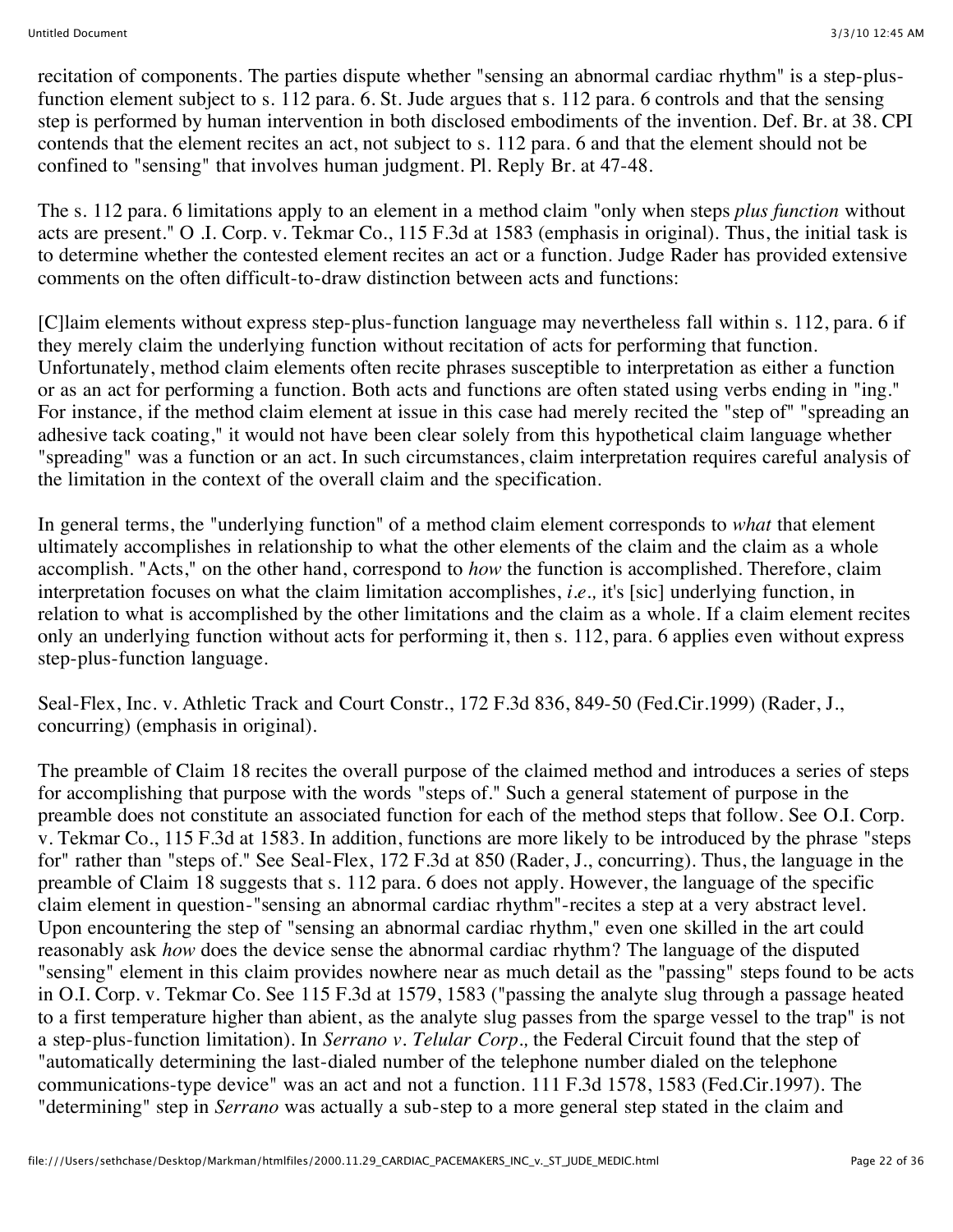explains a detailed point in the claimed method that is simply not comparable to the generic step of "sensing an abnormal cardiac rhythm."

Analyzing the "sensing" limitation in the context of the overall claim and the specification, the court concludes that the step recites a function rather than an act, even though the element is not introduced by "step for" language. First, the "sensing" step obviously is critical to the overall process. Second, the rest of the language in Claim 18 does not aid construction of the "sensing" step" by filling in details that would answer the critical "how" question. Third, the specification discloses specific acts for accomplishing the sensing function. In light of the need to answer the critical question of *how* the patentee intended to accomplish the step of "sensing an abnormal cardiac rhythm," the court concludes that the "sensing" step in Claim 18 is a step-plus-function element controlled by s. 112 para. 6.

The specification expressly teaches two manual "sensing" methods. In the physician-operated embodiment of Figure 1 and Figure 2, the external display and control console receives an ECG signal through an input device. The physician views a display of the ECG signal and determines the presence of an abnormal cardiac rhythm. In the patient-operated embodiment, the patient is taught to recognize the symptoms of arrhythmia based on sensing his or her heartbeat. Once the patient senses an arrhythmia, he or she places the magnet over the proper switch on the implanted device.FN11

FN11. CPI claims that a second "automatic" sensing process takes place in the patient-operated device. According to CPI, the circuitry in the device "automatically" senses that an abnormal cardiac rhythm is present "due to the expiration of the time out period of timer 116 before the magnet is removed by the patient." Pl. Reply Br. at 47. The court disagrees. The "sensing" done by the timer, if anything, is sensing the elapse of the time delay and sensing that the magnet is still in place. If the first shock to the heart corrects the arrhythmia, but the magnet is left in place and the timer expires, another shock will be delivered to the heart even though the patient is no longer experiencing arrhythmia.

The court intends to define "sensing an abnormal cardiac rhythm" as limited to the disclosed sensing methods of (1) displaying an ECG signal for observation and interpretation by a physician, or (2) direct observation of the heartbeat by the physician or patient, or (3) sensing methods equivalent to method (1) or (2).

#### **K.** '*472 Claim 18: "electrically cardioverting the heart by discharging said selected magnitude of stored energy through said delivery electrodes into the heart of the wearer."*

The step of "electrically cardioverting the heart by discharging said selected magnitude of stored energy through said delivery electrodes into the heart of the wearer" is another disputed element of the method stated in Claim 18. However, unlike the step of "sensing an abnormal cardiac rhythm," the "cardioverting" element recites the acts that accomplish the cardioverting function. The clause "by discharging said selected magnitude of stored energy through said delivery electrodes into the heart of the wearer" sufficiently describes how the heart is cardioverted. Thus, s. 112 para. 6 does not control this element and there is no basis for limiting the scope of the claim to the disclosures in the specification. Nonetheless, St. Jude renews its argument that the patentee has at least implicitly limited the definition of the word "cardioverting" to the treatment of atrial, and not ventricular, arrhythmias.

To support the contention that "cardioverting," as used in a step of the method claim, should be limited to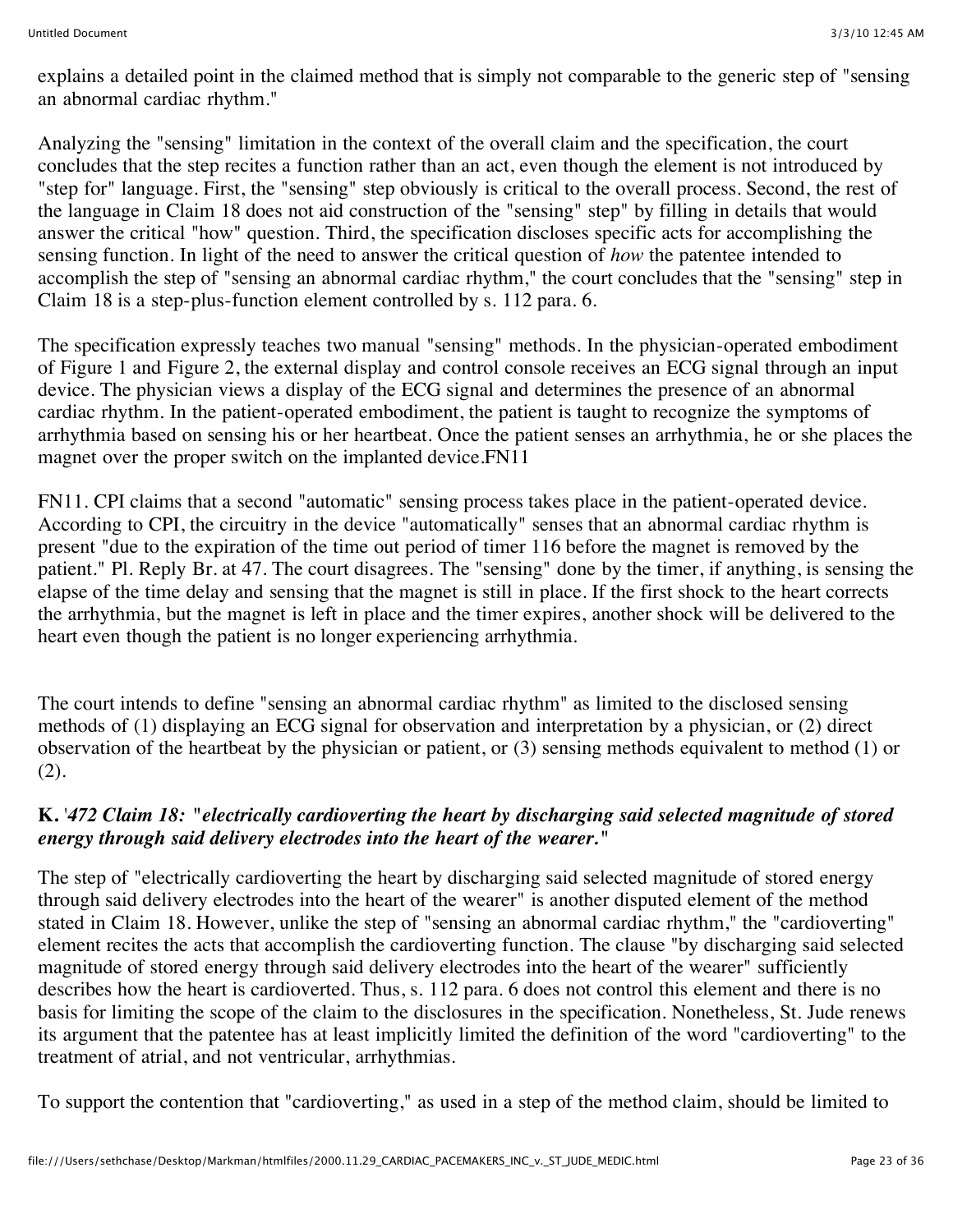atrial cardioversion, St. Jude cites the same intrinsic evidence discussed above in Section II-A of this entry. St. Jude also points out a few additional instances in the specification where the description discusses atrial arrhythmias or the discharge of cardioverting energy "in or about the heart, as in the right atrium." '472 Patent, col. 7, *ll.* 42-43; see also, *e.g.,* col. 6, *ll.* 2-5 ("the discharge capacitor feeds directly to a catheter 72 implanted in or about the atrium 74 of a heart"); col. 8, *ll.* 1-7 ("the discharge capacitor 78 discharges through the heart 76 of the patient via atrial catheter 72.").

For the reasons discussed in detail above regarding Claim 1, the court finds that the step of "cardioverting the heart" as used in Claim 18 is not limited to atrial cardioversion.

## **III.** *Claim Construction of the* '*191 Patent*

The '191 patent was issued on February 25, 1986, and is closely related to the '472 patent. The two patents disclose identical embodiments, and the written descriptions track one another word-for-word with the exception of the titles, the abstracts, and two statements of purpose that appear only in the ' 472 patent. The claims in the two patents differ substantially, of course. CPI asserts that the '191 patent is "directed to the synchronization of a cardioversion pulse with a repeatable characteristic of the ECG signal (such as the Rwave)." Pl. Br. at 5. St. Jude describes the scope of the claimed invention more narrowly: "The invention claimed here has to do with what is called QRS synchronization, which is a treatment function that is only applicable to atrial defibrillation." Def. Br. at 38.

The apparatus Claim 1 of the '191 patent reads:

1. A cardioverting device comprising:

detecting means for issuing an electrical signal representing the actual ECG activity of the heart of a wearer of the device;

storage means for storing energy to convert an abnormal cardiac rhythm to normal sinus rhythm;

delivery electrode means for discharging the stored energy into the heart of the wearer;

switch means for controlling the discharge of the stored energy into the heart of the wearer;

charging means for delivering to said storage means said energy to convert the abnormal cardiac rhythm;

first monitoring means for monitoring the operation of said storage means and issuing a first signal when said storage means has stored a predetermined amount of energy;

second monitoring means for monitoring the ECG signal produced by said detecting means and for detecting a preselected repeatable characteristic of the ECG signal, said monitoring means further including means for issuing a second signal each time said second monitoring means detects said preselected repeatable characteristic of the ECG signal;

third monitoring means for monitoring the ECG signal produced by said detecting means for activating said charging means in the presence of abnormal cardiac rhythm in need of correction; and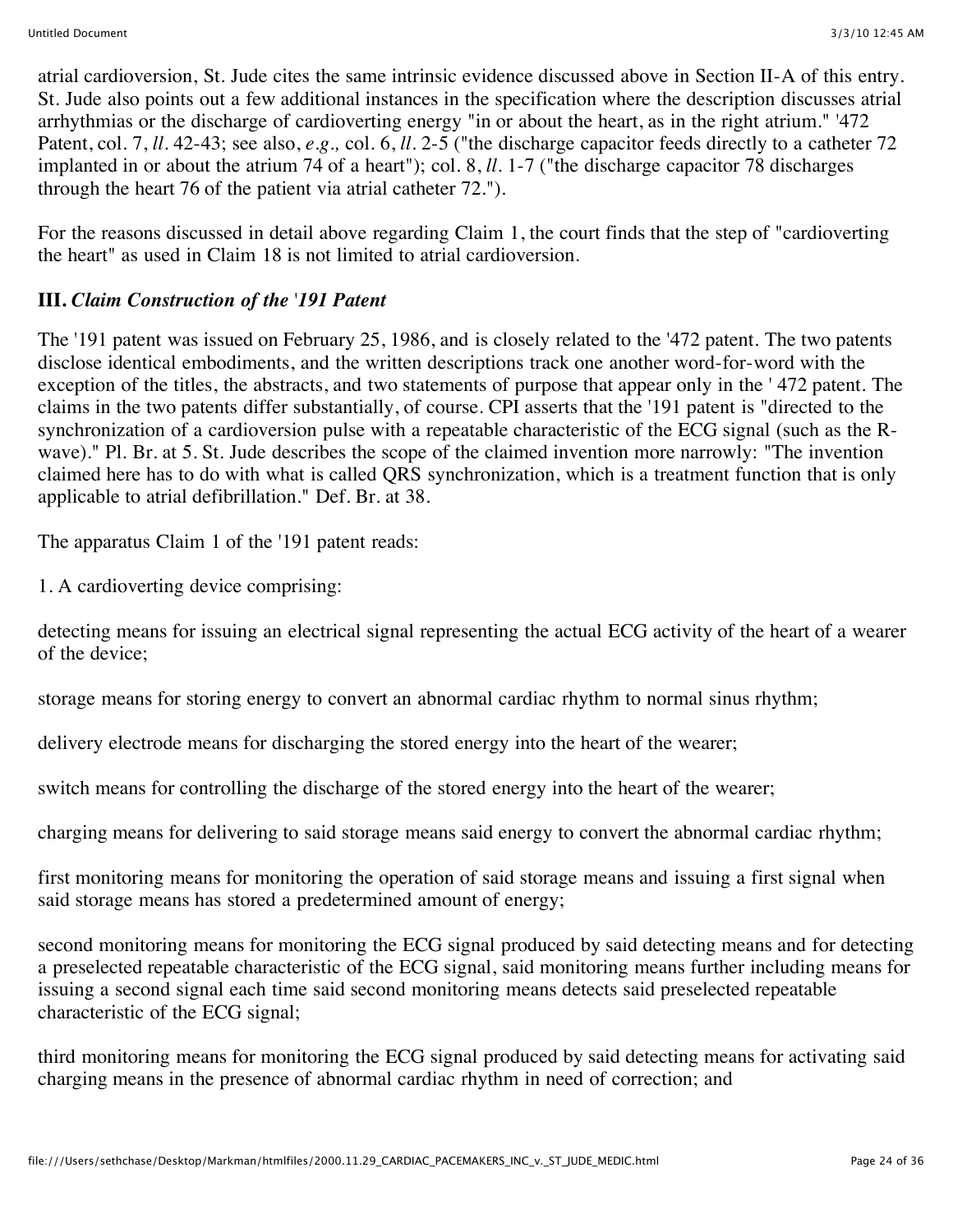actuating means connected to said first and second monitoring means and requiring the simultaneous presence of said first and second signals at the time the stored energy is to be delivered to the heart of the wearer, said actuating means for actuating said switching means.

'191 Patent, col. 8, *l.* 56 to col. 9, *l.* 23.

# **A.** '*191 Claim 1: Disputed Language Similar to the Language in Claim 1 of the* ' 472 Patent

# **1.** '*191 Claim 1: "A cardioverting device"*

The dispute over the scope of the word "cardioverting" reappears in Claim 1 of the '191 patent. As discussed above in Section II-A, the court rejects St. Jude's proposed construction, which would limit the claim to an atrial device.

# **2.** '*191 Claim 1: Other Elements Construed Identically to their* '*472 Claim 1 Counterparts*

The parties generally agree that the following elements appearing in Claim 1 of the '191 patent present interpretation issues identical, or nearly identical to those presented in the construction of disputed terms in Claim 1 of the '472 patent: (1) "storage means for storing;" (2) "delivery electrode means for discharging;" and (3) "charging means for delivering to said storage means said energy." The court has independently considered the claim language, relevant intrinsic evidence, and arguments of the parties in reaching a conclusion with respect to construction of these elements in the '191 patent. The court intends to define each of these elements in a manner identical to the manner in which the corresponding elements in Claim 1 of the '472 patent have been defined above. Thus, for the sake of simplicity, the court simply refers back to the reasoning and claim construction as stated in Sections II-B, II-C, and II-D.

## **B.** '*191 Claim 1: "third monitoring means"*

The final dispute over the language in Claim 1 of the '191 patent concerns the element that identifies a "third monitoring means for monitoring the ECG signal produced by said detecting means for activating said charging means in the presence of abnormal cardiac rhythm in need of correction." Both sides agree that the element is in means-plus-function format, but they disagree as to the proper interpretation of the element under s. 112 para. 6. By separate order today, the court is scheduling a further hearing on this element.

## **IV.** *Claim Construction of the* '*288 Patent*

The third patent in suit, the '288 patent, was issued October 4, 1983. It relates to a device capable of detecting abnormal heart activity, selecting the appropriate therapy, and then executing the therapy so as to treat the determined condition. Operations carried out by the implantable heart stimulator include cardiac pacing, cardioversion, and automatic defibrillation. '288 Patent, Abstract.

The parties' claim construction disputes relate to Claim 1, a method claim, and Claim 10, an apparatus claim. The claims read:

1. A method of heart stimulation using an implantable heart stimulator capable of detecting a plurality of arrhythmias and capable of being programmed to undergo a single or multi-mode operation to treat a detected arrhythmia, corresponding to said mode of operation the method comprising the steps of: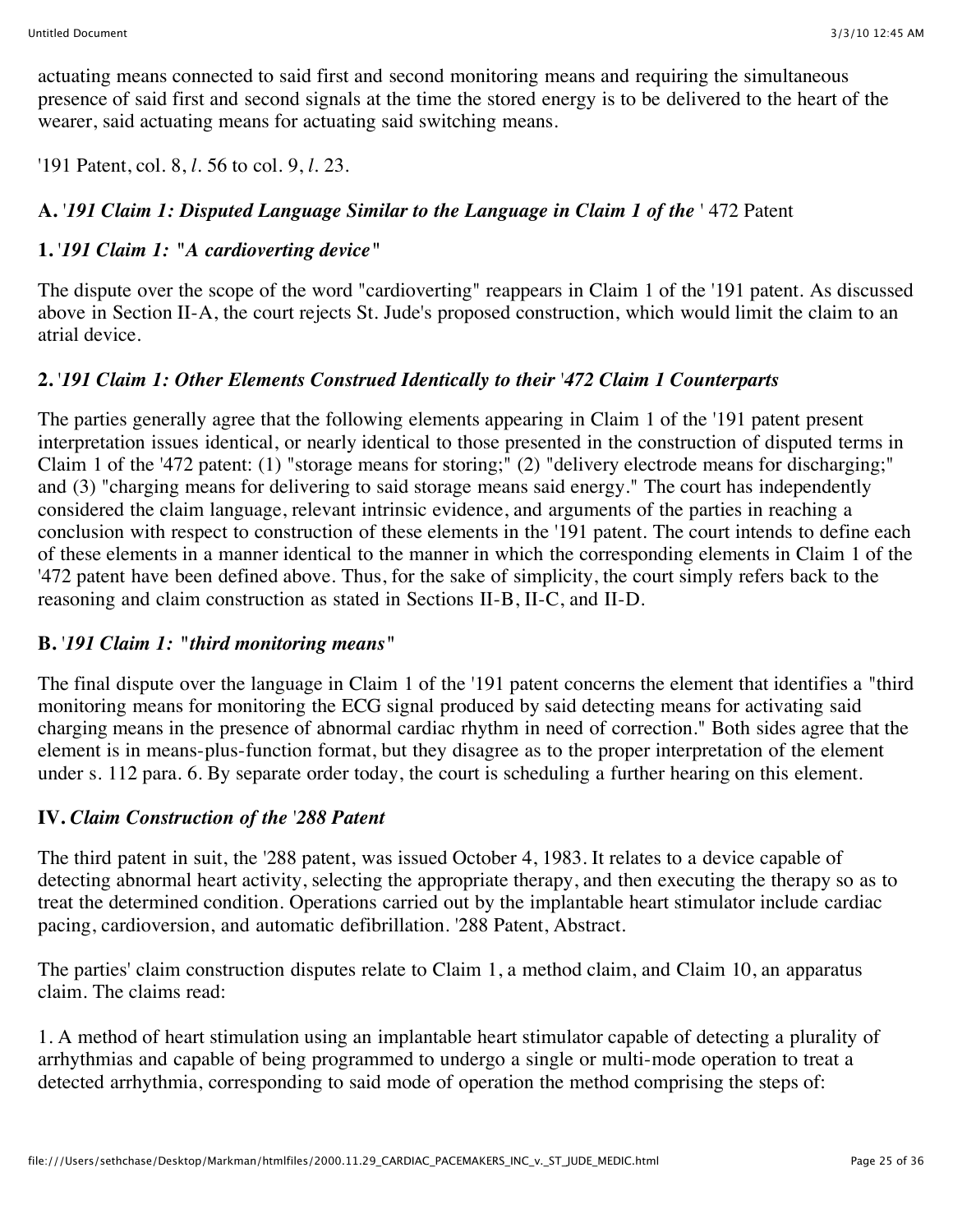(a) determining a condition of the heart from among a plurality of conditions of the heart;

(b) selecting at least one mode of operation of the implantable heart stimulator which operation includes a unique sequence of events corresponding to said determined condition; and

(c) executing said at least one mode of operation of said implantable heart stimulator thereby to treat said determined heart condition.

'288 Patent, col. 21, *ll.* 9-23.

10. An implantable heart stimulator capable of monitoring and detecting a plurality of arrhythmias, and capable of being programmed to undergo a single or multi-mode of operation corresponding to a respective arrhythmia to treat automatically the detected arrhythmia, said stimulator comprising:

determining means for determining the occurrence of one of a plurality of conditions of the heart;

selecting means responsive to said determining means for selecting at least one mode of operation of said implantable heart stimulator corresponding to a respective one of said plurality of conditions for automatically treating said determined conditions; and

executing means for executing a sequence of events defined by said at least one mode of operation, whereby to treat said determined condition.

'288 Patent, col. 22, *ll.* 10-26. The terms and phrases used in these two claims overlap. The court first analyzes a disputed phrase that appears in the preambles of both Claim 1 and Claim 10, then proceeds to the apparatus elements of Claim 10, and then returns to Claim 1 to construe disputed terms in the method steps.

## **A.** '*288 Claim 1 &* '*288 Claim 10: "single or multi-mode operation"*

Claim 1 of the '288 patent refers to an implantable heart stimulator "capable of being programmed to undergo a single or multi-mode operation to treat a detected arrhythmia." CPI proposes that the term "multimode operation to treat a detected arrhythmia" be construed to mean: "two or more different modes of therapy (e.g., antitachy pacing and cardioversion) capable of being used in sequence to treat a single arrhythmia (e.g., tachycardia)." Pl. Amd. Prop. Conc. of Law at 1. St. Jude objects to CPI's definition because it includes unnecessary examples and because the phrase "capable of being used in sequence" is claimed to be inaccurate, or at least imprecise. St. Jude offers the following as the proper construction:

The phrase "multi-mode operation to treat a detected arrhythmia" as used in claims 1 and 10 of the '288 patent means two or more different modes of therapy capable of being used individually to treat a single arrhythmia.

Def. Prop. Conc. of Law at 8.

To begin by defining the term "mode" as used in Claim 1, the patent specification reveals that the operating modes of the device include various treatment modes, or therapies, that can be applied to the heart in the event of an arrhythmia.FN12 Each type of therapy, or mode, involves some form of electrical stimulation of the heart. The specification identifies the following treatment modes: ventricular fixed-rate pacing, atrial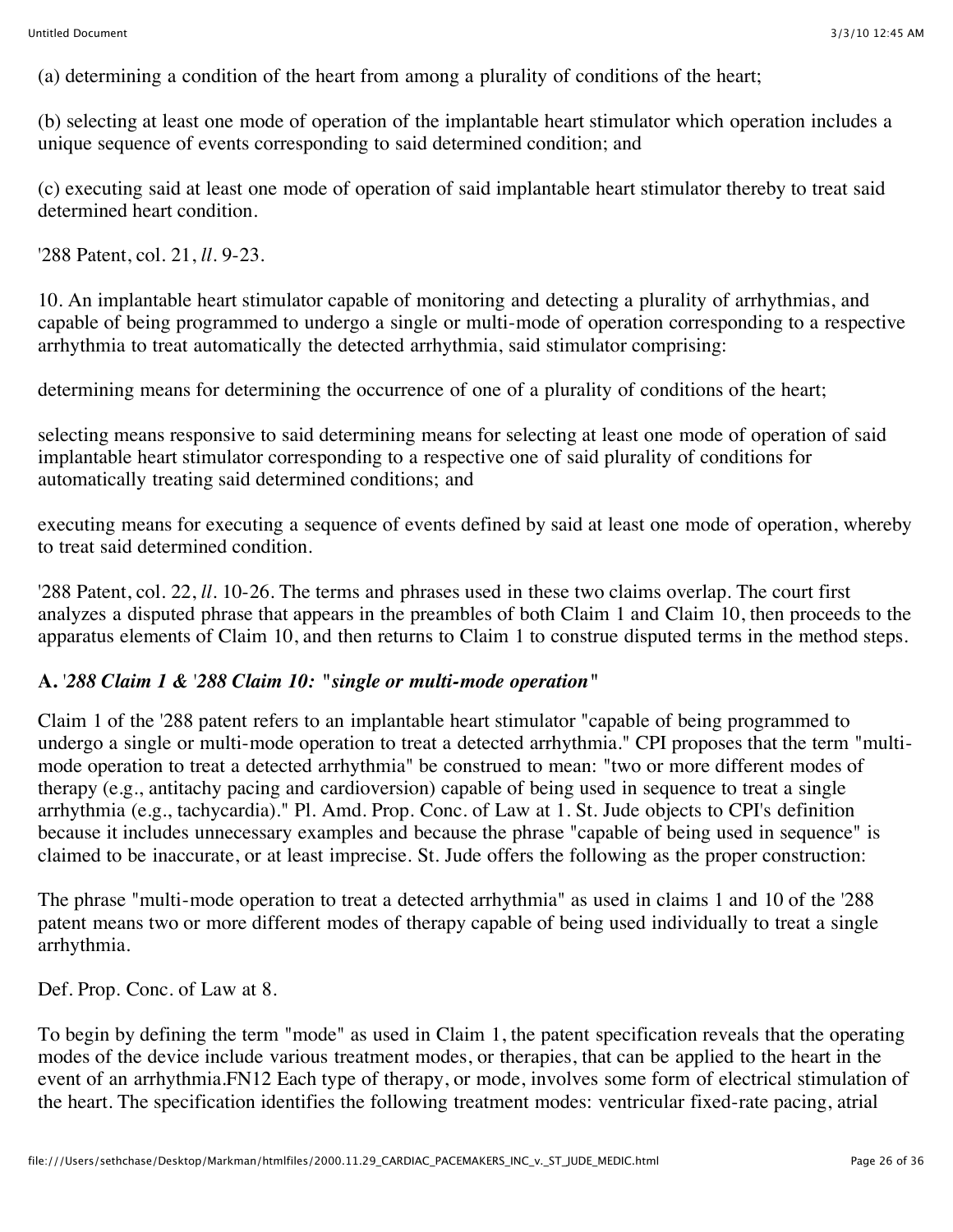fixed-rate pacing, ventricular demand pacing, bifocal pacing, automatic defibrillation, cardioversion, and various automatic ventricular tachycardia control operations. '288 Patent, col. 4, *ll.* 21-27; col. 4, *l.* 65 to col. 5, *l.* 3.

FN12. Besides the various treatment modes, other operating modes include the "automatic patient warning" feature and the "direct memory access" mode. '288 Patent, col. 4, ll. 67-68; col. 5, ll. 5-8.

Referring again to the claim language itself, the device is said to be "capable of being programmed to undergo a single or multi-mode operation to treat a detected arrhythmia." The plain meaning of this language is that the device can be programmed to treat any particular arrhythmia using either *one* mode of operation, or *more than one* mode of operation. If the device is programmed to treat an arrhythmia using one mode of operation, it will "undergo a single ... mode operation." If the device is programmed to treat an arrhythmia using more than one mode of operation, it will "undergo a ... multi-mode operation."

The specification provides a clear example of "multi-mode operation" in explaining the automatic ventricular tachycardia control operations:

In this mode, any combination and/or sequence of the following sub-modes can non-invasively be selected (programmed) by the attending physician: ventricular overdrive pacing, ventricular coupled pacing, automatic cardioversion, and rapid atrial pacing. Any or all of these can be selected, so that, if the first response is not effective in controlling ventricular tachycardia, the next response is activated. That is, initially, a list associated with the various modes can be developed; then, the doctor can revise the list depending on the patient's reaction to treatment.

'288 Patent, col. 5, *ll.* 33-43.FN13 The specification further explains that in executing such automatic ventricular tachycardia control operations, the device automatically proceeds from one response mode to the next. '288 Patent, col. 5, *ll.* 50-52. This specific example is consistent with the more general description of the invention that appears in the patent document. See ' 288 Patent, col. 7, *ll.* 7-12 ("The implantable heart stimulator and method involve ... the choosing of *at least one* mode of treatment for treating the condition.") (emphasis added). Together, the claim language and the specification provide strong support for CPI's proposed construction of "multi-mode operation to treat a detected arrhythmia."

FN13. Another example of "multi-mode operation," closely associated with dependent Claim 8, involves a method for treating the heart when the device detects the absence of a natural R-wave. '288 Patent, col. 21, *l.* 55 to col. 22, *l.* 6. The absence of an R-wave could indicate either an asystole (treatable by pacing), or lifethreatening ventricular fibrillation. Under such conditions, the device first executes a pacing treatment. If the pacing therapy does not restore a forced R-wave, the device then attempts defibrillation. '288 Patent, col. 2, *l.* 66 to col. 3, *l.* 5.

St. Jude's characterization of CPI's proposed construction as an improper "limitation" on the claim has no merit. According to St. Jude, the specification and the prosecution history provide no support for claiming that "multiple modes" could be used only in sequence. Def. Br. at 44. Under this view, which is reflected in St. Jude's preferred construction, the device has more than one treatment mode that could be used to treat each specific heart condition (thus, multiple modes), but a single mode is selected from among the multiple possibilities and programmed as the individual mode that will treat a given arrhythmia. Such individually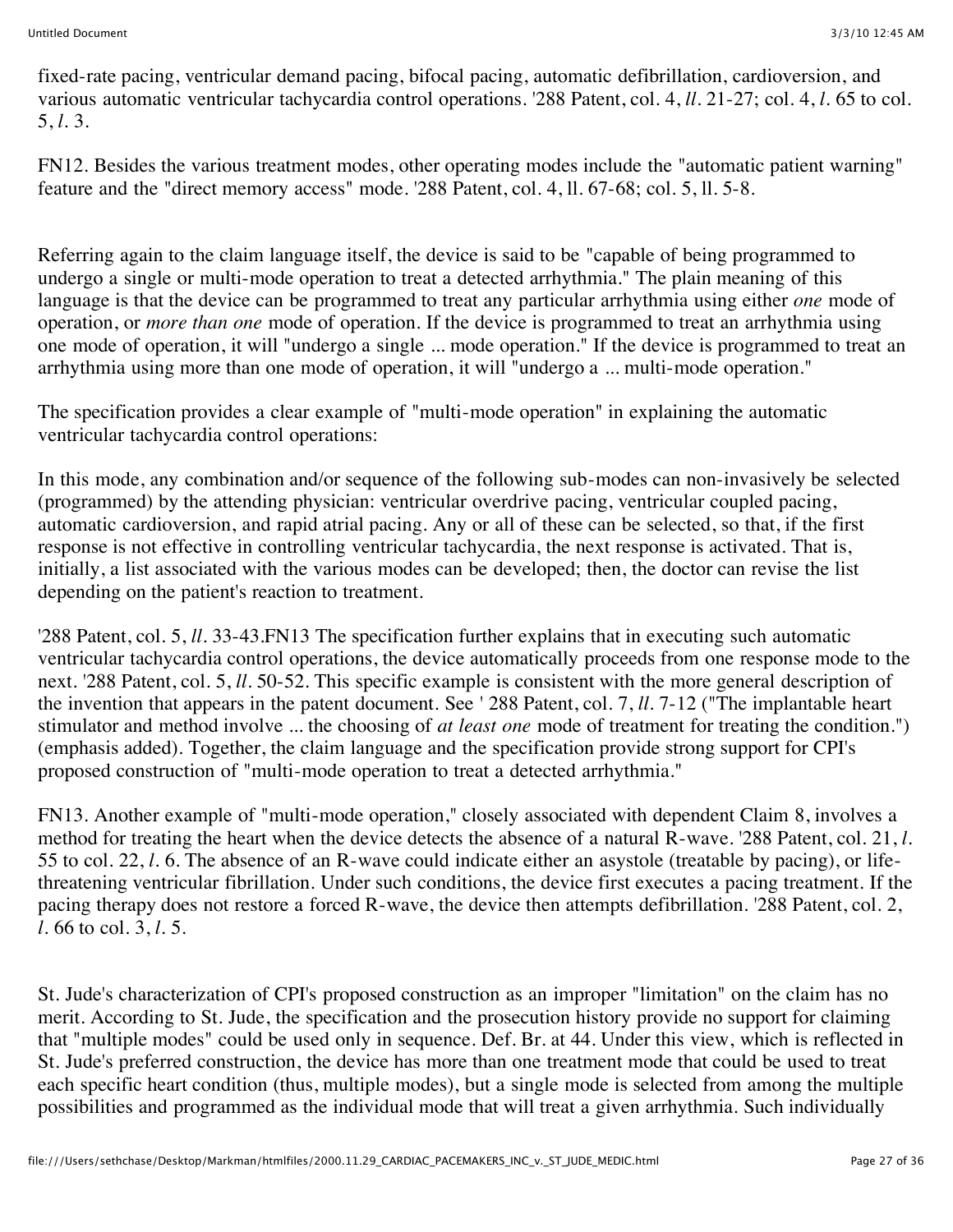selected modes, defendants argue, would not be executed in sequence and, thus, an "in sequence" limitation would be improper. Id. at 44-45 & n. 22.

St. Jude may well be correct that a single mode of treatment can be programmed to treat a given arrhythmia even though the device is capable of executing different modes to treat that same arrhythmia. However, this possibility is already accounted for in the claim language that refers to programming a device to undergo a "single" mode operation. Multi-mode operation, as taught by both the claim language and the specification, is different. It involves programming the device to *undertake* more than one treatment mode to treat a single arrhythmia, especially if the first mode is not successful. St. Jude's preferred construction would effectively re-write the language of the claim to read "a heart stimulator providing at least one treatment mode for each specific heart condition and capable of being programmed to undergo the single available mode, or, if applicable, one of the multiple available modes to treat the detected arrhythmia." That interpretation is contrary to the claim language and the written description.

St. Jude offers a proposed alternate construction in an attempt to save at least part of its preferred construction:

The phrase "multi-mode operation to treat a detected arrhythmia" as used in claim 1 of the '288 patent means two or more different modes of therapy capable of being used individually or together in sequence to treat a single arrhythmia.

Def. Br. at 41. The court rejects this construction because it is unnecessarily complex and confusing. The possibility that a device may offer more than one treatment mode for a single arrhythmia but may be programmed to undertake only one of those modes is accounted for by the fact that the claim language already allows a device to be programmed for single mode operation. Thus, St. Jude's construction of "multi-mode operation" to encompass two or more modes "capable of being used individually" repeats what is already stated in the claim.

St. Jude's final argument on this language is that it would be improper for the court to include the examples of treatment modes and heart conditions that plaintiffs have selected and included in their claim construction. The court agrees that using examples is unlikely to be necessary. By the end of the trial, the jurors should be able to identify for themselves (at least with the help of counsel) appropriate examples of treatment modes and different types of arrhythmia. The court, therefore, intends to adopt plaintiffs' proposed construction of "multi-mode operation" with the exception of the parenthetical examples. This interpretation of the language in the preamble of Claim 1 of the '288 patent will also apply to the disputed parallel language in the preamble of Claim 10 of the '288 patent.

#### **B.** '*288 Claim 10: "determining means for determining the occurrence of one of a plurality of conditions of the heart"*

The first apparatus element in Claim 10 identifies "determining means for determining the occurrence of one of a plurality of conditions of the heart." The parties agree that s. 112 para. 6 governs this language. They do not agree on the structures that perform the functions of detecting various heart conditions ( *e.g.,* normal heart rhythm, ventricular fibrillation, low-rate tachycardia, and super-ventricular tachycardia) and distinguishing them from one another.

An understanding of two types of detection circuitry is essential background information to the parties'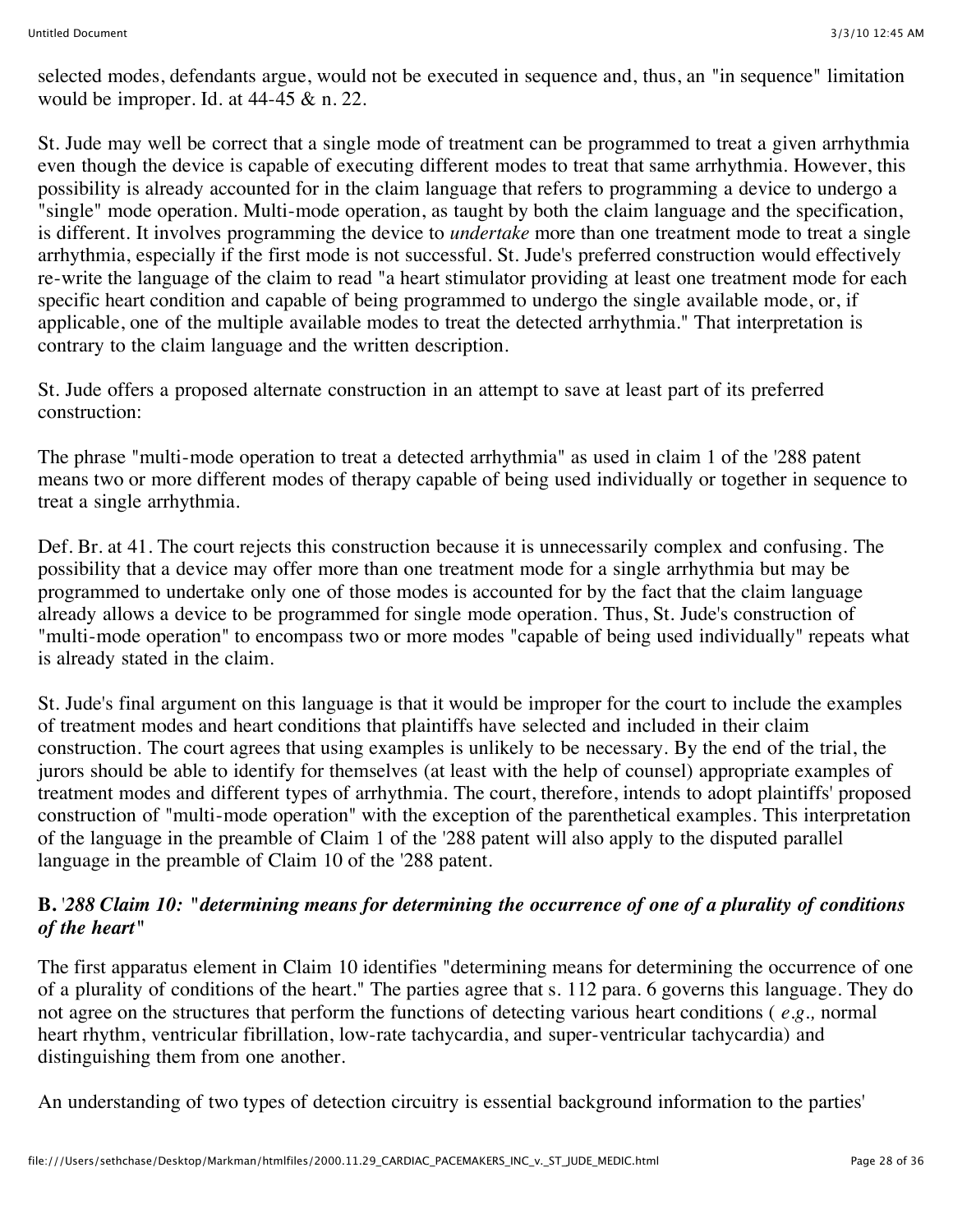dispute over the "determining means" element of the '288 patent. First, there is rate detection circuitry. A rate detector is capable of determining whether the heart rate is above or below a set threshold rate. Thus, if the threshold rate is set at 50 beats per minute, a rate circuit's output tells the device that the heart rate is either less than 50 beats per minute or greater than 50 beats per minute. It does not return an exact measurement of the heart rate. In other words, if the threshold rate is 50 beats per minute, the rate circuit cannot differentiate between 75, 100, or 200 beats per minute. It can only tell that the rate is greater than 50 beats per minute. Kroll Decl. para. 6. However, by using a combination of two or more rate detectors, a device can differentiate among various ranges of heart rates. For example, if one rate detector were set at 50 beats per minute and another at 150 beats per minute, one could determine when the heart rate is (1) less than 50 beats per minute, (2) between 50 and 150 beats per minute, or (3) greater than 150 beats per minute. The greater number of rate detectors used, the greater number of heart rate ranges that can be distinguished.

A second type of detection circuitry is based on probability density function (PDF) analysis of the ECG voltage. PDF circuitry determines the fraction of time, on the average, that the ECG signal spends between two amplitude limits. For a normal heart condition, the voltage stays near zero most of the time and jumps up only at the start of the heartbeat (seen as a blip on the patient monitor). When a heart is fibrillating, however, the voltage fluctuates chaotically between positive and negative extremes. The PDF circuitry essentially uses the PDF measurements to "profile" the condition of the heart. See Ex. 121, '493 Patent, col. 3, *ll.* 14-24 (discussed below); Kroll Decl. para. para. 4-6.

The diagrams and the written description of the '288 patent identify a "dedicated cardiac state evaluation circuit 34." '288 Patent, Fig. 2A, element 34; col. 9, *l.* 59 to col. 10, *l.* 18. Circuit 34 generates binary outputs which are then analyzed to determine the condition of the heart. Each combination and permutation of binary outputs corresponds to a particular heart condition. The device is programmed to associate each particular heart condition with a treatment regimen. It is possible to generate the binary outputs described in the specification using a combination of rate and PDF circuitry in circuit block 34. However, it is also possible to use multiple rate circuits, without any PDF circuitry, to detect the various heart arrhythmias. These alternative possible means for detecting the condition of the heart give rise to the parties' dispute over the "determining means" element.

St. Jude argues that the "determining means" of Claim 10 "requires a structure that utilizes, at least in part, a PDF analysis of the ECG signal for performing the function of determining the occurrence of one of a number of possible conditions of the patient's heart." Def. Br. at 53. This construction would exclude "determining means" based on the use of multiple rate detectors *without* PDF circuitry. St. Jude claims that this is the proper construction because the patent specification does not disclose that heart rate alone could be used. CPI contends that the structure corresponding to "determining means" is *either* rate detection circuitry *or* PDF circuitry. In CPI's view, the fact that the specification refers to each type of detection circuitry is more important than the fact that it also discloses them as being used together.

Under s. 112 para. 6, of course, the court or other readers must turn to the specification to learn what structure performs the function of determining the heart's condition. The critical section of the specification describes both the function and structure of the dedicated cardiac state evaluation circuit 34:

Dedicated cardiac state evaluation circuit 34 also generates, in response to detection of particular cardiac states, corresponding outputs indicating the occurrence of the particular state, that is to say, output FIB (indicating fibrillation), output TACHY (indicating tachycardia), and output BRADY (indicating bradycardia). The latter three outputs are provided to input selector 36.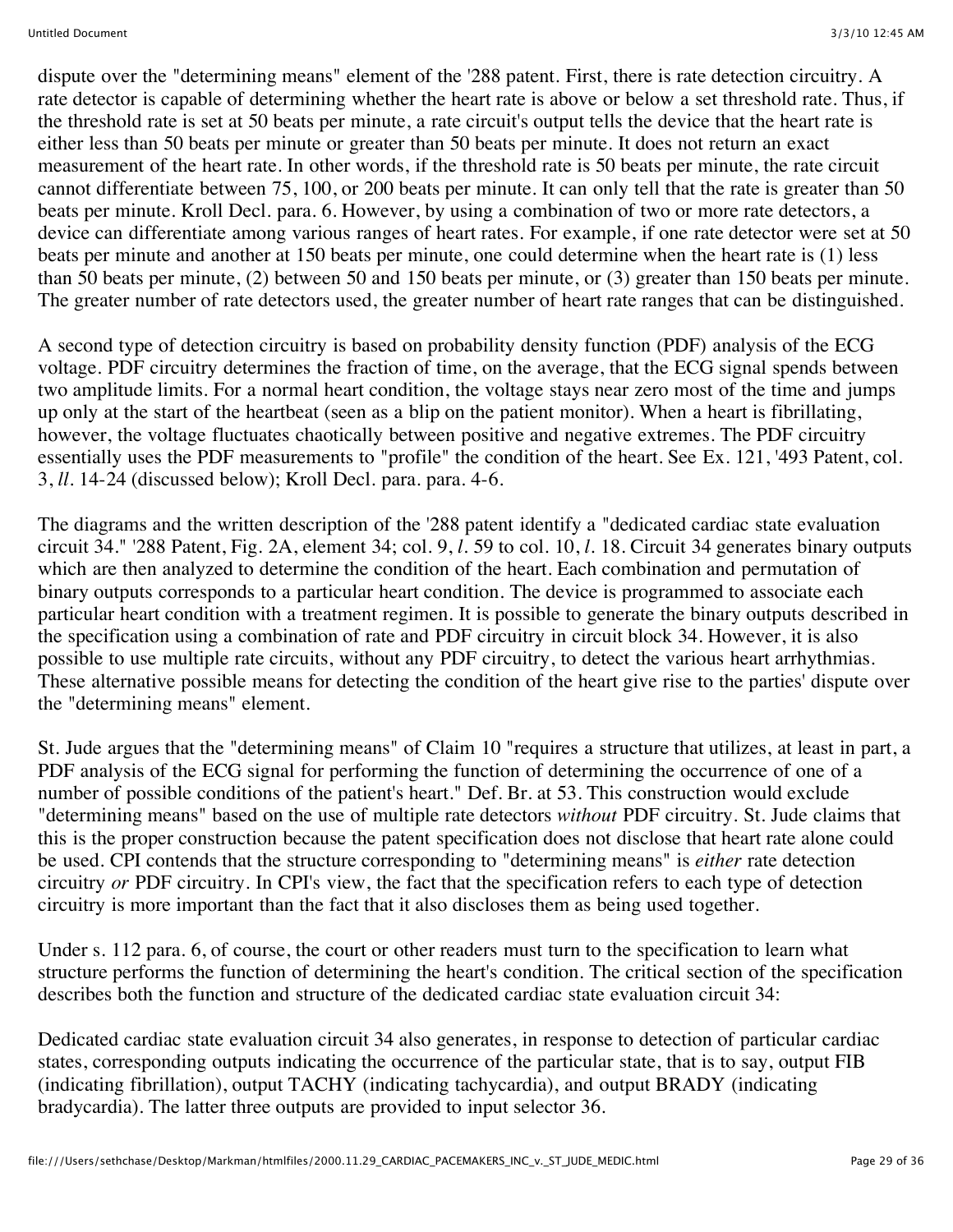More specifically, the dedicated cardiac state evaluation circuit 34 comprises *circuitry similar to the heart rate circuitry contained in the* arrhythmia *detection system disclosed in copending application Ser. No. 175,670 filed on Aug. 5, 1980 and fibrillation detection circuitry as in* Pat. No. 4,184,493 of Langer et al.

'288 Patent, col. 9, *l.* 59 to col. 10, *l.* 8 (emphasis added). The quoted excerpt, read in light of the two public documents incorporated by reference, shows that circuit block 34, the disclosed "determining means," uses both rate and PDF detection circuitry.

Patent application Ser. No. 175,670 was a parent application to Pat. No. 4,475,551 ("the '551 patent") and is incorporated by reference into the written description of circuit 34. The '551 patent discloses an arrhythmia detection system that uses rate detection circuitry in conjunction with PDF analysis to eliminate a problem with "false positives" that occurred when PDF analysis, used alone, failed to distinguish between fibrillation and high rate tachycardia, on the one hand, and low rate tachycardia, on the other hand. Ex. 122, '551 Patent, col. 2, *ll.* 24-40, 43-60. The false positives caused devices to deliver a defibrillating shock to the heart when it was not appropriate to do so. Id. The '551 patent discloses two specific types of rate detecting circuits. '551 Patent, Figs.  $2 \& 5$ . Used in conjunction with PDF circuitry, these rate circuits are designed to distinguish more accurately among various arrhythmias.

The second document incorporated by reference into the '288 description of circuit block 34 describes how PDF analysis is a superior means of detecting ventricular fibrillation. '493 Patent, col. 2, *l.* 67 to col. 3, *l.* 16 ("The inventive detector enjoys operation independent from the concepts of QRS detection and heart rate calculations to maximize accuracy.... The inventive [ventricular fibrillation] detector depends ... upon ... the principle of probability density function."). The '493 patent describes solely the use of PDF circuitry as a means of detecting ventricular fibrillation.

The significant point to draw from the '551 and '493 patents is that both documents disclose means for detecting arrhythmias that include the use of PDF circuitry. Neither discloses structure for detecting and differentiating among abnormal heart conditions *without* the use of PDF circuitry. That fact weighs in favor of a construction of "determining means" that requires PDF analysis, as St. Jude contends.

CPI counters with two arguments to bolster its favored construction of "determining means," which would allow for solely rate-based detection. CPI first contends that the '288 patent's reference to the rate detection circuitry disclosed in the '551 patent indicates that the inventors "disclosed multiple ways for achieving the results." However, the '551 patent contains no language suggesting either that PDF analysis is an optional component of the disclosed arrhythmia detection system, or that heart rate analysis is independently sufficient to perform the determining function. In fact, the '551 patent document refers to the inventive use of rate detection as "a 'backup' technique by means of which high rate tachycardia is treated by issuance of a defibrillating shock to the patient." '551 Patent, col. 2, *ll.* 37-40. In the two disclosed embodiments of the '551 patent, the rate circuits are shown to "backup" PDF circuits. '551 Patent, Figs. 1 & 4. Moreover, in describing the structure of dedicated cardiac state evaluation circuit 34, the '288 specification uses the conjunction "and" to state that circuit 34 comprises circuitry similar to both the '551 patent *and* the ' 493 patent. This language gives no indication that rate circuitry and PDF circuitry are interchangeable alternatives.

CPI's second argument is based on the prosecution history, including the fact that the patent examiner cited prior art that used rate detection circuitry and the fact that a patent term extension was granted based on a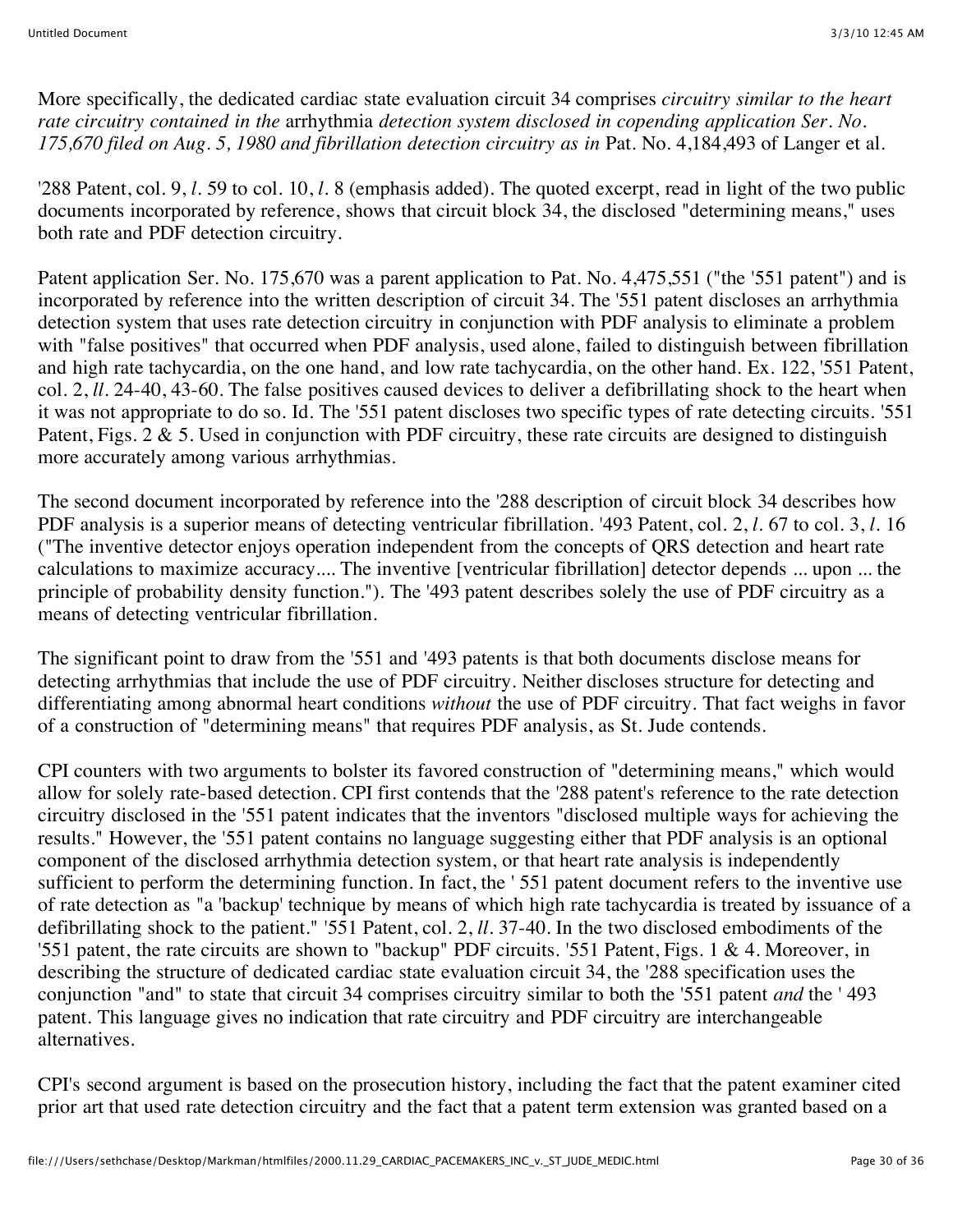device that uses rate-based detection. While the prosecution history supports CPI's argument that rate-based detection is part of the '288 patent's disclosed arrhythmia detection system, it is not sufficient to overcome the fact that the only structures disclosed in the '288 patent document also use PDF analysis. Having elected to phrase the claim in means-plus-function form, CPI cannot use the prosecution history to broaden the claim beyond what is disclosed in the specification.

The court intends to define the term "determining means," as used in Claim 10 of the '288 patent, as follows:

The '288 patent specification discloses a "dedicated cardiac state evaluation circuit 34" to perform the function of determining the occurrence of one of a plurality of conditions of the heart. The dedicated cardiac state evaluation circuit, in turn, is comprised of both heart rate circuitry and probability density function (PDF) circuitry. Therefore, "determining means" requires an arrhythmia detection structure that is identical or equivalent to the disclosed use of both heart rate circuitry and PDF circuitry.

The parties' dispute as to whether the disclosed structure either forecloses or allows an arrhythmia detection system that uses only rate-based circuits is an equivalency argument they will have to make to the finder of fact.

#### **C.** '*288 Claim 10: "executing means for executing a sequence of events defined by said at least one mode of operation, whereby to treat said determined condition"*

Both parties agree that s. 112 para. 6 controls this claim. The parties' dispute over "executing means" requires the court to identify the disclosed structure that performs the stated function of "executing a sequence of events defined by said at least one mode of operation, whereby to treat said determined condition."

The "executing" function occurs after the device has identified the arrhythmia that is present in the heart and after it has matched the arrhythmia to the appropriate treatment sequence. The various treatment sequences are stored as programs in program memory 44 and may involve a single-mode operation or a multi-mode operation. The patent specification indicates that microprocessor 40 "responds to successive op codes from the program memory 44 so as to execute the program corresponding to the desired treatment (pacing, cardioversion, defibrillation, and so forth)." '288 Patent, col. 12, *ll.* 61-65.

CPI argues that because microprocessor 40 executes the program corresponding to the desired treatment, microprocessor 40 is the structure associated with the "executing means" element. However, the claim language indicates that the structure executes a sequence of events "whereby to treat said determined condition." '288 Patent, col. 22, *ll.* 24-26. Thus, after the device has completed the executing function, the claim indicates that the heart should have received the treatment (if appropriate). Microprocessor 40 alone cannot perform the entire "executing" function as stated in the claim. It is part of the executing process, but additional structure is involved in executing the sequence of events defined by the selected mode (or modes) of operation.

"Output stage 22" is further structure disclosed in the specification that is essential to the "executing" function. '288 Patent, Figs. 1  $\&$  5. Output stage 22 includes the following structure: inverter 62, pulse generator 64, atrial pacer drive circuit 66, ventricular pacer drive circuit 68, and patient warning circuit 70. '288 Patent, col. 17, *ll.* 12-16. Output stage 22 receives control outputs generated by, for example,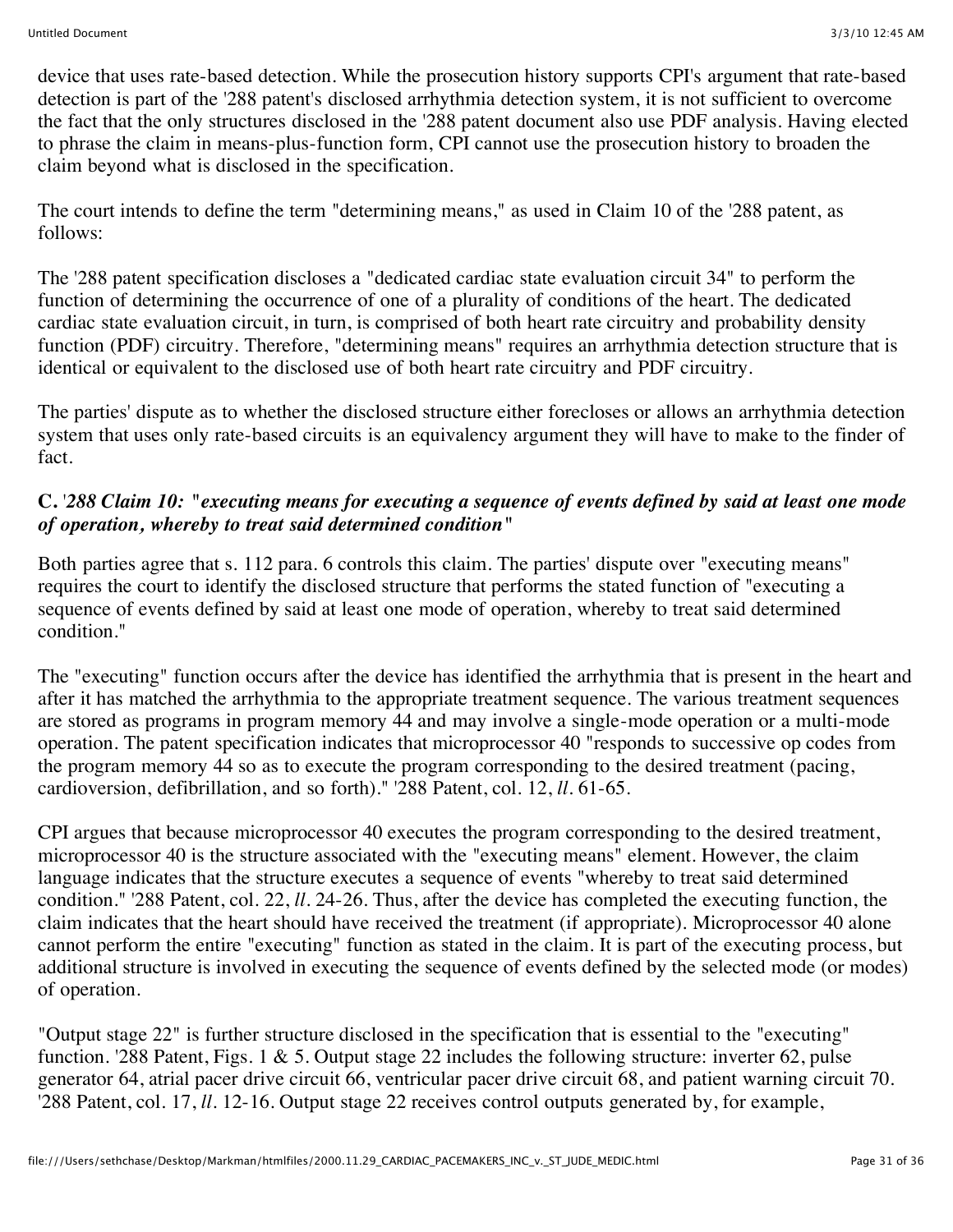microprocessor 40, and responds by performing the tasks indicated by the control outputs. See, *e.g.,* '288 Patent, col. 17, *ll.* 17-32 (explaining how the output stage responds when it receives the "START DEFIB" signal generated by microprocessor 40); col. 10, *ll.* 36-54 (describing the sequence of events that is initiated in response to detection of a ventricular fibrillation condition). Because output stage 22 is structure necessary to perform the "executing" function stated in the claim, the court rejects CPI's proposed construction of this claim language.FN14

FN14. CPI's proposed construction is also faulty because it identifies only one of two microprocessors responsible for generating control outputs that control the release of energy into a patient's heart. The specification teaches a preference for the use of dual processors for executing various treatment programs. '288 Patent, col. 4, *l.* 3 to col. 5, *l.* 9. Thus, microprocessor 40 has a counterpart, microprocessor 56. Microprocessor 40 generates control outputs such as "START DEFIB" (indicating the need for defibrillation), "AP1" (indicating the need for atrial pacing), and "VEP1" (indicating the need for ventricular pacing). ' 288 Patent, col. 14, *l.* 59 to col. 15, *l.* 10. Microprocessor 56 generates outputs including "AP2" (indicating the need for atrial pacing) and "VP2" (indicating the need for ventricular pacing). '288 Patent, col. 15, *ll.* 61-68. Which element controls the atrial or ventricular pacing depends on the particular type of pacing to be performed. As explained in the specification:

[T]he microprocessor 40 (FIG.3A) operates in conjunction with the output latch 52 to implement atrial and ventricular pacing involving long-term, relatively simple procedures. Conversely, the microprocessor 56 (FIG.4) handles atrial and ventricular pacing involving short-term, relatively more complicated procedures.

'288 Patent, col. 17, *l.* 59 to col. 18, *l.* 5.

St. Jude's proposed construction of this element reads as follows:

The "executing means" of claim 10 of the '288 patent requires the execution of a sequence of events defined by the selected mode of operation without regard to the patient's history and includes the acts of charging a capacitor from an energy source, such as a battery, and applying the accumulated charge to the patient's heart in order to treat the determined heart condition.

Def. Br. at 54. The court rejects this construction for three reasons. First, it fails to link the function stated in the claim with its associated structure as disclosed in the specification, which is the point of interpretation under s. 112 para. 6. Rather than defining the structure, St. Jude's construction focuses on acts-a construction more appropriate for a method claim. Second, the phrase "without regard to the patient's history" adds a limitation that is unrelated to the "executing means" element. As the claim language itself indicates, selecting the appropriate treatment and the criteria upon which that decision is based is a function separate from executing the treatment thereby selected. Third, the claim language does not limit the "sequence of events" performed in the executing stage to the steps of charging a capacitor and applying the charge to the heart. Executing the mode (or modes) of operation identified with a particular detected heart condition may involve more than the ultimate event of applying a charge to the heart. For example, the specification indicates that when the device detects ventricular fibrillation, one of the events that is performed prior to applying a defibrillating shock to the heart is that the pacing circuits are shut down. ' 288 Patent, col. 10, *ll.* 36-54.

The court intends to define the "executing means" element of Claim 10 by explaining the recited function and by identifying the structure that the specification associates with that function: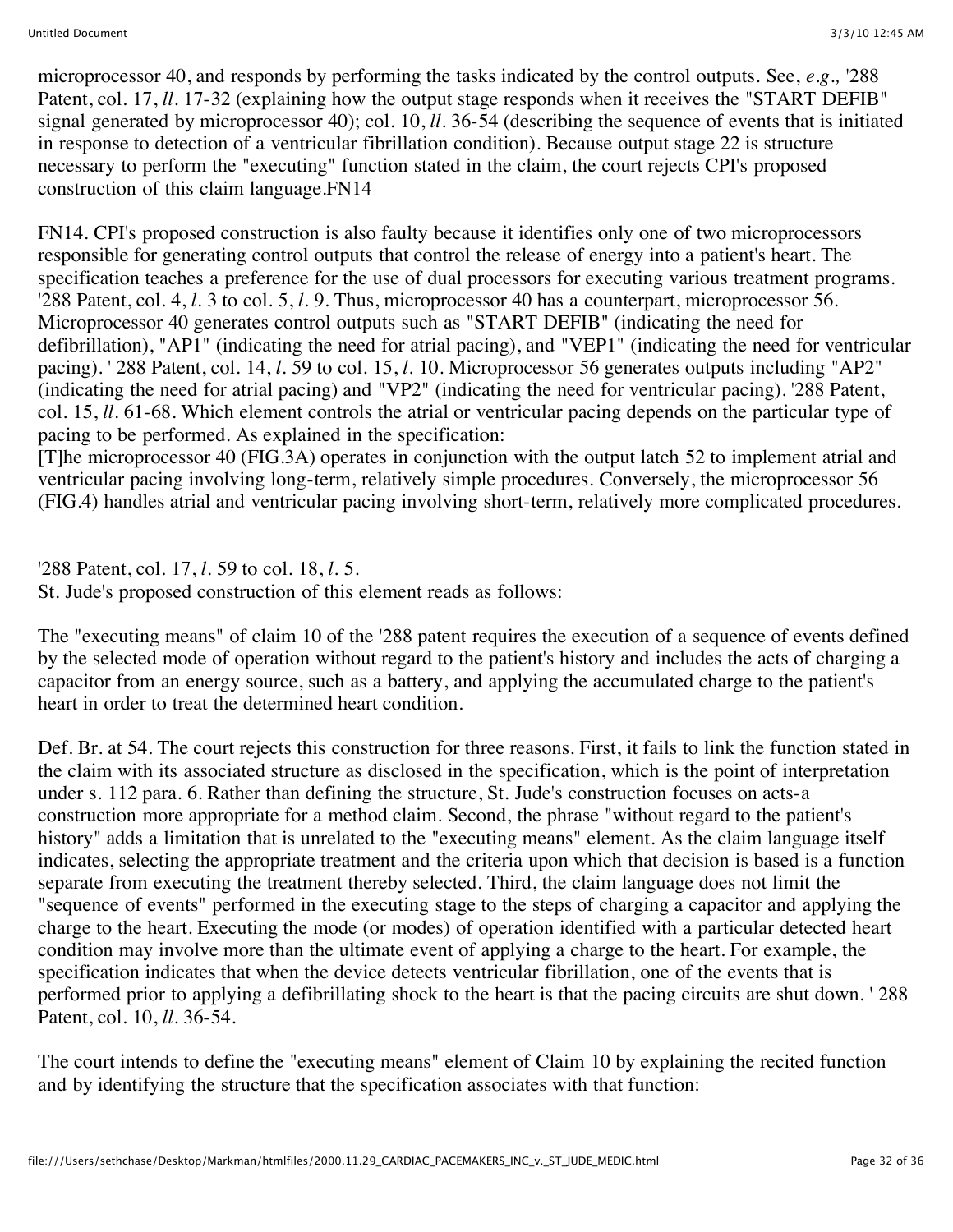The function of the "executing means" in Claim 10 of the '288 patent is to perform the sequence of events associated with each mode of operation that has been selected to treat the identified arrhythmia.

The "executing means" disclosed in the '288 patent are the following structures: (1) the microprocessors and associated circuitry that translate programming associated with the desired treatment into output command signals, and (2) the structures comprising output stage 22 that respond to the command signals and perform the desired treatment, as diagramed in Figure 5 of the '288 patent and described in the specification.

The accused devices infringe the "executing means" element if they include identical or equivalent structure for performing the stated function.

#### **D.** '*288 Claim 1: "determining a condition of the heart from among a plurality of conditions of the heart"*

Returning now to Claim 1 of the '288 patent, the first method step recited is the step of "determining a condition of the heart from among a plurality of conditions of the heart." The court must determine whether s. 112 para. 6 applies to this method step, and if so, whether the specification limits the claim to determining the condition of the heart by using, at least in part, probability density function (PDF) analysis of the ECG signal. The court finds that s. 112 para. 6 controls this claim element and that the element is limited to detecting and distinguishing among arrhythmias by analyzing the outputs of rate circuitry and PDF circuitry.

CPI argues that because Claim 1 of the '288 patent uses "steps of" rather than "steps for" to introduce the three recited method steps, there is a presumption that s. 112 para. 6 does not apply. See SealFlex, 172 F.3d at 850 (Rader, J., concurring). CPI further contends that the language of the "determining" claim element recites an act and not a function. The court does not agree.

The claim element uses extremely broad language. A simple question arises: If the step of "determining a condition of the heart" is not limited by the disclosures, how is it limited at all? CPI asserts in its brief: "The step of 'determining a condition of the heart' carries no limitations in the claim language as to the manner or way in which the condition is detected, and none can be properly read into the claim language." Pl. Br. at 22. However, allowing CPI to claim all possible methods of detecting heart arrhythmia sweeps too broadly. The court is mindful that not all claims using gerunds should be construed as functions. Nonetheless, comparing the "determining step" at issue here to the claim elements that avoided s. 112 para. 6 in *O.I. Corp. v. Tekmar Co.* and *Serrano v. Telular Corp.,* the court finds that CPI needed to remove at least one level of abstraction from its claim. For example, if the step were phrased in terms of "determining a condition of the heart by analyzing the output signals generated by heart status detection circuitry to distinguish among various conditions of the heart," the element would come much closer to stating *how* the function of determining a condition of the heart is performed. Although patentees may wish to state claims as broadly as possible, they run the danger of reaching the boundaries established by s. 112 para. 6. "Determining a condition of the heart" crosses the line.

The court intends to construe the claim element as follows: " 'Determining a condition of the heart from among a plurality of conditions of the heart' means detecting the current condition of the heart and differentiating among various arrhythmias by analyzing the outputs generated by a cardiac state evaluation circuit comprising heart rate circuitry and PDF circuitry." CPI is free to pursue as an equivalency argument its contention that a person of skill in the art would "know that evaluation circuit 34, broadly described in the '288 patent, could be configured to provide the FIB, TACHY and BRADY outputs without using PDF."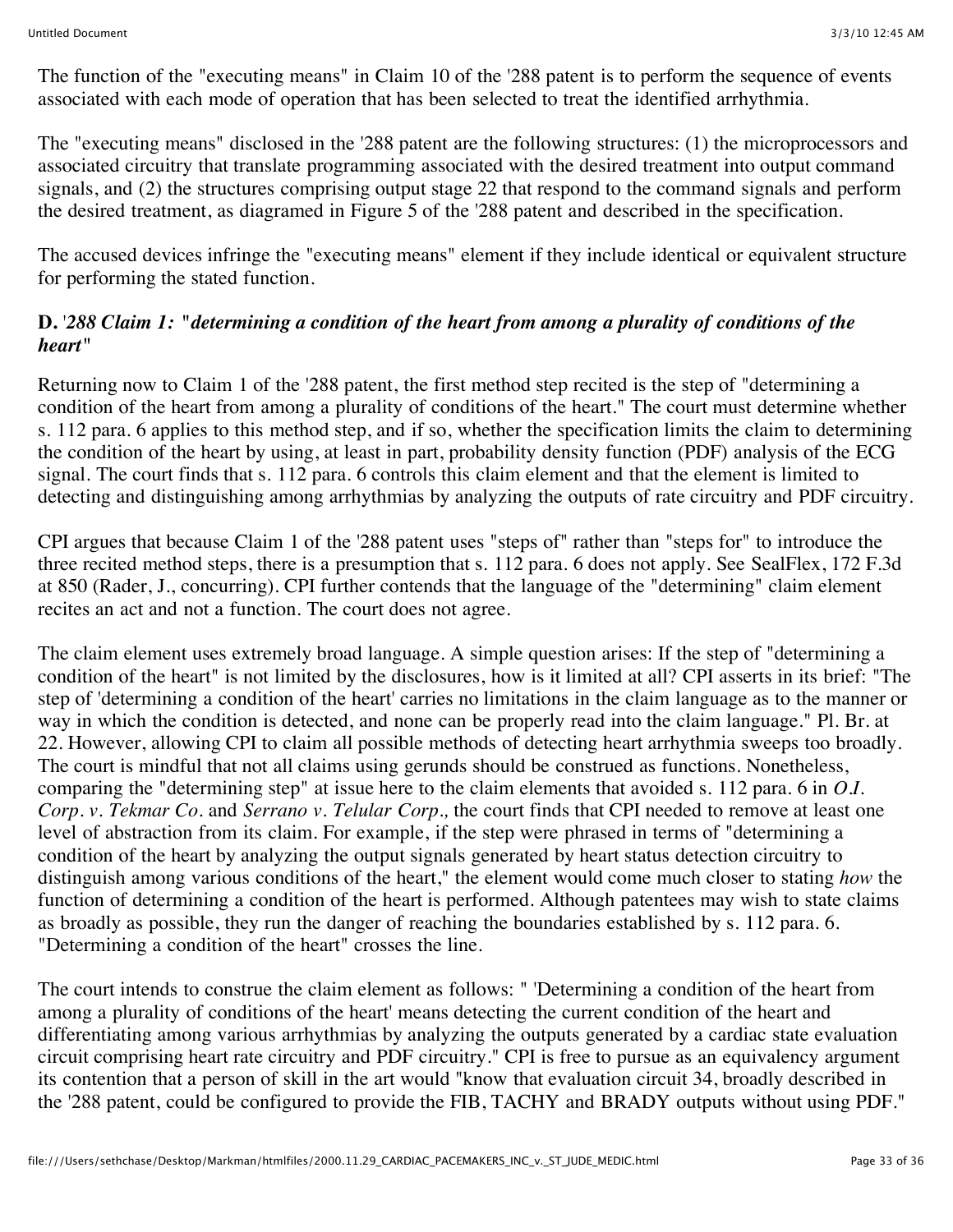See Pl. Reply Br. at 17.

#### **E.** '*288 Claim 1: "selecting at least one mode of operation of the implantable heart stimulator which operation includes a unique sequence of events corresponding to said determined condition"*

The second step recited in Claim 1 is the step of "selecting at least one mode of operation of the implantable heart stimulator which operation includes a unique sequence of events corresponding to said determined condition." St. Jude contends that the claim language dictates the following limitation:

The step of "selecting at least one mode ... [corresponding] to said determined condition" of claim 1 of the '288 patent requires that the selection of a mode of operation be based on the currently determined condition of the heart without regard to any previously determined condition of the heart.

Def. Prop. Conc. of Law at 9. CPI contends that the "selecting step" is an act, not a function, and that St. Jude's proposed narrowing limitation is not warranted by the language of the claim.

St. Jude's proposed construction of the claim language is derived from the decision criteria involved in "selecting at least one mode of operation." According to St. Jude, the '288 patent "discloses a system in which the treatment mode is totally independent of history and is a function only of the current detected condition." Def. Br. at 52.FN15 The court agrees with St. Jude's contention that the currently determined condition of the heart is the only variable that affects the step of "selecting."

FN15. St. Jude bases its construction of the "selecting" element primarily on an amendment to the claim language made during the prosecution of the patent that added the phrase "unique sequence of events." See Def. Br. at 51-52, citing Ex. 123, '288 Pros. Hist., at 2, 8-9. The court does not fully agree with St. Jude's analysis of the prosecution history. Had the claim language or the written description suggested that the step of "selecting at least one mode" was a function of a variable in addition to the determined condition of the heart, the phrase "unique sequence of events" would not limit the claim as suggested by St. Jude.

The language of the "selecting" step states that the device selects an operation (consisting of at least one mode) "corresponding to said determined condition" of the heart. The phrase "corresponding to" does not by itself foreclose the possibility that the device considers variables in addition to the currently determined condition of the heart. However, the remainder of the claim language and the written description indicate that "corresponding to" should be interpreted to indicate that the selection of an operation is based solely on the currently determined condition of the heart.

First, the claim language states that the selected operation corresponds to "said determined condition." The determined condition, as defined through the determining step in Claim 1, is the result of an evaluation of the current condition of the heart. The evaluation process involves using rate and PDF circuitry to detect the presence of various arrhythmias and to differentiate those arrhythmias from one another. Nothing other than assessing the current condition of the heart is involved in the determining step.

Second, the written description explains how the selecting step is accomplished without ever suggesting that any additional variable affects the selection process. The "at least one mode of operation" is selected by matching the output of the "determining" step ( *i.e.,* a current heart condition in need of treatment) to the corresponding treatment. In greater detail, the matching process involves programming the device so that a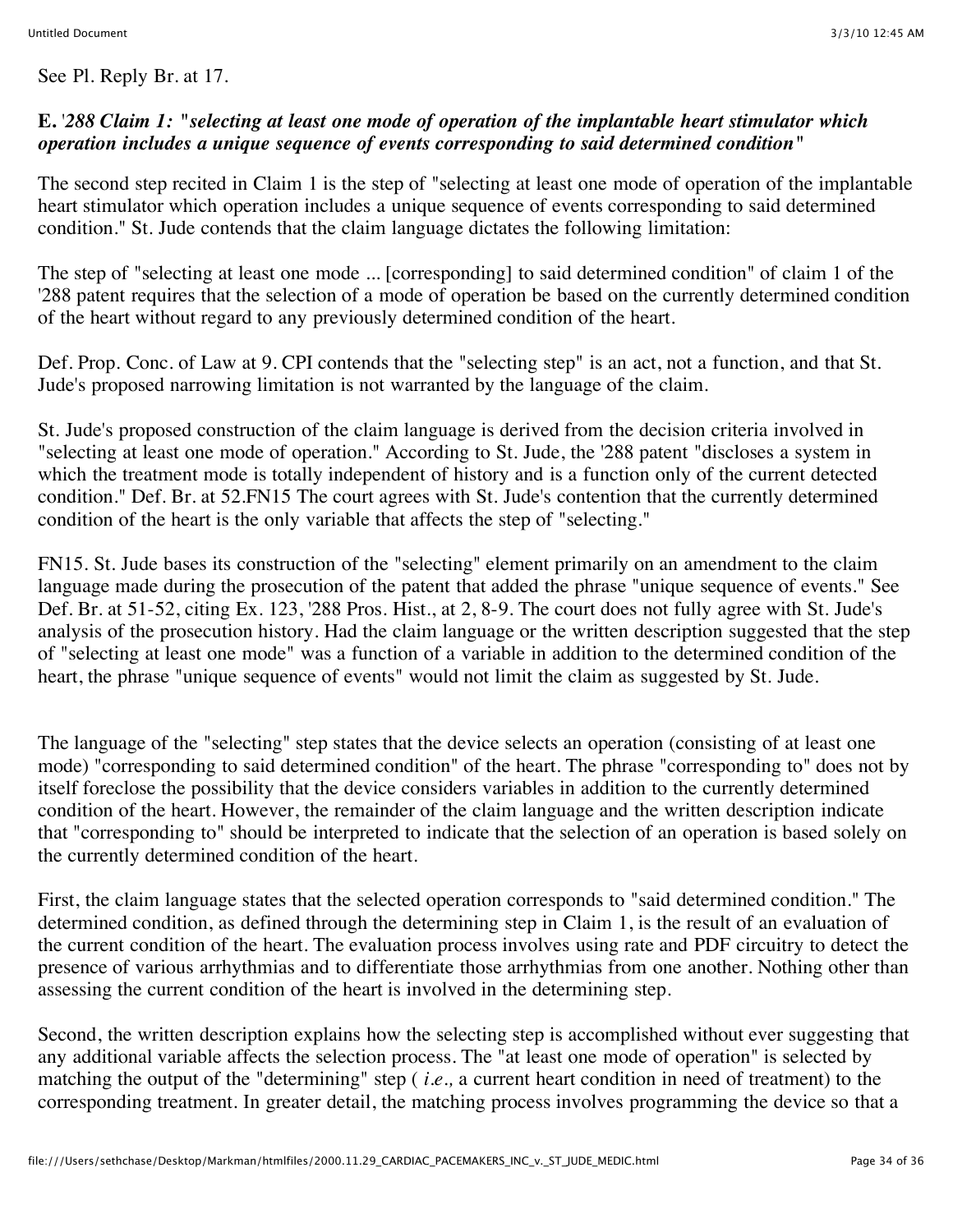particular treatment, consisting of one or more modes, is associated with each detected heart condition. A section of program memory contains the instructions for carrying out the sequence of events necessary to execute each treatment operation. Then, when a particular heart condition is detected, the device selects the proper set of instructions ( *i.e.,* the unique sequence of events of the treatment operation) by matching the determined heart condition to the area of the program memory that contains the program for treating that heart condition. ' 288 Patent, col. 12, *ll.* 11-65; Fig. 3B. At the step of selecting the treatment mode, the only relevant variable is the currently determined heart condition.

In summary, if the patentee intended to claim a method of selection involving criteria other than the currently determined condition of the heart, the claim language and the patent specification fail to provide adequate notice of this intent. See Athletic Alternatives, Inc. v. Prince Manufacturing, Inc., 73 F.3d 1573, 1581 (Fed.Cir.1996) ("Where there is an equal choice between a broader and narrower meaning of a claim, ... we consider the notice function of the claim to be best served by adopting the narrower meaning."). The court intends to define the "selecting" step in method Claim 1 as follows:

The step of "selecting at least one mode of operation of the implantable heart stimulator which operation includes a unique sequence of events corresponding to said determined condition" involves matching the currently determined heart condition to the unique set of instructions that have been programmed to treat the detected condition. The treatment operation selected by the device is determined exclusively by the currently determined condition of the heart.FN16

FN16. The court acknowledges that the physician may consider factors other than the currently determined condition of the heart when programming a device. However, at the point where a device *itself* detects an arrhythmia and selects a treatment mode to execute, no other variables are at work.

#### **F.** '*288 Claim 1: "executing said at least one mode of operation of said implantable heart stimulator thereby to treat said determined heart condition."*

The last claim element in need of construction is the step of "executing said at least one mode of operation of said implantable heart stimulator thereby to treat said determined heart condition." St. Jude asserts that the claim is stated in functional language subject to s. 112 para. 6 and provides the following proposed construction:

The step of "executing said at least one mode ... [to] treat said determined heart condition" of claim 1 of the '288 patent requires that a capacitor be charged from an energy source, such as a battery, with the accumulated charge then applied to the patient's heart in order to treat the determined heart condition.

Def. Prop. Conc. of Law at 9. CPI contends that the "executing" element of Claim 1 is not subject to the step-plus-function rules of construction and that the step should be construed to mean "performing the programmed operation for the particular detected heart arrhythmia in order to treat it." Pl. Prop. Conc. of Law at 3.

Regardless of whether this claim element is treated as an act or a function, the court finds that defendants' proposed construction portrays an incomplete picture of the executing process by placing undue emphasis on the acts of charging a capacitor and applying the charge to the heart. As explained in the discussion of Claim 10, the executing process involves executing the program corresponding to the desired treatment.